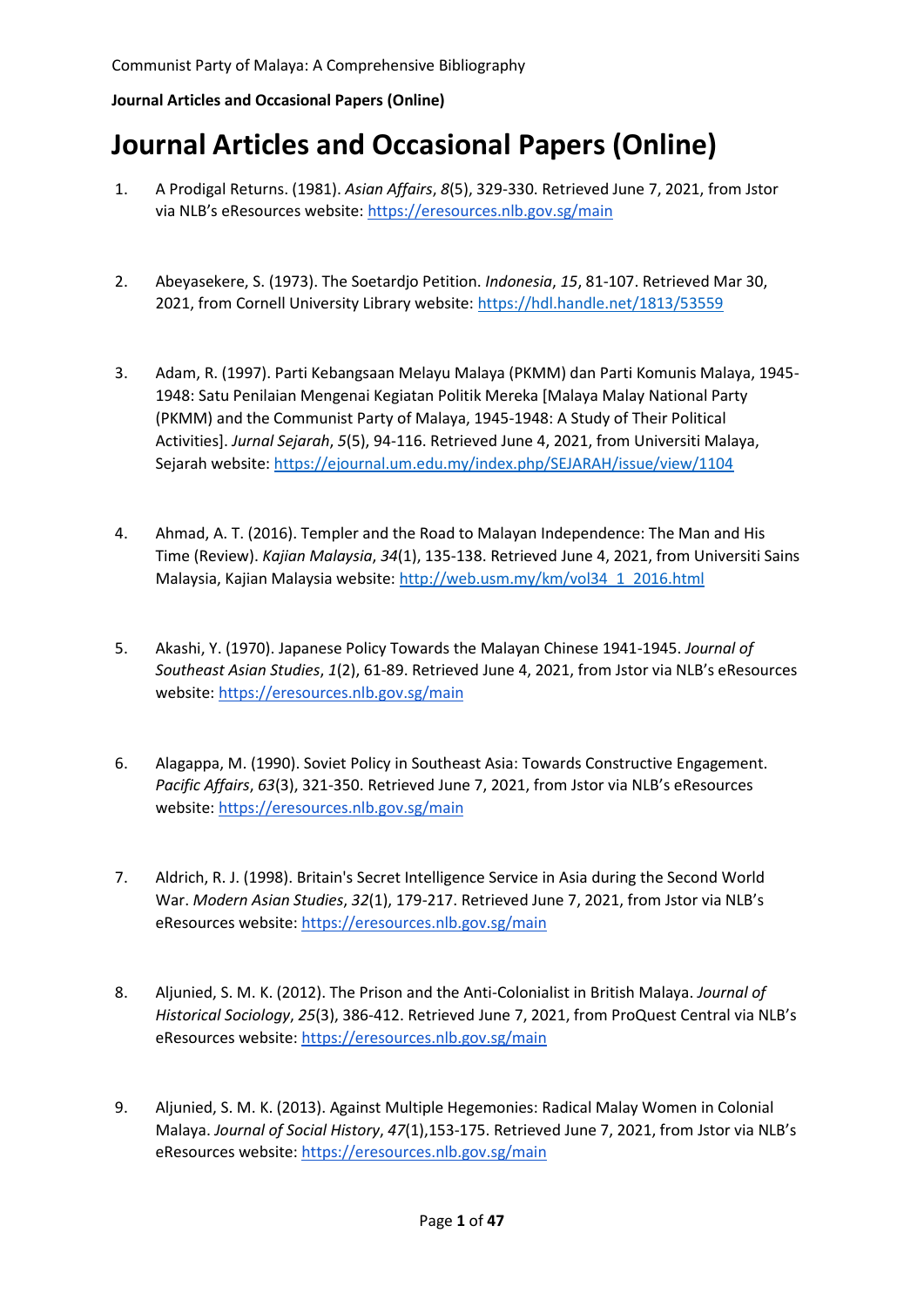- 10. Alpern, S. I. (1974). The Thai Muslims*. Asian Affairs*, *1*(4), 246-254. Retrieved June 7, 2021, from Jstor via NLB's eResources website[: https://eresources.nlb.gov.sg/main](https://eresources.nlb.gov.sg/main)
- 11. Amendments to the Text of The Communist Challenge in the Malayan Labour Scene, September 1936 - March 1937, by Dr. Yeo Kim Wah. (1977). *Journal of the Malaysian Branch of the Royal Asiatic Society*, *50*(1 (231)), 93. Retrieved June 7, 2021, from Jstor via NLB's eResources website:<https://eresources.nlb.gov.sg/main>
- 12. [Ang, C. G. \(2019\). Biography and History: The Historiography of Lee Kuan Yew. A](https://doi.org/10/1080/10357823.2019.1625864)*sian Studies Review*, *43*[\(3\), 544-561.](https://doi.org/10/1080/10357823.2019.1625864) Retrieved June 7, 2021, from ProQuest Central via NLB's eResources website:<https://eresources.nlb.gov.sg/main>
- 13. Arifin, A. (2014). Local Historians and The Historiography of Malay Nationalism 1945-57: The British, The United Malays National Organization (UMNO) and The Malay Left. *Kajian Malaysia, 32*(1), 1-35. Retrieved June 7, 2021, from Universiti Sains Malaysia, Kajian Malaysia website: [http://web.usm.my/km/vol32\\_1\\_2014.html](http://web.usm.my/km/vol32_1_2014.html)
- 14. Arrief, M. (1991). Pengaruh Komunis Indonesia Terhadap Malaya [Indonesian Communist Influence on Malaya]. *Dewan Masyarakat*, *29*(3), 29-30. Retrieved June 7, 2021, from Periodicals index (PERIND) database via NLB's eResources website: <https://eresources.nlb.gov.sg/main>
- 15. B. N. R. (1949). Communism in Malaya: Background to the Fighting. *The World Today*, *5*(8), 346-354. Retrieved June 7, 2021, from Jstor via NLB's eResources website: <https://eresources.nlb.gov.sg/main>
- 16. B. N. R. (1949). The Campaign in Malaya: Tactics of Jungle Fighting. *The World Today*, *5*(11), 477-486. Retrieved June 7, 2021, from Jstor via NLB's eResources website: <https://eresources.nlb.gov.sg/main>
- 17. Ballak, N. P. & Samsudin, M. (2018). Kaeda Perang Saraf Dalam Membanteras Gerakan Komunis Di Bahagian Pertama, Sawarak 1963-1974 [The Implementation of Psychology Warfare As A Counter Measures In Communist Movement at First Division of Sarawak, 1963- 1974]. *E-bangi*, *13*(3), 158-172. Retrieved June 7, 2021, from Universiti Kebangsaan Malaysia, E-Bangi website[: https://ejournal.ukm.my/ebangi/article/view/26957](https://ejournal.ukm.my/ebangi/article/view/26957)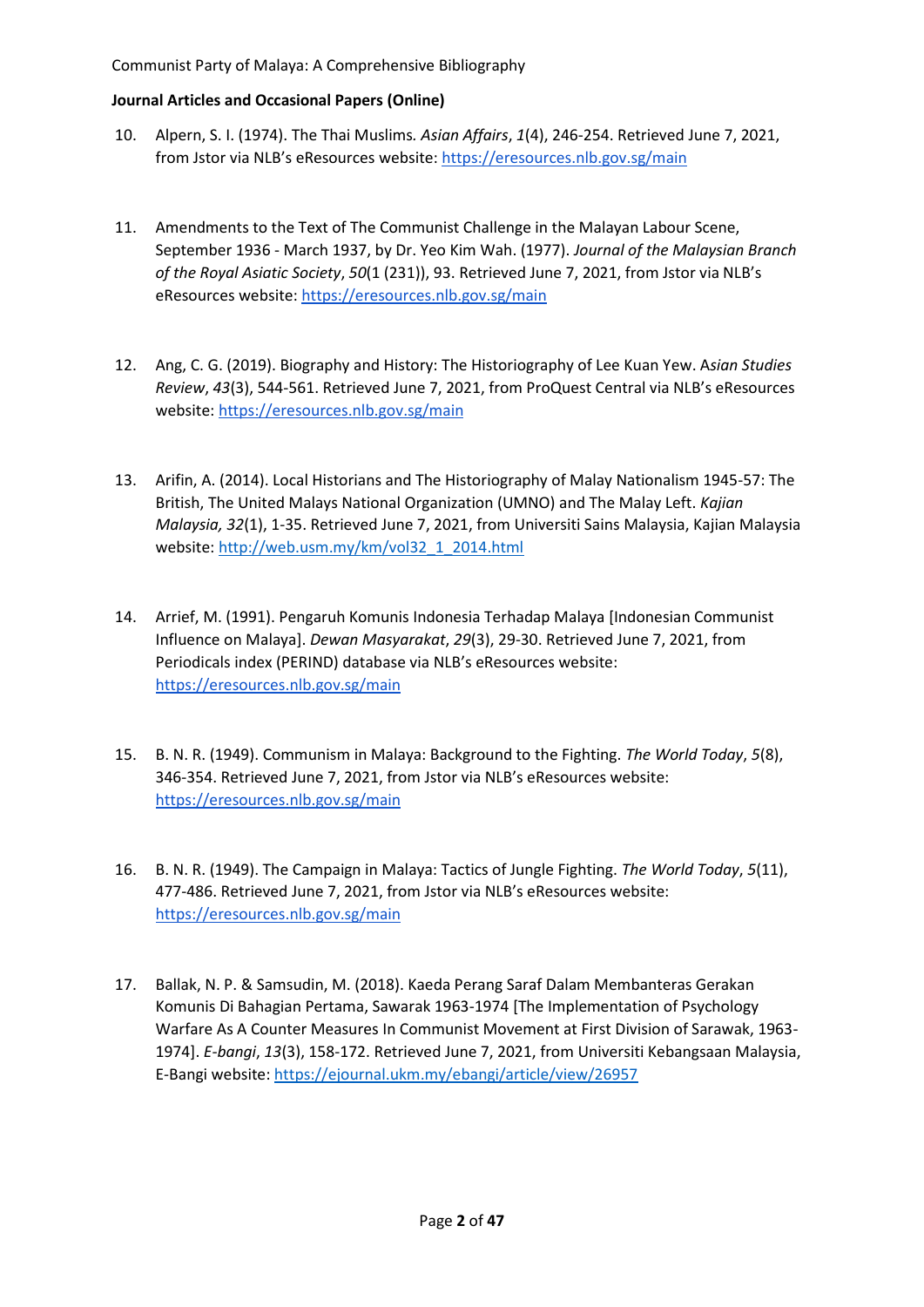- 18. Barlow, H. S. (1994). Two Communist Pamphlets from Kedah and Penang, 1949. *Journal of the Malaysian Branch of the Royal Asiatic Society*, 67(1 (266)), 61-67. Retrieved June 7, 2021, from Jstor via NLB's eResources website[: https://eresources.nlb.gov.sg/main](https://eresources.nlb.gov.sg/main)
- 19. Barman-Chandra, R. (1978). The ASEAN and India. *India Quarterly*, *34*(3), 278-289*.* Retrieved June 7, 2021, from Jstor via NLB's eResources website:<https://eresources.nlb.gov.sg/main>
- 20. Barraclough, S. (1985). The Dynamics of Coercion in the Malaysian Political Process. *Modern Asian Studies, 19*(4), 797-822. Retrieved June 7, 2021, from Jstor via NLB's eResources website:<https://eresources.nlb.gov.sg/main>
- 21. Bass, J. R. (1969). Malaysia and Singapore: Moving Apart?. *Asian Survey*, *9*(2), 122-129. Retrieved June 7, 2021, from Jstor via NLB's eResources website: <https://eresources.nlb.gov.sg/main>
- 22. Battersby, P. (1998). Border Politics and the Broader Politics of Thailand's International Relations in the 1990s: From Communism to Capitalism. *Pacific Affairs, 71*(4), 473-488. Retrieved June 7, 2021, from Jstor via NLB's eResources website: <https://eresources.nlb.gov.sg/main>
- 23. Bauer, P. T. (1947). Nationalism and Politics in Malaya. *Foreign Affairs, 25*(3), 503-517*.* Retrieved June 7, 2021, from Jstor via NLB's eResources website: <https://eresources.nlb.gov.sg/main>
- 24. Belogurova, A. (2014). The Chinese International of Nationalities: the Chinese Communist Party, the Comintern, and the Foundation of the Malayan National Communist Party, 1923- 1939. *Journal of Global History*, *9*(3), 447-470. Retrieved June 7, 2021, from ProQuest Central via NLB's eResources website: <https://eresources.nlb.gov.sg/main>
- 25. Benvenuti, A. (2012). Australia, the 'Marshall Experiment' and the Decolonisation of Singapore, 1955-56. *Journal of Southeast Asian Studies*, *43*(2), 257-279. Retrieved June 7, 2021, from Jstor via NLB's eResources website: <https://eresources.nlb.gov.sg/main>
- 26. Berger, M. T. (2003). Decolonisation, Modernisation and Nation-Building: Political Development Theory and the Appeal of Communism in Southeast Asia, 1945-1975. *Journal of Southeast Asian Studies*, *34*(3), 421-448*.* Retrieved June 7, 2021, from Jstor via NLB's eResources website:<https://eresources.nlb.gov.sg/main>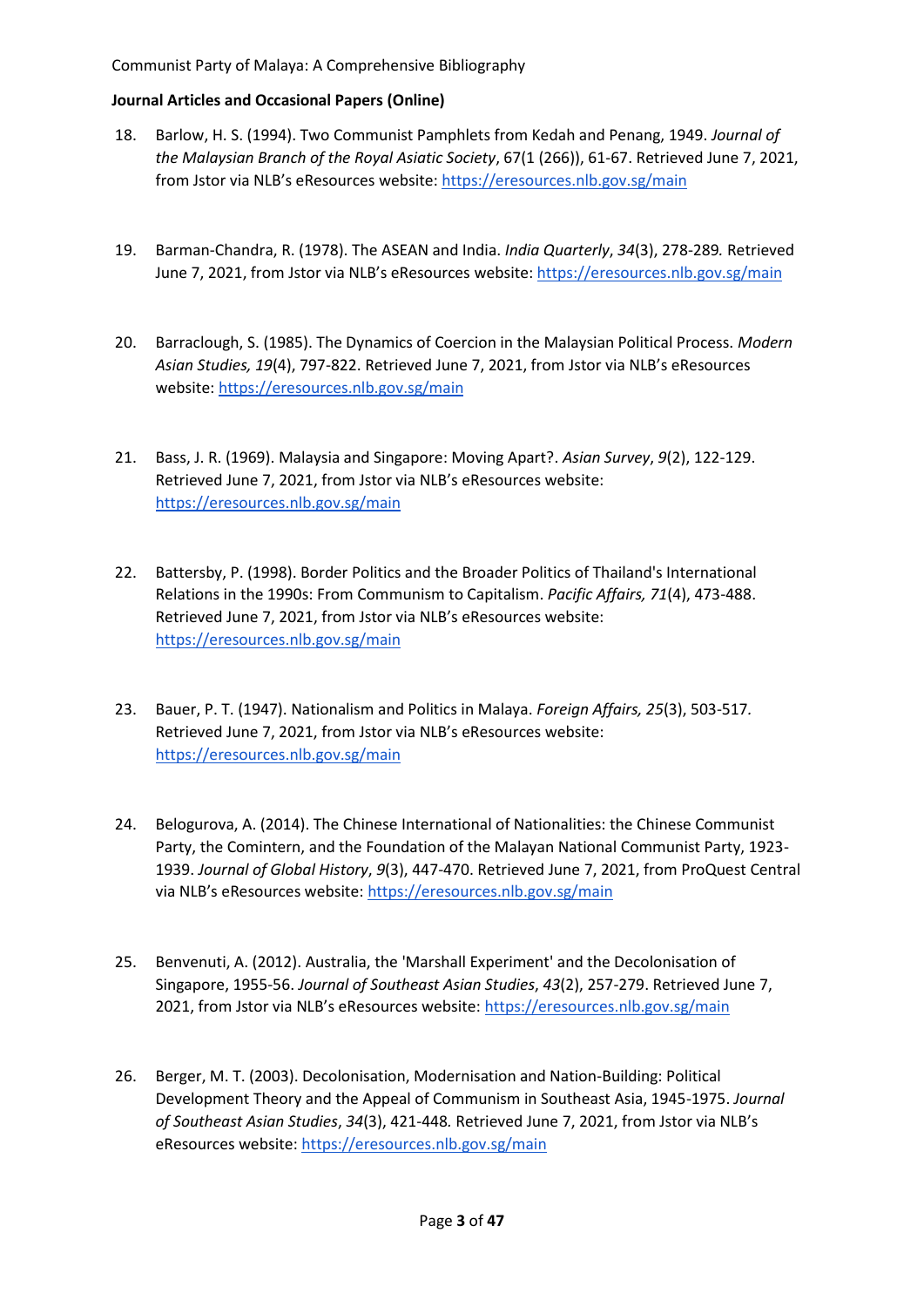- 27. Boden, R. (2007). The 'Gestapu' Events of 1965 in Indonesia: New Evidence from Russian and German Archives. *Bijdragen Tot De Taal-, Land- En Volkenkunde, 163*(4), 507-528. Retrieved June 7, 2021, from Jstor via NLB's eResources website: <https://eresources.nlb.gov.sg/main>
- 28. Boyce, P. (1965). Policy Without Authority: Singapore's External Affairs Power. *Journal of Southeast Asian History*, *6*(2), 87-103*.* Retrieved June 7, 2021, from Jstor via NLB's eResources website:<https://eresources.nlb.gov.sg/main>
- 29. Boyd, R. G. & Remington, G. C. (1960). Chinese Policy Towards South-East Asia. *AQ: Australian Quarterly*, *73*(1), 30-48. Retrieved June 7, 2021, from Jstor via NLB's eResources website: <https://eresources.nlb.gov.sg/main>
- 30. Boyd, R. G. (1970). Soviet and Chinese Involvement in Southern Asia. *Canadian Slavonic Papers/Revue Canadienne Des Slavistes, 12*(2), 175-194. Retrieved June 7, 2021, from Jstor via NLB's eResources website: <https://eresources.nlb.gov.sg/main>
- 31. Bradley, C. P. (1965). Leftist Fissures in Singapore Politics. *The Western Political Quarterly, 18*(2), 292-308. Retrieved June 7, 2021, from Jstor via NLB's eResources website: <https://eresources.nlb.gov.sg/main>
- 32. Butwell, R. (1964). Malaysia and Its Impact on the International Relations of Southeast Asia. *Asian Survey, 4*(7), 940-946. Retrieved June 7, 2021, from Jstor via NLB's eResources website: <https://eresources.nlb.gov.sg/main>
- 33. [Buzan, B. \(1988\). The Southeast Asian Security Complex.](http://www.jstor.org/stable/25797984) *Contemporary Southeast Asia, 10*[\(1\), 1-16. R](http://www.jstor.org/stable/25797984)etrieved June 7, 2021, from Jstor via NLB's eResources website: <https://eresources.nlb.gov.sg/main>
- 34. Caldwell, M. (1965). Luddites and Lemmings in South-East Asia. *International Affairs (Royal Institute of International Affairs 1944-), 41*(3), 420-440. Retrieved June 7, 2021, from Jstor via NLB's eResources website: <https://eresources.nlb.gov.sg/main>
- 35. Carnell, F. G. (1953). Communalism and Communism in Malaya. *Pacific Affairs, 26*(2), 99-117. Retrieved June 7, 2021, from Jstor via NLB's eResources website: <https://eresources.nlb.gov.sg/main>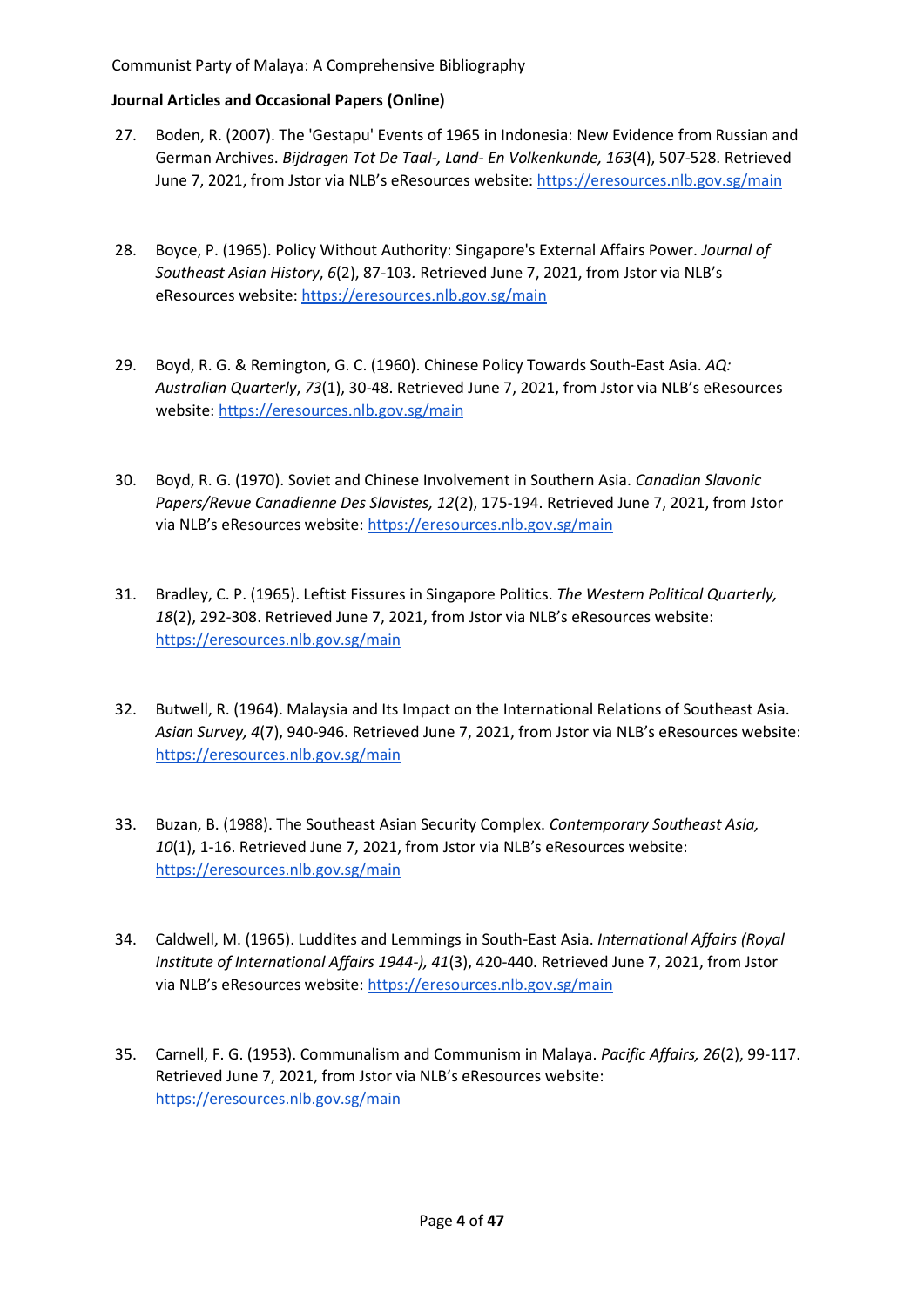- 36. Carnell, F. G. (1955). Political Ferment in Singapore. *Far Eastern Survey*, *24*(7), 97-102. Retrieved June 7, 2021, from Jstor via NLB's eResources website: <https://eresources.nlb.gov.sg/main>
- 37. Casella, A. (1970). Communism and Insurrection in Thailand. *The World Today, 26*(5), 197- 208. Retrieved June 7, 2021, from Jstor via NLB's eResources website: <https://eresources.nlb.gov.sg/main>
- 38. Cementing the Front. (1970). *Economic and Political Weekly, 5*(33), 1369-1370. Retrieved June 7, 2021, from Jstor via NLB's eResources website:<https://eresources.nlb.gov.sg/main>
- 39. Chan, H. C. (1969). Singapore's Foreign Policy, 1965-1968. *Journal of Southeast Asian History*, *10*(1), 177-191. Retrieved June 7, 2021, from Jstor via NLB's eResources website: <https://eresources.nlb.gov.sg/main>
- 40. Chan, H. C. (1977). Southeast Asia 1976: The Handling of Contradictions. *Southeast Asian Affairs*, 3-21*.* Retrieved June 7, 2021, from Jstor via NLB's eResources website: <https://eresources.nlb.gov.sg/main>
- 41. Chandola, H. (1971). Malaysia-China Relations. *Economic and Political Weekly*, *6*(28), 1383- 1384. Retrieved June 7, 2021, from Jstor via NLB's eResources website: <https://eresources.nlb.gov.sg/main>
- 42. Chang, C. Y. (1980). Overseas Chinese in China's Policy. *The China Quarterly*, (82), 281-303*.*  Retrieved June 7, 2021, from Jstor via NLB's eResources website: <https://eresources.nlb.gov.sg/main>
- 43. Cheah, B. K. (1979). The Japanese Occupation of Malaya, 1941-45: Ibrahim Yaacob and the Struggle for Indonesia Raya. *Indonesia*, (28), 85-120. Retrieved June 7, 2021, from Jstor via NLB's eResources website: <https://eresources.nlb.gov.sg/main>
- 44. Cheah, B. K. (1981). Sino-Malay Conflicts in Malaya, 1945-1946: Communist Vendetta and Islamic Resistance. *Journal of Southeast Asian Studies*, *12*(1), 108-117. Retrieved June 7, 2021, from Jstor via NLB's eResources website: <https://eresources.nlb.gov.sg/main>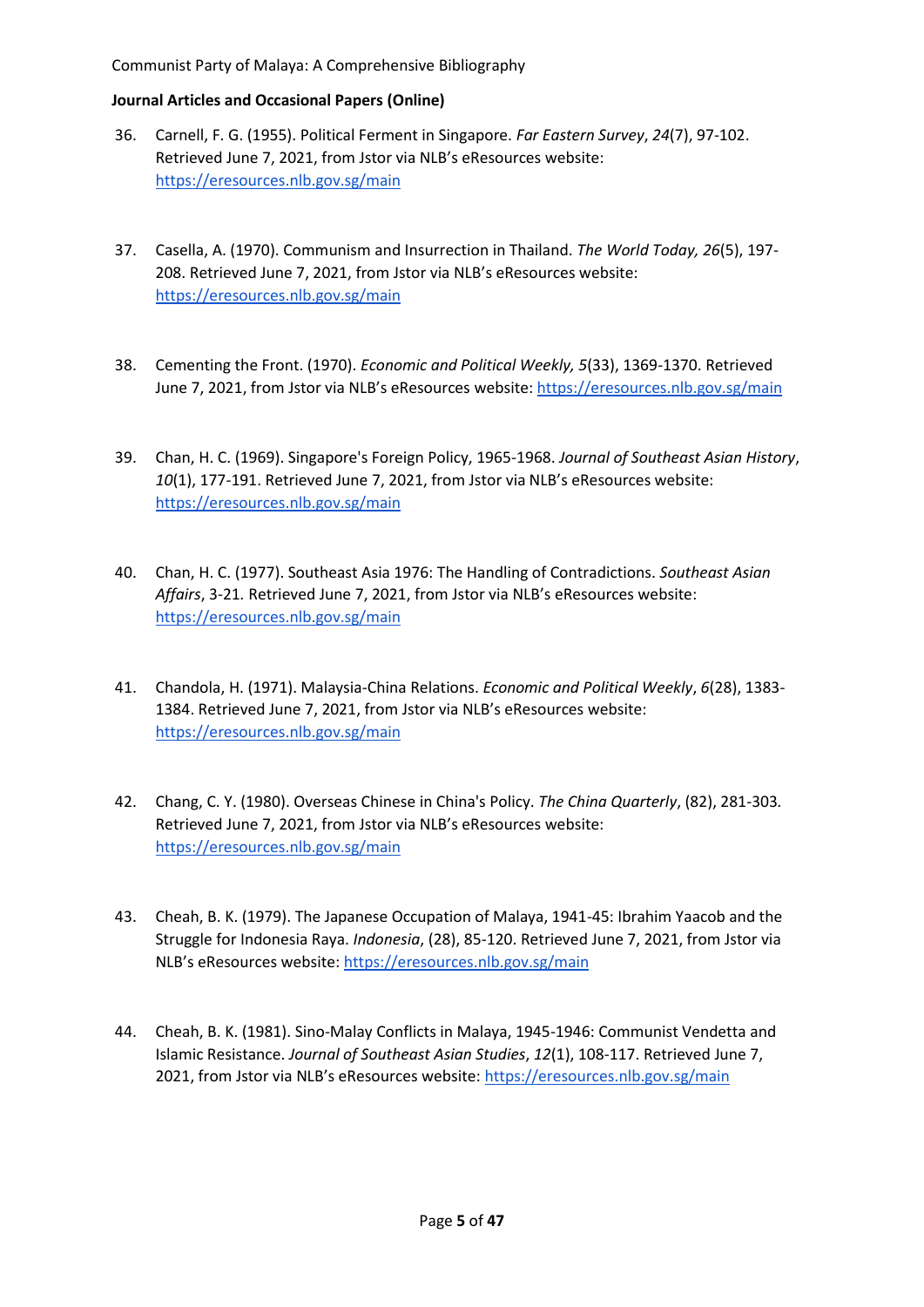- 45. Cheah, B. K. (1996). Writing Indigenous History in Malaysia: A Survey on Approaches and Problems. *Crossroads*, *10*(2), 33-81. Retrieved June 7, 2021, from Jstor via NLB's eResources website:<https://eresources.nlb.gov.sg/main>
- 46. Cheah, B. K. (2009). The Communist Insurgency in Malaysia, 1948-90: Contesting the Nation-State and Social Change. *New Zealand Journal of Asian Studies*, *11*(1),132-152. Retrieved June 7, 2021, from The New Zealand Asian Studies Society website: <https://www.nzasia.org.nz/journal.html#allissues>
- 47. Cheah, B. K. (2015). Memoir of R. Balan, Vice-President of the Malayan Communist Party. *Journal of the Malaysian Branch of the Royal Asiatic Society, 88*(2 (309)), 129-138. Retrieved June 8, 2021, from Jstor via NLB's eResources website: <https://eresources.nlb.gov.sg/main>
- 48. Chin, C.C. (2009). Re-examining the 1948 Revolt of the Malayan Communist Party in Malaya. *Kajian Malaysia,* 27 (1&2), 11-38. Retrieved June 4, 2021, from Universiti Sains Malaysia, Kajian Malaysia website[: http://web.usm.my/km/vol27\(1&2\)2009.html](http://web.usm.my/km/vol27(1&2)2009.html)
- 49. Chin, G. V. S. (2018). The Malayan Emergency. Essays on a Small, Distant War by Souchou, Yao(Book Review). *Bijdragen Tot De Taal-, Land-En Volkenkunde*, 174(1), 138-139. Retrieved June 4, 2021, from Brill website:<http://dx.doi.org/10.1163/22134379-17401021>
- 50. Chong, A. (2007). Southeast Asia: Theory between Modernization and Tradition. *International Relations of the Asia-Pacific, 7*(3), 391-425. Retrieved June 7, 2021, from Jstor via NLB's eResources website: <https://eresources.nlb.gov.sg/main>
- 51. Chopra, P. (1974). Malaysia's Strategy for Survival. *Pacific Affairs, 47*(4), 437-454. Retrieved June 7, 2021, from Jstor via NLB's eResources website: <https://eresources.nlb.gov.sg/main>
- 52. Chossudovsky, M. (1981). Asean Communist Parties and China. *Economic and Political Weekly, 16*(39), 1571. Retrieved June 7, 2021, from Jstor via NLB's eResources website: <https://eresources.nlb.gov.sg/main>
- 53. Chronology, 23 July 1948 5 August 1948. (1948). *Chronology of International Events and Documents, 4*(15), 513-540. Retrieved June 7, 2021, from Jstor via NLB's eResources website: <https://eresources.nlb.gov.sg/main>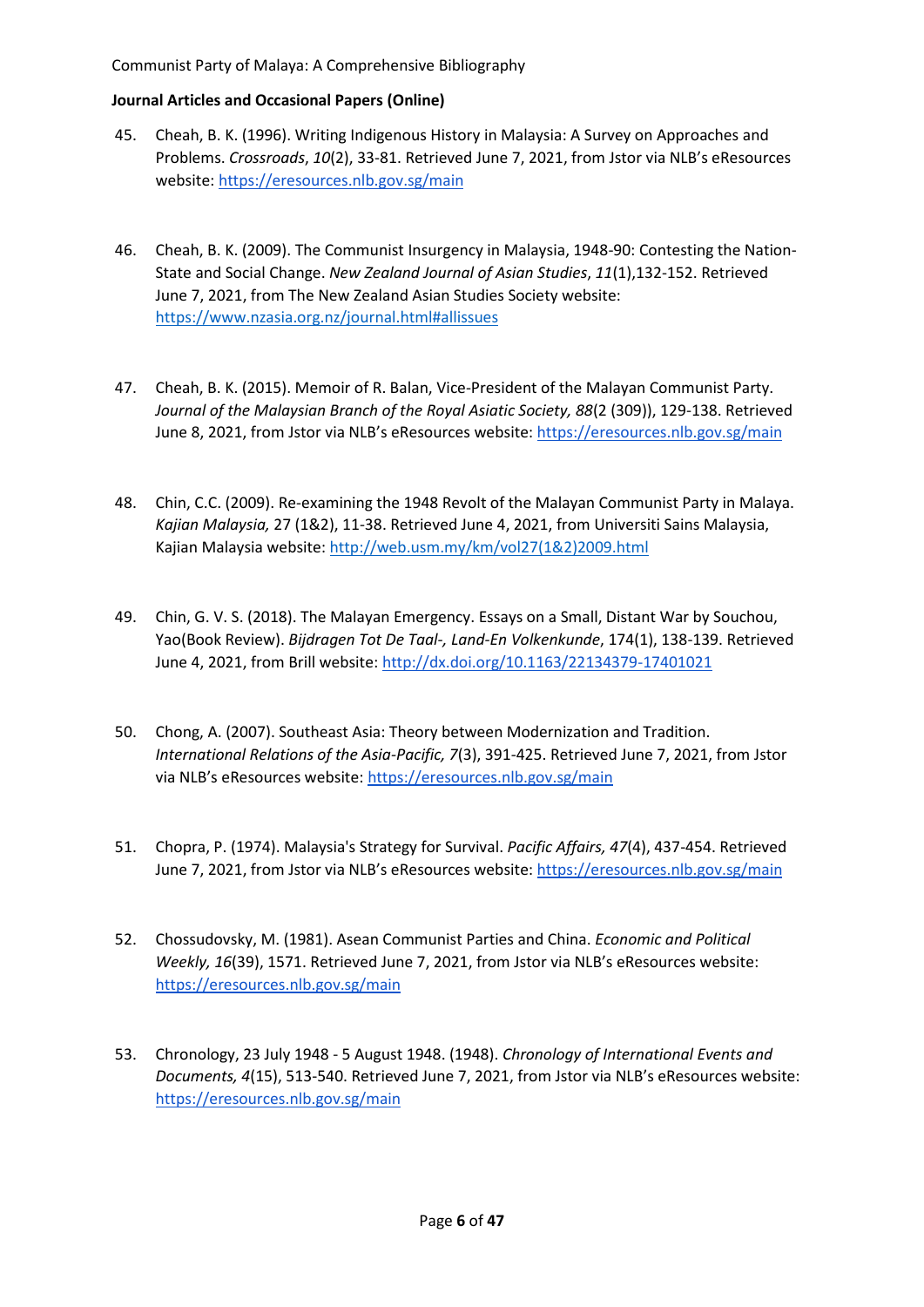- 54. Comber, L. (1956). Chinese Secret Societies in Malaya: An Introduction. *Journal of the Malayan Branch of the Royal Asiatic Society, 29*(1 (173)), 146-162*.* Retrieved June 7, 2021, from Jstor via NLB's eResources website: <https://eresources.nlb.gov.sg/main>
- 55. Comber, L. (2009). The Origins of the Cold War in Southeast Asia: The Case of the Communist Party of Malaya (1948-1960): A Special Branch Perspective. *Kajian Malaysia, 27*(1&2), 39- 60. Retrieved June 4, 2021, from Universiti Sains Malaysia, Kajian Malaysia website: [http://web.usm.my/km/vol27\(1&2\)2009.html](http://web.usm.my/km/vol27(1&2)2009.html)
- 56. Comber, L. (2010). 'Traitor of All Traitors' Secret Agent Extraordinaire: Lai Teck, Secretary-General, Communist Party of Malaya (1939-1947). *Journal of the Malaysian Branch of the Royal Asiatic Society, 83*(2 (299)), 1-25. Retrieved June 7, 2021, from Jstor via NLB's eResources website:<https://eresources.nlb.gov.sg/main>
- 57. Comber, L. (2012). The Malayan Emergency: General Templer and the Kinta Valley Home Guard, 1952-1954. *Journal of the Malaysian Branch of the Royal Asiatic Society, 85*(1 (302)), 45-62. Retrieved June 7, 2021, from Jstor via NLB's eResources website: <https://eresources.nlb.gov.sg/main>
- 58. Dai, S. Y. (1959). Peking's International Position and the Cold War. *The Annals of the American Academy of Political and Social Science, 321,* 112-121. Retrieved June 7, 2021, from Jstor via NLB's eResources website: <https://eresources.nlb.gov.sg/main>
- 59. Deery, P. (2003). The Terminology of Terrorism: Malaya, 1948-52. *Journal of Southeast Asian Studies, 34*(2), 231-247. Retrieved June 7, 2021, from Jstor via NLB's eResources website: <https://eresources.nlb.gov.sg/main>
- 60. Deery, P. (2007). Malaya, 1948: Britain's Asian Cold War? *Journal of Cold War Studies*, *9*(1), 29-54. Retrieved June 7, 2021, from Jstor via NLB's eResources website: <https://eresources.nlb.gov.sg/main>
- 61. Deshpande, G. P. (1974). Discarding Alien Curtains. *Discarding Alien Curtains. Economic and Political Weekly, 9*(24), 943-945. Retrieved June 7, 2021, from Jstor via NLB's eResources website:<https://eresources.nlb.gov.sg/main>
- 62. Dhu Renick, R. (1965). The Emergency Regulations of Malaya Causes and Effect. *Journal of Southeast Asian History, 6*(2), 1-39. Retrieved June 7, 2021, from Jstor via NLB's eResources website:<https://eresources.nlb.gov.sg/main>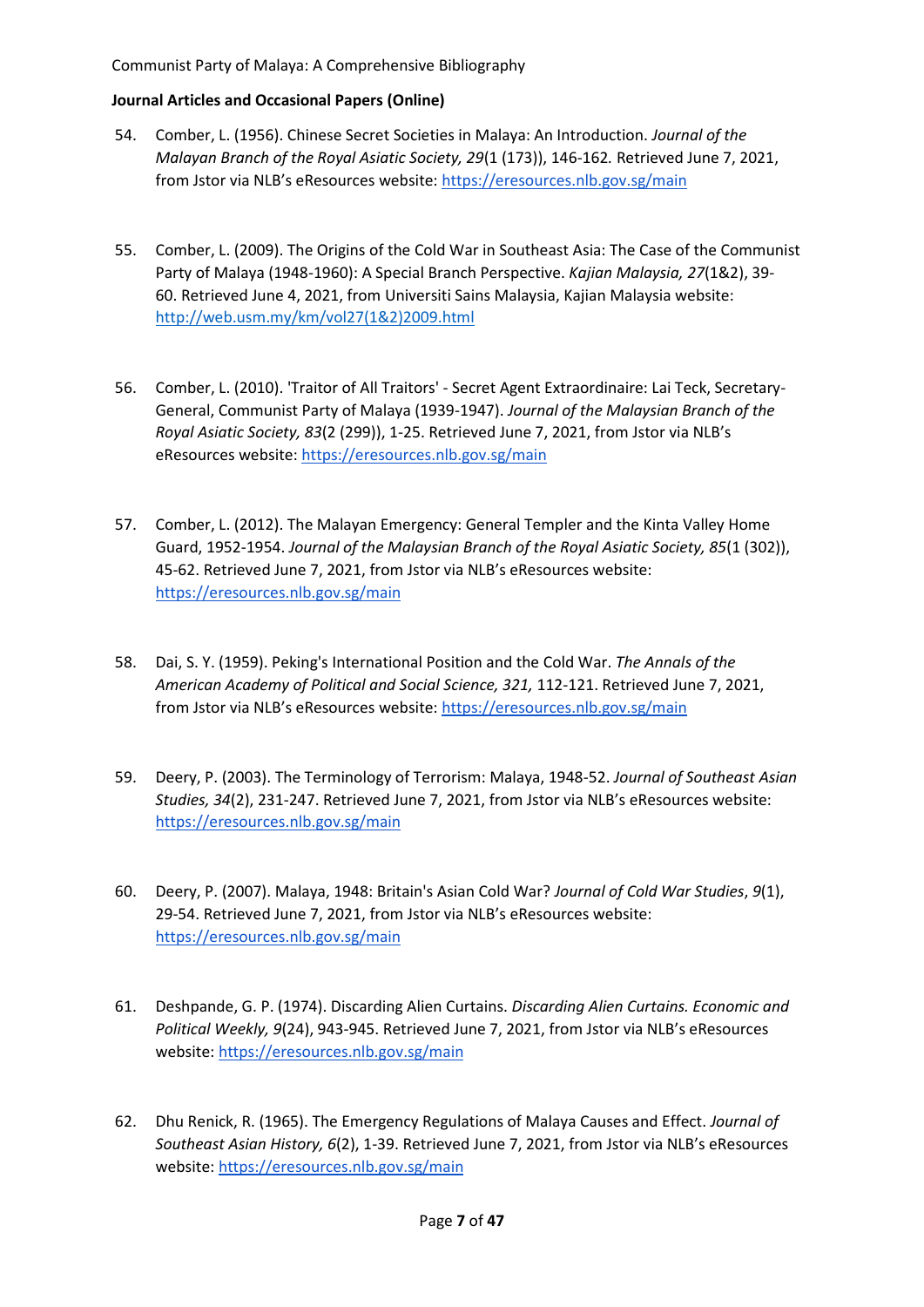- 63. Dobby, E. H. G. (1950). Malayan Prospect. *Pacific Affairs, 23*(4), 392-401. Retrieved June 7, 2021, from Jstor via NLB's eResources website: <https://eresources.nlb.gov.sg/main>
- 64. Drohan, B. (2006). An Integrated Approach: British Political-Military Strategy in the Malayan Emergency. *Armor*, *115*(1):34-38. Retrieved June 7, 2021, from Proquest Military Database via NLB's eResources website: <https://eresources.nlb.gov.sg/main>
- 65. Drummond, S. (1977). Malaysia's Two Years of Stress. *The World Today, 33*(3), 111-118. Retrieved June 7, 2021, from Jstor via NLB's eResources website: <https://eresources.nlb.gov.sg/main>
- 66. Drummond, S & Hawkins, D.(1970). The Malaysian Elections of 1969: An Analysis of the Campaign and the Results. *Asian Survey, 10*(4), 320-335. Retrieved June 7, 2021, from Jstor via NLB's eResources website: <https://eresources.nlb.gov.sg/main>
- 67. Duncanson, D. J. (1974). Ho Chi-Minh in Hong Kong, 1931-32. *The China Quarterly*, (57), 84- 100. Retrieved June 7, 2021, from Jstor via NLB's eResources website: <https://eresources.nlb.gov.sg/main>
- 68. Edwards, P. (2015, May 28). *Learning from history: Some strategic lessons from the 'forward defence' era* [Report]. Australian Strategic Policy Institute. Retrieved June 14, 2021, from Australian Strategic Policy Institute, Strategy website: [https://www.aspi.org.au/report/learning-history-some-strategic-lessons-forward-defence](https://www.aspi.org.au/report/learning-history-some-strategic-lessons-forward-defence-era)[era](https://www.aspi.org.au/report/learning-history-some-strategic-lessons-forward-defence-era)
- 69. Efimova, L. (2009). Did the Soviet Union Instruct Southeast Asian Communists to Revolt? New Russian Evidence on the Calcutta Youth Conference of February 1948. *Journal of Southeast Asian Studies, 40*(3), 449-469. Retrieved June 7, 2021, from Jstor via NLB's eResources website:<https://eresources.nlb.gov.sg/main>
- 70. Enright, K. (2019, October 25). A Historical Perspective on Singapore-China Relations: 1965- 1975. *Singapore Policy Journal*. Retrieved February 26, 2021, from [https://spj.hkspublications.org/2019/10/25/a-historical-perspective-on-singapore-china](https://spj.hkspublications.org/2019/10/25/a-historical-perspective-on-singapore-china-relations-1965-1975)[relations-1965-1975](https://spj.hkspublications.org/2019/10/25/a-historical-perspective-on-singapore-china-relations-1965-1975)
- 71. Fakhruddin, S. (1969). Recent Developments in Malaysia. *Pakistan Horizon, 22*(3), 249-255. Retrieved June 7, 2021, from Jstor via NLB's eResources website: <https://eresources.nlb.gov.sg/main>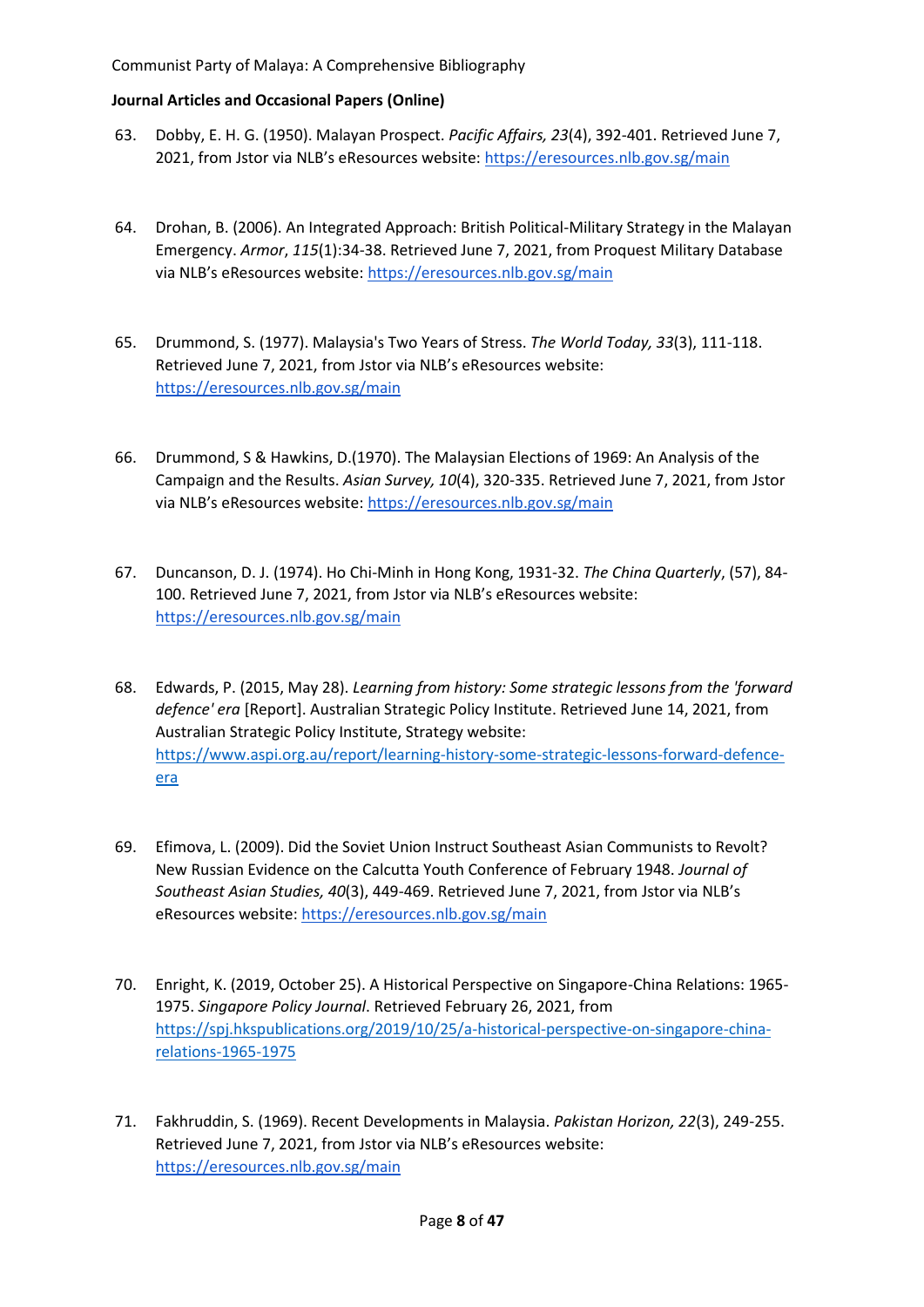- 72. Farrell, B. P. (2007). Mind and Matter: The Practice of Military History with Reference to Britain and Southeast Asia. *The Journal of American History, 93*(4), 1146-1150. Retrieved June 7, 2021, from Jstor via NLB's eResources website: <https://eresources.nlb.gov.sg/main>
- 73. Federspiel, H. M. (1984). A Comparison of Security Concerns of Noncommunist Southeast Asian Nations in 1967 and 1983. *Asian Affairs, 10*(4), 44-62. Retrieved June 7, 2021, from Jstor via NLB's eResources website: <https://eresources.nlb.gov.sg/main>
- 74. Fernando, J. M. (2012). Elite Intercommunal Bargaining and Conflict Resolution: The Role of the Communities Liaison Committee in Malaya, 1949-51. *Journal of Southeast Asian Studies, 43*(2), 280-301. Retrieved June 7, 2021, from Jstor via NLB's eResources website: <https://eresources.nlb.gov.sg/main>
- 75. Fitzgerald, C. P. (1951). Peace or War with China? *Pacific Affairs*, *24*(4), 339-351. Retrieved June 7, 2021, from Jstor via NLB's eResources website: <https://eresources.nlb.gov.sg/main>
- 76. Fitzgerald, C. P. (1955). East Asia after Bandung. *Far Eastern Survey, 24*(8), 113-119. Retrieved June 7, 2021, from Jstor via NLB's eResources website: <https://eresources.nlb.gov.sg/main>
- 77. Foster, A. L. (1995). Secret Police Cooperation and the Roots of Anti-Communism in Interwar Southeast Asia. *The Journal of American-East Asian Relations, 4*(4), 331-350. Retrieved June 7, 2021, from Jstor via NLB's eResources website: <https://eresources.nlb.gov.sg/main>
- 78. Funnell, V. C. (1975). China and ASEAN: The Changing Face of South East Asia. *The World Today*. Retrieved March 30, 2021, from Jstor via NLB's eResources website: <https://eresources.nlb.gov.sg/main>
- 79. Galway, M. (2019). Book Review: Southeast Asia's Cold War: An Interpretive History. *Pacific Affairs*. Retrieved March 30, 2021, from Proquest Military Database via NLB's eResources website:<https://eresources.nlb.gov.sg/main>
- 80. Gamba[, C. \(1958\). Malayan Labour, Merdeka and After.](http://www.jstor.org/stable/45068512) *India Quarterly, 14*(3), 280-293*.*  Retrieved June 7, 2021, from Jstor via NLB's eResources website: <https://eresources.nlb.gov.sg/main>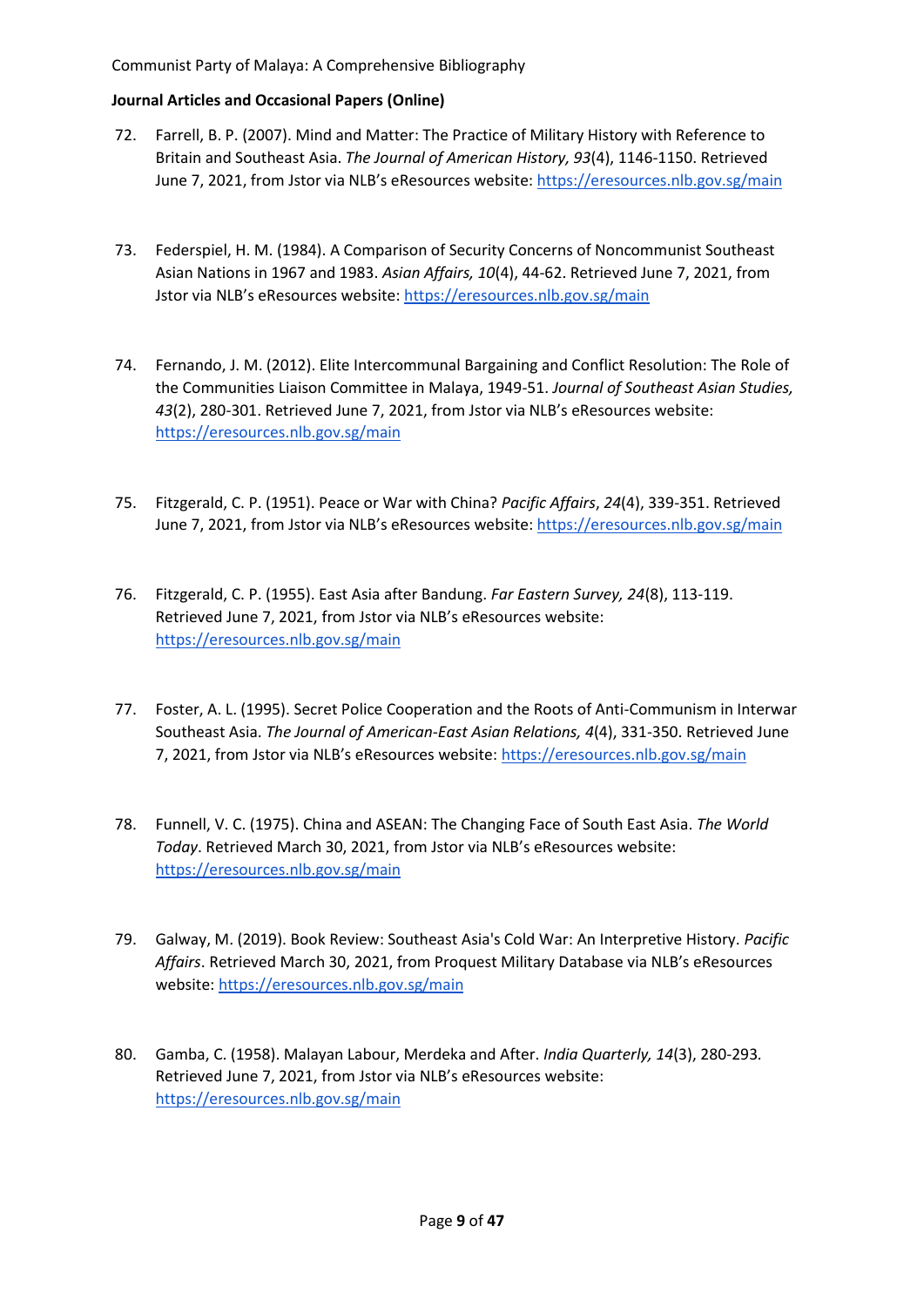- 81. Garver, J. W. (1988). The Origins of the Second United Front: The Comintern and the Chinese Communist Party. *The China Quarterly*. Retrieved June 7, 2021, from Jstor via NLB's eResources website:<https://eresources.nlb.gov.sg/main>
- 82. Garver, J. W. (1994). Polemics, Paradigms, Responsibility, and the Origins of the U.S.-PRC Confrontation in the 1950s. *The China Quarterly*, (113), 29-59. Retrieved June 7, 2021, from Jstor via NLB's eResources website: <https://eresources.nlb.gov.sg/main>
- 83. Ghazali, A. Z. (2010). Komunikasi Dan Komunisme Di Persekutuan Tanah Melayu, 1948-1960: Kempen Memenangi Hati Dan Pemikiran Penduduk [Communication and Communism in Malaya, 1948-1960: Campaign to Win the People's Hearts and Minds]. *Malaysia Dari Segi Sejarah 38*, 62-78. Retrieved June 3, 2021 from Repositori Digital@PNM, National Library of Malaysia website:<https://myrepositori.pnm.gov.my/handle/123456789/3661>
- 84. Ghebhardt, A. O. (1973). The Soviet System of Collective Security in Asia. *Asian Survey, 13*(12), 1075-1091. Retrieved June 7, 2021, from Jstor via NLB's eResources website: <https://eresources.nlb.gov.sg/main>
- 85. Ghosh, S. K. (1978). Insurgent Movements in Southeast Asia. *India Quarterly*, *34*(3), 290-312. Retrieved June 7, 2021, from Jstor via NLB's eResources website: <https://eresources.nlb.gov.sg/main>
- 86. Gibbons, D. S. & Chan, H. C. (1971). Political Tutelage in Rural Singapore: The Measurement and Analysis of the Cognitive Political Culture of Some Chinese Farmers. *Journal of Southeast Asian Studies, 2*(2), 100-114. Retrieved June 7, 2021, from Jstor via NLB's eResources website:<https://eresources.nlb.gov.sg/main>
- 87. Girling, J. L. S. (1973). Soviet Attitudes Towards South-East Asia. *The World Today, 29*(5), 206-215. Retrieved June 7, 2021, from Jstor via NLB's eResources website: <https://eresources.nlb.gov.sg/main>
- 88. Gullick, J. M. (2013). Recollections of My Time in Malaya (1945-1956) Part 1. *Journal of the Malaysian Branch of the Royal Asiatic Society, 86*(2 (305)), 59-76. Retrieved June 7, 2021, from Jstor via NLB's eResources website: <https://eresources.nlb.gov.sg/main>
- 89. Gunn, G. C. (2007). Remembering the Southeast Asian Chinese Massacres of 1941-45. *Journal of Contemporary Asia, 37*(3), 273-291. Retrieved June 7, 2021, from ProQuest Central via NLB's eResources website: <https://eresources.nlb.gov.sg/main>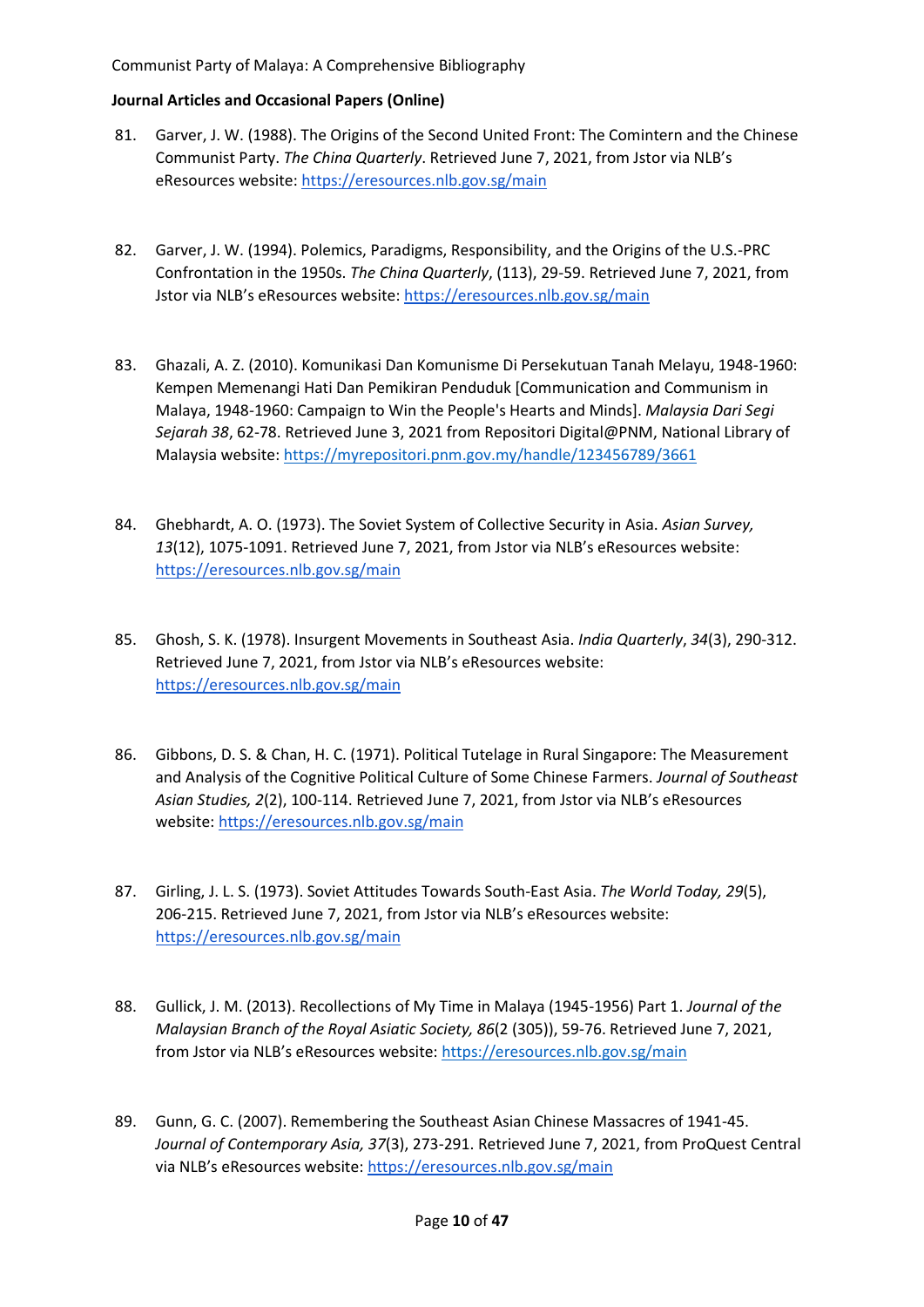- 90. Gurtov, M. (1977). The Present and Future of United States Policy in Southeast Asia. *Asian Perspective, 1*(1), 89-112. Retrieved June 7, 2021, from Jstor via NLB's eResources website: <https://eresources.nlb.gov.sg/main>
- 91. Hack, K. & Wade, Geoff. (2009). The Origins of the Southeast Asian Cold War. *Journal of Southeast Asian Studies, 40*(3), 441-448. Retrieved June 7, 2021, from Jstor via NLB's eResources website:<https://eresources.nlb.gov.sg/main>
- 92. Hack, K. (1999). "Iron Claws on Malaya": The Historiography of the Malayan Emergency. *Journal of Southeast Asian Studies, 30*(1), 99-125. Retrieved June 7, 2021, from Jstor via NLB's eResources website: <https://eresources.nlb.gov.sg/main>
- 93. Hack, K. (2000). British and Communist Crises in Malaya: A Response to Anthony Short. *Journal of Southeast Asian Studies, 31*(2), 392-395. Retrieved June 7, 2021, from Jstor via NLB's eResources website: <https://eresources.nlb.gov.sg/main>
- 94. Hack, K. (2009). The Origins of the Asian Cold War: Malaya 1948. *Journal of Southeast Asian Studies, 40*(3), 471-496. Retrieved June 7, 2021, from Jstor via NLB's eResources website: <https://eresources.nlb.gov.sg/main>
- 95. Haemindra, N. (1977). The Problem of the Thai-Muslims in the Four Southern Provinces of Thailand (Part Two). *Journal of Southeast Asian Studies, 8*(1), 85-105. Retrieved June 7, 2021, from Jstor via NLB's eResources website: <https://eresources.nlb.gov.sg/main>
- 96. Hamby, J. E. (2002). Civil-Military Operations Joint Doctrine and The Malayan Emergency. *Joint Force Quarterly*, *32*, 54-61. Retrieved March 30, 2021, from Defense Technical Information Center (DTIC) website:<https://apps.dtic.mil/dtic/tr/fulltext/u2/a483714.pdf>
- 97. Hamzah, R. (1973). Parti Komunis Malaya: Penubuhan, Peranan Dan Implikasinya [Communist Party of Malaya: Its Establishment, Role and Implications]. *Jebat, 3*(4), 57-70*.* Retrieved April 4, 2021, from Universiti Kebangsaan Malaysia (UKM) Journal Article Repository website[: http://journalarticle.ukm.my/538/](http://journalarticle.ukm.my/538/)
- 98. Hannon, C. & Robert, A. (2016). A Successful Counterinsurgency: The British and the Malayan Emergency. *Jackson School Journal of International Studies*, *6*(2), 17-24. Retrieved June 3, 2021 from [https://jsis.washington.edu/jsjournal/successful-counterinsurgency-cynthia](https://jsis.washington.edu/jsjournal/successful-counterinsurgency-cynthia-hoffman-anna-robert/)[hoffman-anna-robert/](https://jsis.washington.edu/jsjournal/successful-counterinsurgency-cynthia-hoffman-anna-robert/)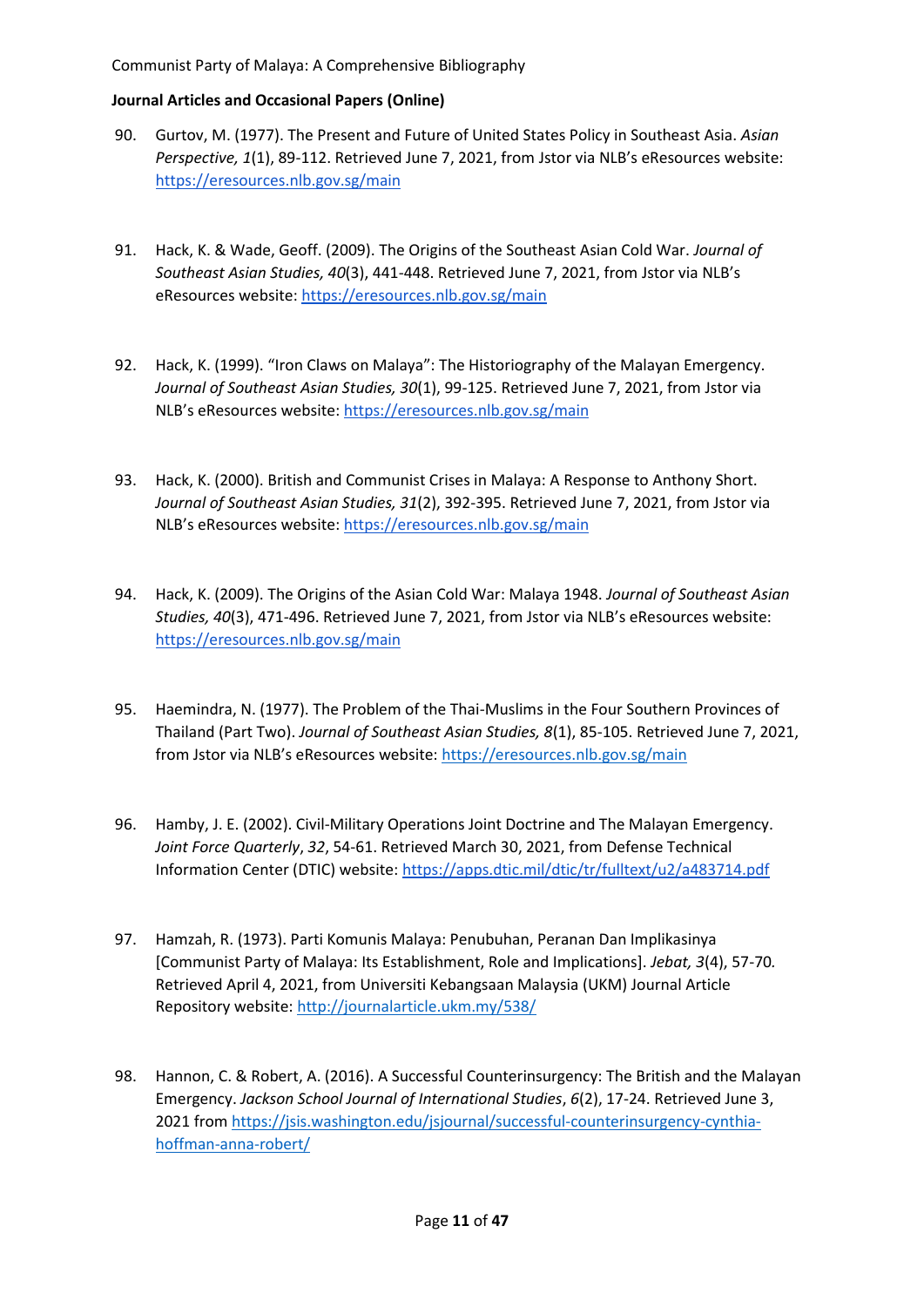## **Journal Articles and Occasional Papers (Online)**

- 99. Hanrahan, G. Z. (1954). Recent Chinese Communist Publications on Indochina and Malaya. *Pacific Affairs, 27*(4), 367-370. Retrieved June 7, 2021, from Jstor via NLB's eResources website:<https://eresources.nlb.gov.sg/main>
- 100. Hara, F. (2005). The North Kalimantan Communist Party and The People's Republic of China. *The Developing Economies, 43*(4), 489-513*.* Retrieved June 7, 2021, from the Institute of Developing Economies website:

[https://www.ide.go.jp/library/English/Publish/Periodicals/De/pdf/DE43\\_4\\_4.pdf](https://www.ide.go.jp/library/English/Publish/Periodicals/De/pdf/DE43_4_4.pdf)

- 101. Hara, F. (2016). Literators of the Feng Xia. *Contemporary Chinese Political Economy and Strategic Relations*, *2*(1), 395-452. Retrieved June 7, 2021, from Proquest Social Science Database via NLB's eResources website: <https://eresources.nlb.gov.sg/main>
- 102. Hara, F. (2017). Malayan Chinese Who were Deported to China. *Contemporary Chinese Political Economy and Strategic Relations*, *3*(3), 1397-1431. Retrieved June 7, 2021, from Proquest Social Science Database via NLB's eResources website: <https://eresources.nlb.gov.sg/main>
- 103. Harper, T. (1990). The Politics of Disease and Disorder in Post-War Malaya. *Journal of Southeast Asian Studies, 21*(1), 88-113. Retrieved June 8, 2021, from Jstor via NLB's eResources website:<https://eresources.nlb.gov.sg/main>
- 104. Harper, T. (2013). Singapore, 1915, and the Birth of the Asian Underground. *Modern Asian Studies, 47*(6), 1782-1811. Retrieved June 8, 2021, from Jstor via NLB's eResources website: <https://eresources.nlb.gov.sg/main>
- 105. Hawkins, D. C. (1969). Britain and Malaysia: Another View: Was the Decision to Withdraw Entirely Voluntary or Was Britain Pushed A Little? *Asian Survey, 9*(7), 546-562. Retrieved June 8, 2021, from Jstor via NLB's eResources website: <https://eresources.nlb.gov.sg/main>
- 106. Heaton, W. R. (1982). China and Southeast Asian Communist Movements: The Decline of Dual Track Diplomacy. *Asian Survey, 22*(8), 779-800*.* Retrieved June 8, 2021, from Jstor via NLB's eResources website[: https://eresources.nlb.gov.sg/main](https://eresources.nlb.gov.sg/main)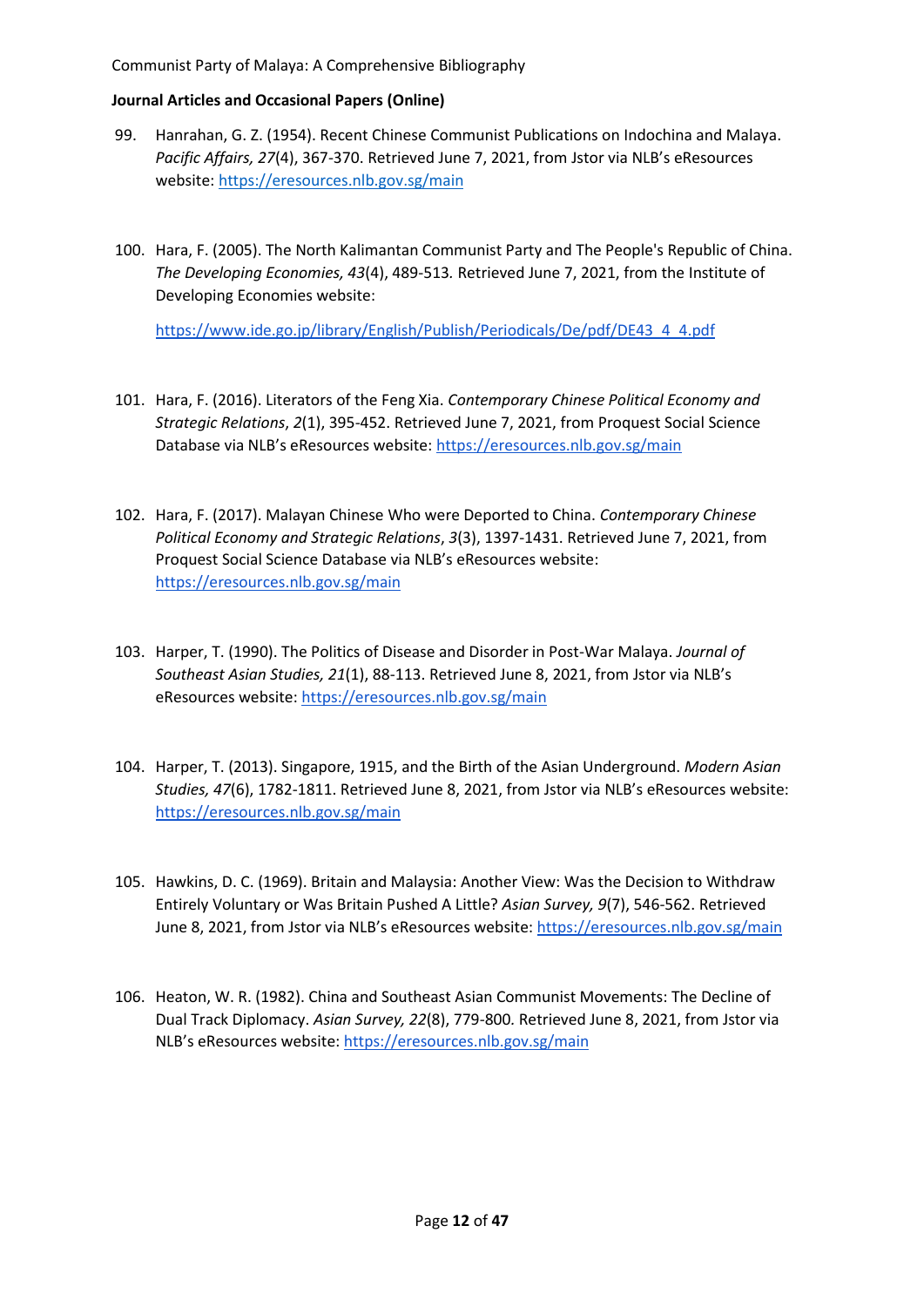- 107. Hee, W. S. (2018). Anti-Communist Films Sponsored by the US Government in Singapore and Malaya: On the New York Sound Masters Inc. *Inter-Asia Cultural Studies, 19*(2), 310-327. Retrieved June 8, 2021, from Nanyang Technological University, Digital Repository of NTU website:<https://hdl.handle.net/10356/80154>
- 108. Heidhues, M. F. S. (1966). Peking and the Overseas Chinese: The Malaysian Dispute. *Asian Survey, 6*(5), 276-287. Retrieved June 8, 2021, from Jstor via NLB's eResources website: <https://eresources.nlb.gov.sg/main>
- 109. Henderson, W. (1954). Communist Movements in Southeast Asia. *Journal of International Affairs, 8*(1), 32-42. Retrieved June 8, 2021, from Jstor via NLB's eResources website: <https://eresources.nlb.gov.sg/main>
- 110. Henniker, M. C. A. (1953). The Jungle War in Malaya. *The Military Engineer, 45*(303), 31-34. Retrieved June 8, 2021, from Jstor via NLB's eResources website: <https://eresources.nlb.gov.sg/main>
- 111. Henniker, M. C. A. (1955). The Territory and Peoples of Malaya. *The Military Engineer, 47*(319), 373-375. Retrieved June 8, 2021, from Jstor via NLB's eResources website: <https://eresources.nlb.gov.sg/main>
- 112. Hickling, R. H. (1979). Liberty and Law in Singapore. *Malaya Law Review, 21*(1), 1-23. Retrieved June 8, 2021, from Jstor via NLB's eResources website: <https://eresources.nlb.gov.sg/main>
- 113. Hillam, R. C. (1965). The Postwar Appeal of Communism in Malaya, Vietnam and the Philippines. *Brigham Young University Studies, 6*(3/4), 153-162. Retrieved June 8, 2021, from Jstor via NLB's eResources website: <https://eresources.nlb.gov.sg/main>
- 114. Ho, H. L. (2001). Bintang Tiga dan Darurat di Negeri Selangor: Satu Perbincangan Umum [Bintang Tiga and the Emergency in Selangor: A Public Discussion]. *Malawati, Jurnal Sejarah Negeri Selangor Darul* Ehsan [Malawati, Historical Journal of Selangor] *4*, 32-44. Retrieved June 4, 2021 from Universiti Malaya Expert (UMExpert) website: <https://umexpert.um.edu.my/hohuiling.html>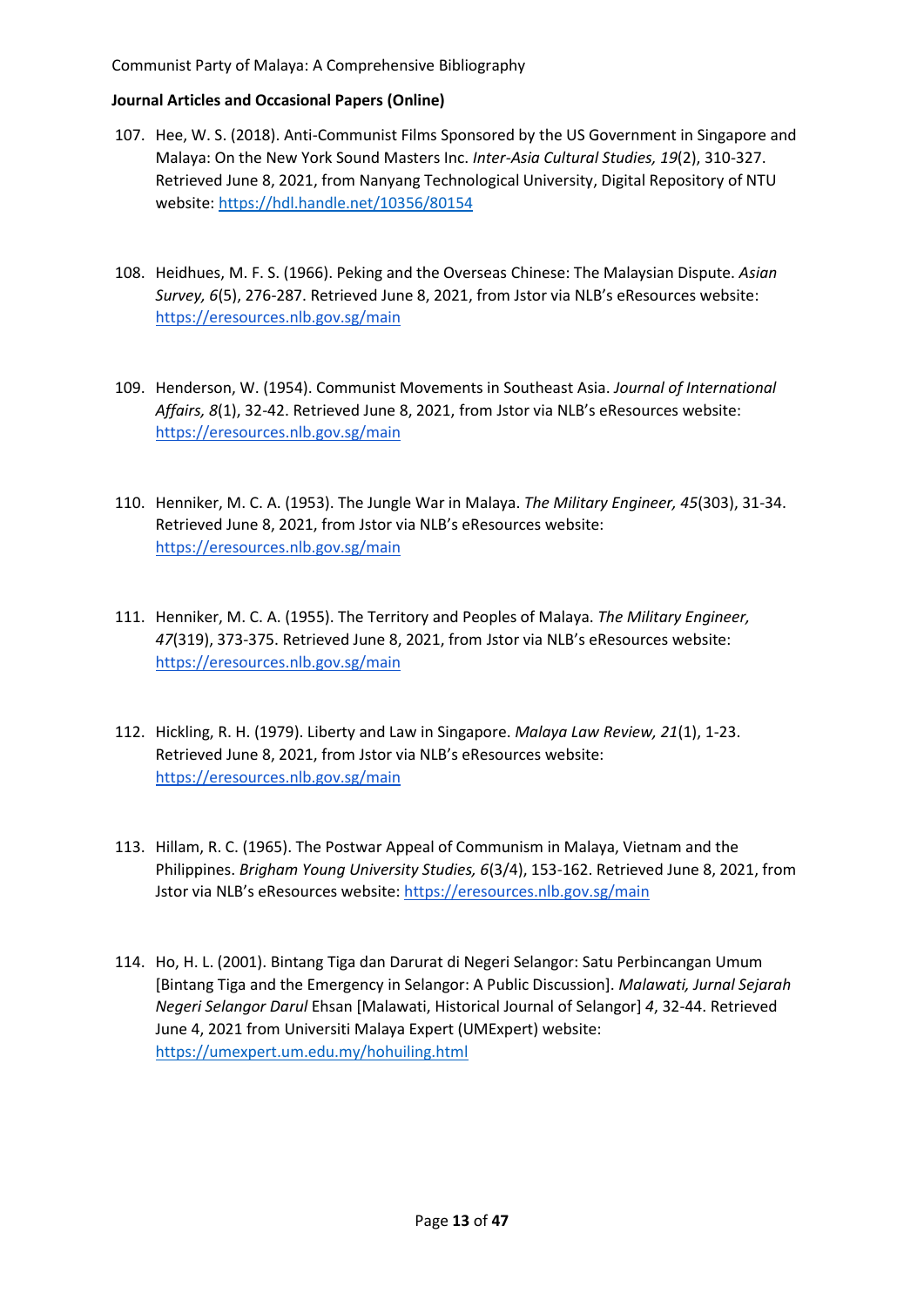- 115. Ho, H. L. (2009). "Niat Sebenar Komunis di Tanah Melayu": Kempen Memenangi Hati dan Fikiran Penduduk pada Zaman Darurat, 1948-1960 [The Communists' Real Intent in Malaya: The Campaign of Winning the Hearts and Minds of the People during the 1948-1960 Emergency]. *Purba: Jurnal Persatuan Muzim Malaysia* [Purba: Journal of the Museum Association of Malaysia], *28*, 97-115. Retrieved June 4, 2021 from Universiti Malaya Expert (UMExpert) website: <https://umexpert.um.edu.my/hohuiling.html>
- 116. Ho, H. L. (2010). Kebangkitan Semula Parti Komunis Malaya (PKM) di Malaysia Pada Tahun 1968: Satu Tinjauan [Revival of the Communist Party of Malaya (CPM) in Malaysia in 1968: A Survey]. *Purba: Jurnal Persatuan Muzim Malaysia* [Purba: Journal of the Museum Association of Malaysia], *29*, 162-182. Retrieved June 4, 2021 from Universiti Malaya Expert (UMExpert) website:<https://umexpert.um.edu.my/hohuiling.html>
- 117. Ho, H. L. (2010). Kegagalan Gerakan Bersenjata Parti Komunis Malaya (PKM) , 1948-1960: Satu Analisis [Failures of the Communist Party of Malaya's (CPM) Armed Struggle, 1948- 1960: An Analysis]. *Malaysia Dari Segi Sejarah* [Malaysia in History], *38*, 79-96. Retrieved June 4, 2021 from Repositori Digital@PNM, National Library of Malaysia website: <https://myrepositori.pnm.gov.my/handle/123456789/3663>
- 118. Ho, H. L. (2011). Pengaruh Komunis Indonesia Dalam Pergerakan Awal Komunis di Tanah Melayu, 1920-1930 [Indonesian Communist Influence during the Early Days of Communist Movement in Malaya, 1920-1930]. *Purba: Jurnal Persatuan Muzim Malaysia* [Purba: Journal of the Museum Association of Malaysia], *30*, 159-178. Retrieved June 4, 2021 from Universiti Malaya Expert (UMExpert) website:<https://umexpert.um.edu.my/hohuiling.html>
- 119. Ho, H. L. (2011). Sir Henry Gurney dan Langkah-Langkah Pembanterasan Komunis di Tanah Melayu, 1948-1951 [Sir Henry Gurney and Counterinsurgency Measures in Malaya, 1948- 1951]. *Malaysia Dari Segi Sejarah* [Malaysia in History], *39*, 134-157. Retrieved June 4, 2021 from Repositori Digital@PNM, National Library of Malaysia website: <https://myrepositori.pnm.gov.my/handle/123456789/3644>
- 120. Ho, H. L. (2012). Pergerakan Komunis di Negeri Perak, 1920-an Hingga 1960 [Communist Movement in Perak, 1920s to 1960]. *Malaysia Dari Segi Sejarah* [Malaysia in History], *40*, 97- 118. Retrieved June 4, 2021 from Repositori Digital@PNM, National Library of Malaysia website:<https://myrepositori.pnm.gov.my/handle/123456789/3631>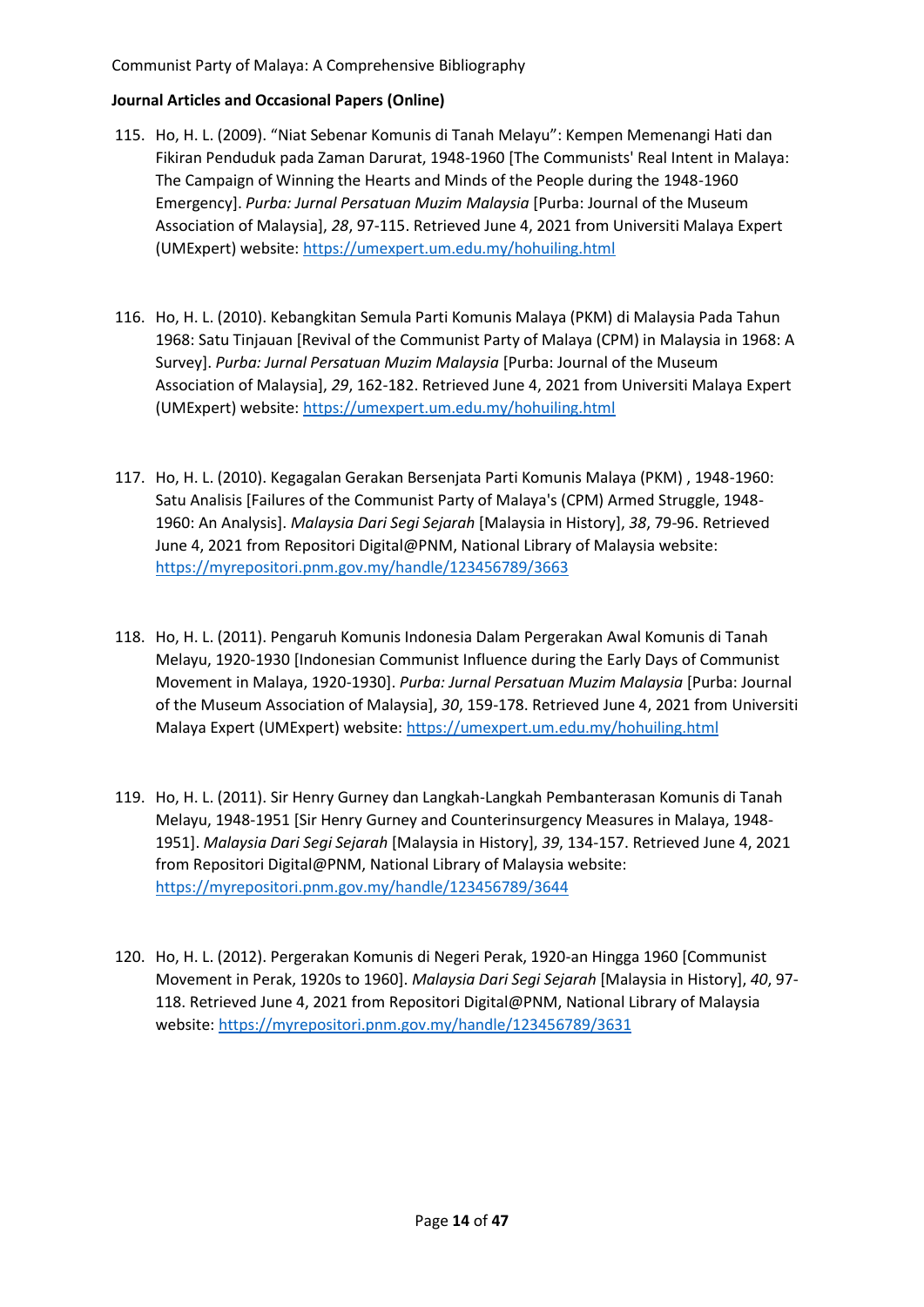- 121. Ho, H. L. (2012). Pertentangan Komunis dengan Kerajaan di Negeri Kedah, 1968-1989 [Clashes between the Communists and the Government in Kedah, 1968-1989]. *Purba: Jurnal Persatuan Muzim Malaysia* [Purba: Journal of the Museum Association of Malaysia], *31*, 117- 138. Retrieved June 4, 2021 from Universiti Malaya Expert (UMExpert) website: <https://umexpert.um.edu.my/hohuiling.html>
- 122. Ho, H. L. (2012). Strategi Pergerakan Komunis Dan Parti Komunis Malaya (PKM) , 1920-1989 [Strategies of the Communist Movement and The Communist Party of Malaya (CPM) , 1920- 1989]. *Sarjana, 27* (2), 80-104. Retrieved June 4, 2021 from Universiti Malaya, Sarjana website:<https://ejournal.um.edu.my/index.php/SARJANA/article/view/11043>
- 123. Ho, H. L. (2015). Gerakan Komunis dan PKM: Penelitian Terhadap Usaha Komunis Mempengaruhi Orang Melayu 1920-1989 [The Communist Movement and the CPM: A Study of the Communist Effort to Influence the Malays 1920-1989]. *Melayu*: *Jurnal Antarabangsa Dunia Melayu* [Melayu: Internatinal Journal of Malay World] *8* (1), 63-92. Retrieved June 4, 2021 from<http://jurnal.dbp.my/index.php/Melayu/article/view/4501>
- 124. Ho, H. L. (2020). Lee Meng: Wanita Komunis Yang Menggemparkan Dunia [Lee Meng: The World's Tumultuous Communist Woman]. *Kajian Malaysia*, *38* (1), 141-167. Retrieved June 4, 2021, from Universiti Sains Malaysia, Kajian Malaysia website: [http://web.usm.my/km/vol38\\_1\\_2020.html](http://web.usm.my/km/vol38_1_2020.html)
- 125. Hong, L. (2007, January 1). *Singapore and Its Tensed Past: History and Nation-Building* (Working Paper No. 82). Asia Research Institute. Retrieved June 14, 2021 from Social Science Research Network website:<https://ssrn.com/abstract=1317164>
- 126. Horn, R. C. (1975). Moscow's Southeast Asian Offensive. *Asian Affairs, 2*(4), 217-240. Retrieved June 8, 2021, from Jstor via NLB's eResources website: <https://eresources.nlb.gov.sg/main>
- 127. Horn, R. C. (1975). Soviet Influence in Southeast Asia: Opportunities and Obstacles. *Asian Survey, 15*(8), 656-671. Retrieved June 8, 2021, from Jstor via NLB's eResources website: <https://eresources.nlb.gov.sg/main>
- 128. Horn, R. C. (1976). Moscow and Peking in Post-Indochina Southeast Asia. *Asian Affairs, 4*(1), 14-40. Retrieved June 8, 2021, from Jstor via NLB's eResources website: <https://eresources.nlb.gov.sg/main>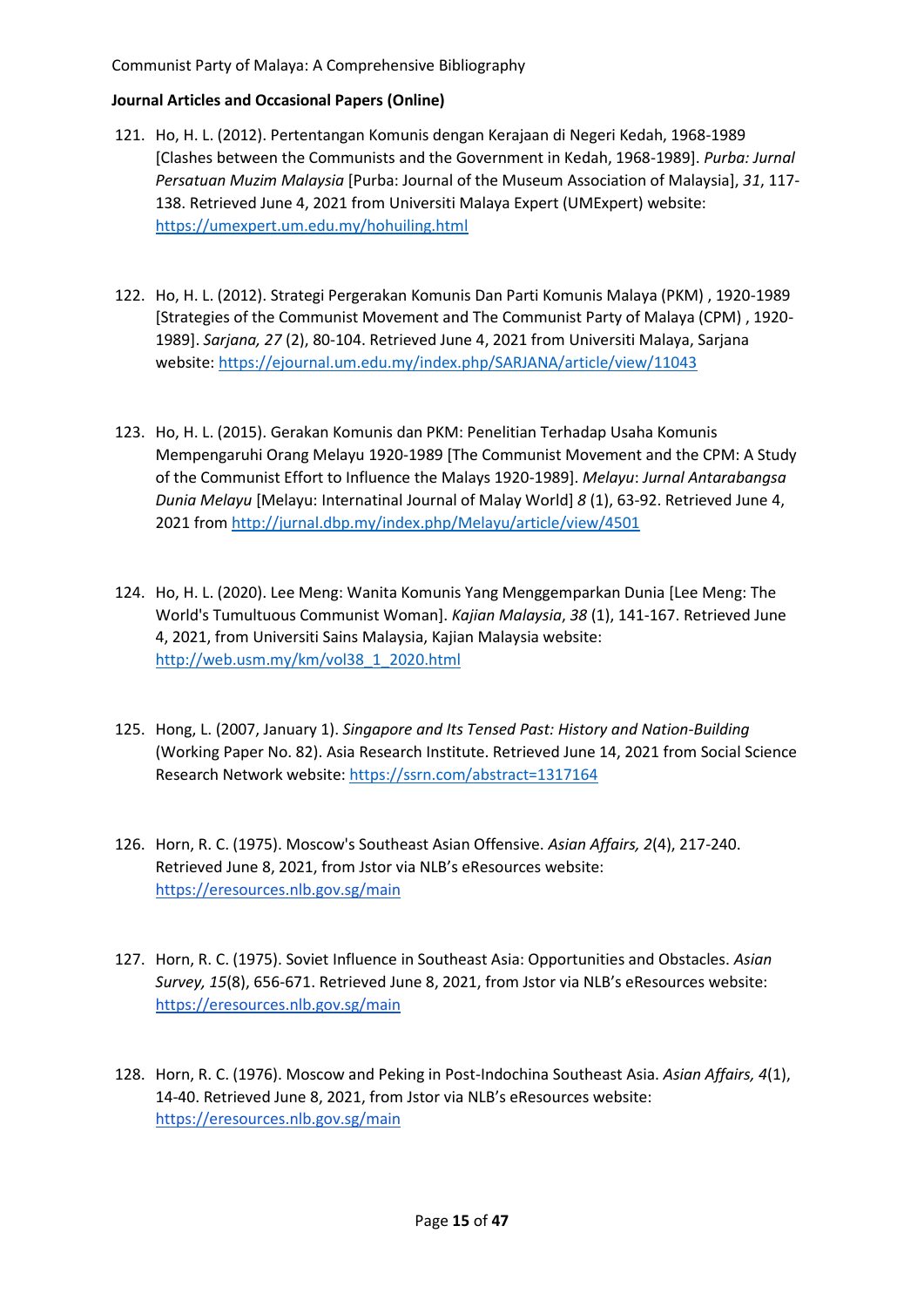- 129. Horn, R. C. (1978). Soviet-Vietnamese Relations and the Future of Southeast Asia. *Pacific Affairs, 51*(4), 585-605. Retrieved June 8, 2021, from Jstor via NLB's eResources website: <https://eresources.nlb.gov.sg/main>
- 130. Horn, R. C. (1983). The Soviet Challenge in East Asia. *Asian Affairs, 10*(1), 1-18. Retrieved June 8, 2021, from Jstor via NLB's eResources website: <https://eresources.nlb.gov.sg/main>
- 131. Huang, J. L. & Hong, L. (2004). History and the Imaginaries of 'Big Singapore': Positioning the Sun Yat Sen Nanyang Memorial Hall. *Journal of Southeast Asian Studies, 35*(1), 65-89. Retrieved June 8, 2021, from Jstor via NLB's eResources website: <https://eresources.nlb.gov.sg/main>
- 132. Hussein, H. T. (2015). Malaysia's Defence and Security Policies. *The Journal of Defence and Security*, *6*(1), 1-10. Retrieved June 8, 2021, from Proquest Central via NLB's eResources website:<https://eresources.nlb.gov.sg/main>
- 133. Indorf, H. H. (1978). Malaysia in 1977: A Prelude to Premature Parliamentary Elections. *Asian Survey, 18*(2), 186-193. Retrieved June 8, 2021, from Jstor via NLB's eResources website: <https://eresources.nlb.gov.sg/main>
- 134. Ismail, A. R. H. (2009). 1948 and the Cold War in Malaya: Samplings of Malay Reactions. *Kajian Malaysia*, *27* (1&2), 155-178. Retrieved June 4, 2021, from Universiti Sains Malaysia, Kajian Malaysia website: [http://web.usm.my/km/vol27\(1&2\)2009.html](http://web.usm.my/km/vol27(1&2)2009.html)
- 135. Ismail, A. R. H. (2015). The Northern Region of Peninsular Malaysia: Historical Heritage and National Identity. *Kajian Malaysia, 33*(Supp.2), 175–190. Retrieved June 4, 2021, from Universiti Sains Malaysia, Kajian Malaysia website: [http://web.usm.my/km/vol33\\_supp2\\_2015.html](http://web.usm.my/km/vol33_supp2_2015.html)
- 136. J. B. P. R. (1954). The Emergency in Malaya: Some Reflections on the First Six Years. *The World Today, 10*(11), 477-487. Retrieved June 8, 2021, from Jstor via NLB's eResources website:<https://eresources.nlb.gov.sg/main>
- 137. Jeshurun, C. (1975). The Security Situation in Peninsular Malaysia. *Southeast Asian Affairs*, 98-108. Retrieved June 8, 2021, from Jstor via NLB's eResources website: <https://eresources.nlb.gov.sg/main>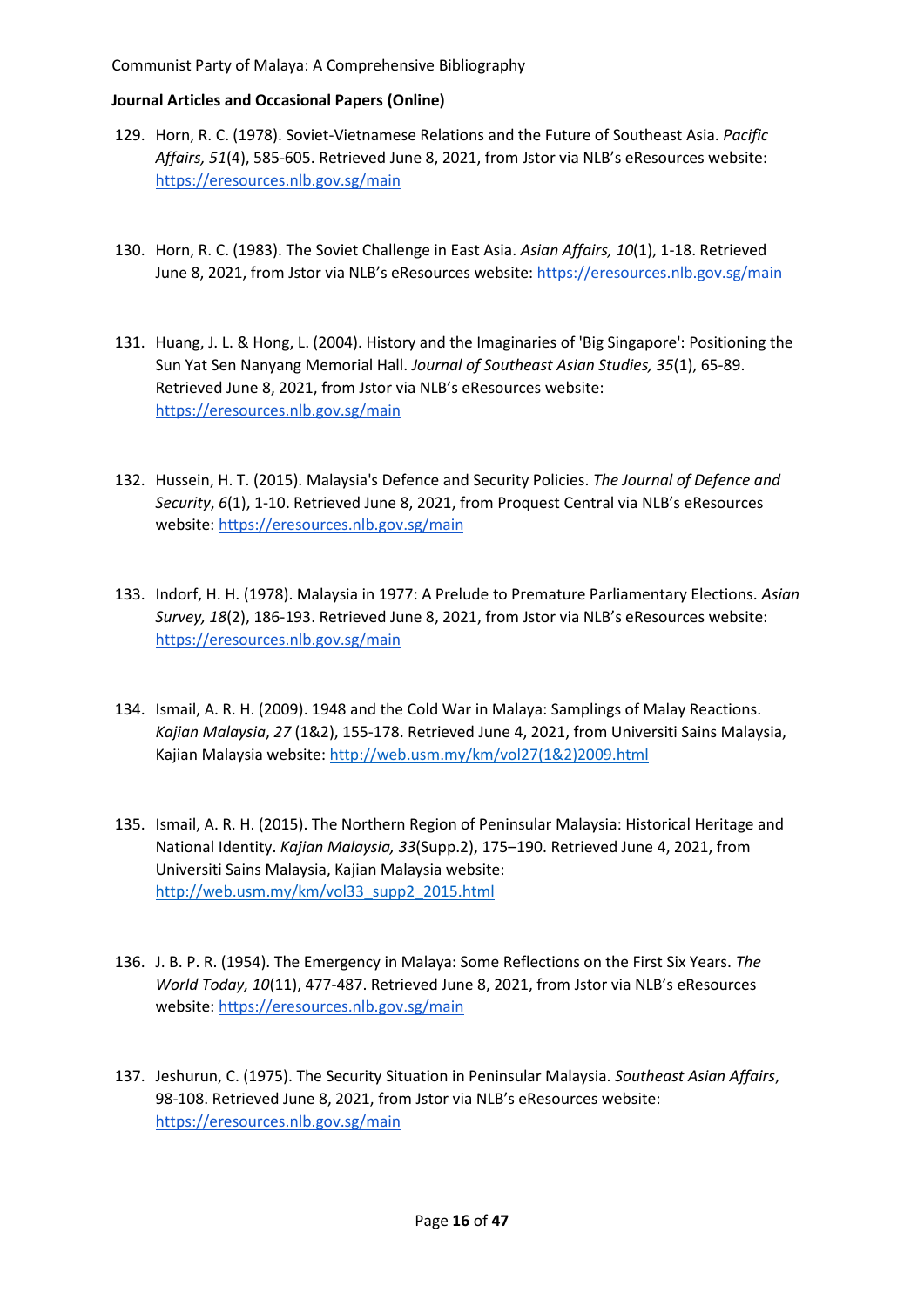- 138. Johnson, C. A. (1962). Civilian Loyalties and Guerrilla Conflict. *World Politics, 14*(4), 646-661. Retrieved June 8, 2021, from Jstor via NLB's eResources website: <https://eresources.nlb.gov.sg/main>
- 139. Johnston, H. J. (1967). The Tribal Soldier: A Study of the Manipulation of Ethnic Minorities. *Naval War College Review, 19*(5), 98-144. Retrieved June 8, 2021, from Jstor via NLB's eResources website:<https://eresources.nlb.gov.sg/main>
- 140. Jones, L. (2013). Sovereignty, Intervention, and Social Order in Revolutionary Times. *Review of International Studies, 39*(5), 1149-1167. Retrieved June 8, 2021, from Jstor via NLB's eResources website:<https://eresources.nlb.gov.sg/main>
- 141. Kelemen, P. (1981). Southeast Asia between the Superpowers. *Economic and Political Weekly, 16*(37), 1503-1508. Retrieved June 8, 2021, from Jstor via NLB's eResources website: <https://eresources.nlb.gov.sg/main>
- 142. Khoo, K. K. (1979). Recent Malaysian Historiography. *Journal of Southeast Asian Studies, 10*(2), 247-261. Retrieved June 8, 2021, from Jstor via NLB's eResources website: <https://eresources.nlb.gov.sg/main>
- 143. King, J. K. (1954). Malaya's Resettlement Problem. *Far Eastern Survey, 23*(3), 33-40*.*  Retrieved June 8, 2021, from Jstor via NLB's eResources website: <https://eresources.nlb.gov.sg/main>
- 144. Klatt, W. (1972). Agrarian Issues in Asia: II. Reform and Insurgency. *International Affairs (Royal Institute of International Affairs 1944-), 48*(3), 395-413*.* Retrieved June 8, 2021, from Jstor via NLB's eResources website: <https://eresources.nlb.gov.sg/main>
- 145. Kwa, C. G. (2009). Malaya's Secret Police 1945-1960; The Role of the Special Branch in the Malayan Emergency by Leon Comber (Book Review). *Journal of the Malaysian Branch of the Royal Asiatic Society, 82*(2 (297)), 193-195. Retrieved June 8, 2021, from Jstor via NLB's eResources website:<https://eresources.nlb.gov.sg/main>
- 146. Kwok, K. W. (2001). Chinese-Educated Intellectuals in Singapore: Marginality, Memory and Modernity. *Asian Journal of Social Science, 29*(3), 495-519. Retrieved June 8, 2021, from Jstor via NLB's eResources website: <https://eresources.nlb.gov.sg/main>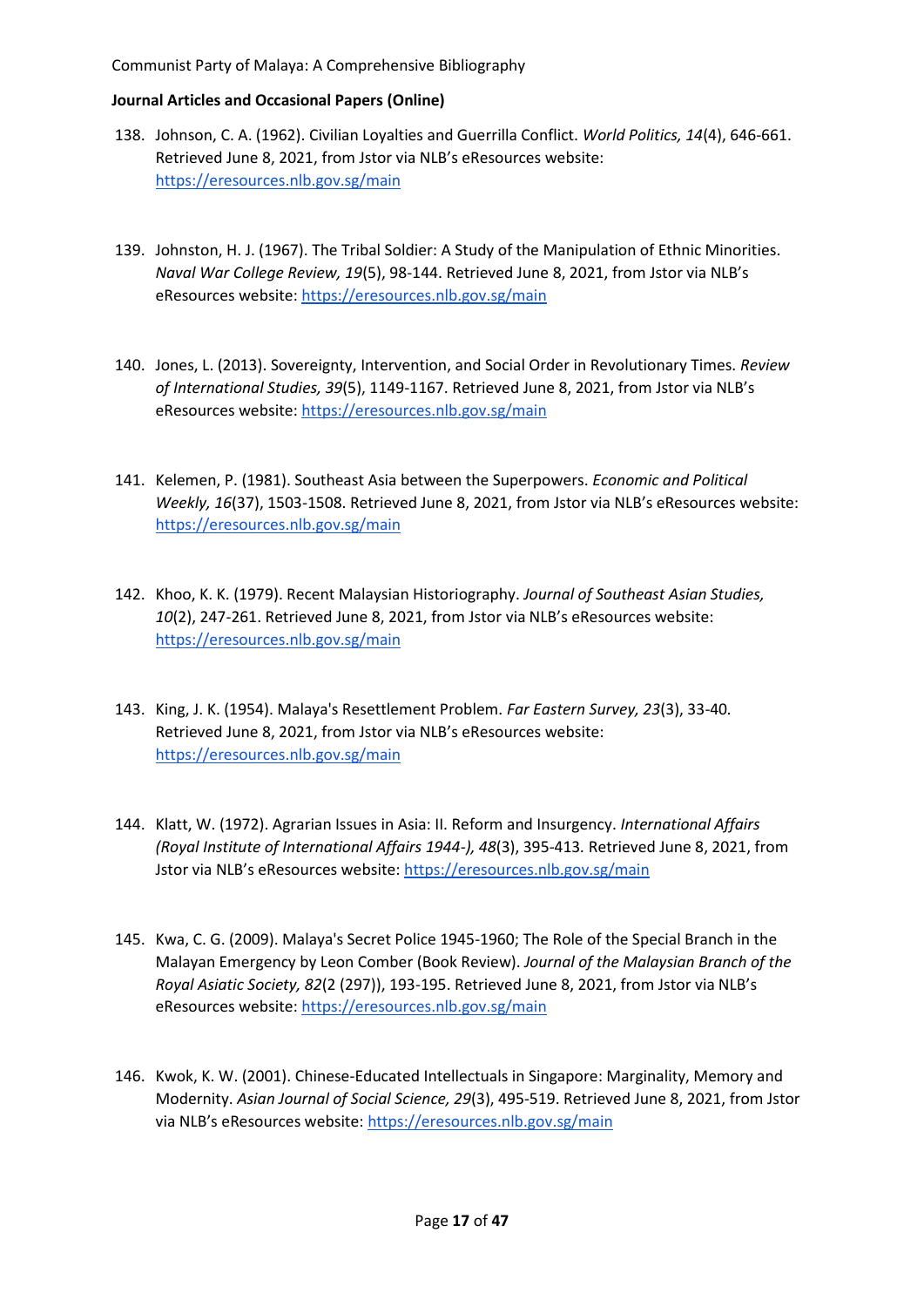- 147. Ladwig III, W. C. (2007). Managing Counterinsurgency: Lessons From Malaya. *Military Review, 87*(3), 56-66. Retrieved June 8, 2021, from EBSCOhost Academic Search Complete via NLB's eResources website: <https://eresources.nlb.gov.sg/main>
- 148. Lau, A. (1989). Malayan Union Citizenship: Constitutional Change and Controversy in Malaya, 1942-48. *Journal of Southeast Asian Studies, 20*(2), 216-243. Retrieved June 8, 2021, from Jstor via NLB's eResources website: <https://eresources.nlb.gov.sg/main>
- 149. Lau, A. (1995). The Malayan Emergency: The Commonwealth's War, 1948-1966 by Robert Jackson (Book review). *Journal of Southeast Asian Studies, 26*(2), 449-451. Retrieved June 8, 2021, from Jstor via NLB's eResources website: <https://eresources.nlb.gov.sg/main>
- 150. Lau, T. S. (1976). ASEAN, North Vietnam and the Communist Challenge. *Southeast Asian Affairs*, 72-79. Retrieved June 8, 2021, from. Retrieved March 31, 2021, from Jstor via NLB's eResources website:<https://eresources.nlb.gov.sg/main>
- 151. Lau, T. S. (1976). Overseas Chinese and ASEAN-CHINA Diplomatic Relations. *Philippine Sociological Review, 24*(1/4), 127-132. Retrieved June 8, 2021, from Jstor via NLB's eResources website:<https://eresources.nlb.gov.sg/main>
- 152. Lau, T. S. (1986). Political and Security Trends in the ASEAN States. *Asian Affairs, 13*(3), 33- 39. Retrieved June 8, 2021, from Jstor via NLB's eResources website: <https://eresources.nlb.gov.sg/main>
- 153. Leary, J. D. (1995). Searching for a Role: The Special Air Service (SAS) Regiment in The Malayan Emergency. *Journal of the Society for Army Historical Research, 73*(296), 251-269. Retrieved June 8, 2021, from Jstor via NLB's eResources website: <https://eresources.nlb.gov.sg/main>
- 154. Lee, B. H. (1978). Singapore: Reconciling the Survival Ideology with the Achievement Concept. *Southeast Asian Affairs*, 229-244. Retrieved June 8, 2021, from Jstor via NLB's eResources website:<https://eresources.nlb.gov.sg/main>
- 155. Lee, J. M. (2006). Commonwealth Students in the United Kingdom, 1940-1960: Student Welfare and World Status. *Minerva, 44*(1), 1-24. Retrieved June 8, 2021, from Jstor via NLB's eResources website:<https://eresources.nlb.gov.sg/main>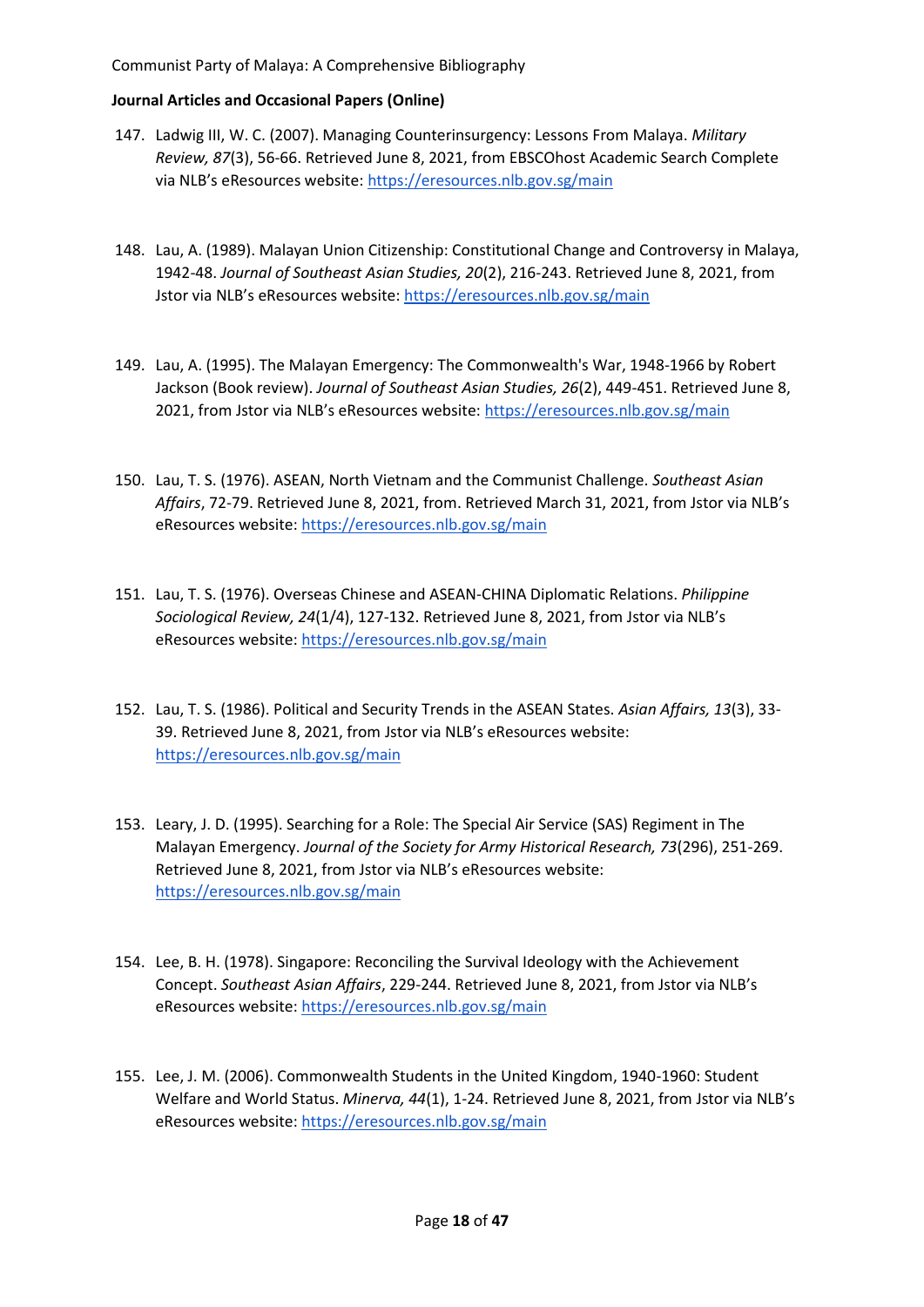- 156. Lee, K. H. (2013). A Neglected Story: Christian Missionaries, Chinese New Villagers, and Communists in the Battle for the 'Hearts and Minds' in Malaya, 1948-1960. *Modern Asian Studies, 47*(6), 1977-2006. Retrieved June 8, 2021, from Jstor via NLB's eResources website: <https://eresources.nlb.gov.sg/main>
- 157. Lee, K. H. (2015). Images and the Shaping of Malaysia's China Policy: 1957-1974. *International Journal of China Studies*, *6*(2), 107-127. Retrieved June 8, 2021, from Proquest Central via NLB's eResources website: <https://eresources.nlb.gov.sg/main>
- 158. Lee, K. J. (2011). The Semiotics of Singapore's Founding Myths of Multiracialism and Meritocracy. *The American Sociologist, 42*(2/3), 261-275. Retrieved June 8, 2021, from Jstor via NLB's eResources website: <https://eresources.nlb.gov.sg/main>
- 159. Lee, L. T. (1981). Deng Xiaoping's ASEAN Tour: A Perspective on Sino-Southeast Asian Relations. *Contemporary Southeast Asia, 3*(1), 58-75. Retrieved June 8, 2021, from Jstor via NLB's eResources website: <https://eresources.nlb.gov.sg/main>
- 160. Leifer, M. (1966). Some South-East Asian Attitudes. *International Affairs (Royal Institute of International Affairs 1944-), 42*(2), 219-229. Retrieved June 8, 2021, from Jstor via NLB's eResources website:<https://eresources.nlb.gov.sg/main>
- 161. Leifer, M. (1973). The Asean States: No Common Outlook. *International Affairs (Royal Institute of International Affairs 1944-), 49*(4), 600-607. Retrieved June 8, 2021, from Jstor via NLB's eResources website: <https://eresources.nlb.gov.sg/main>
- 162. Leo, A, B. (1975). New Directions in Malaysia. *Southeast Asian Affairs*, 87-97. Retrieved June 8, 2021, from Jstor via NLB's eResources website: <https://eresources.nlb.gov.sg/main>
- 163. Leong, S. (1977). The Kuomintang-Communist United Front in Malaya during the National Salvation Period, 1937-1941. *Journal of Southeast Asian Studies, 8*(1), 31-47. Retrieved June 8, 2021, from Jstor via NLB's eResources website: <https://eresources.nlb.gov.sg/main>
- 164. Leong, S. (1987). Malaysia and the People's Republic of China in the 1980s: Political Vigilance and Economic Pragmatism. *Asian Survey, 27*(10), 1109-1126. Retrieved June 8, 2021, from Jstor via NLB's eResources website: <https://eresources.nlb.gov.sg/main>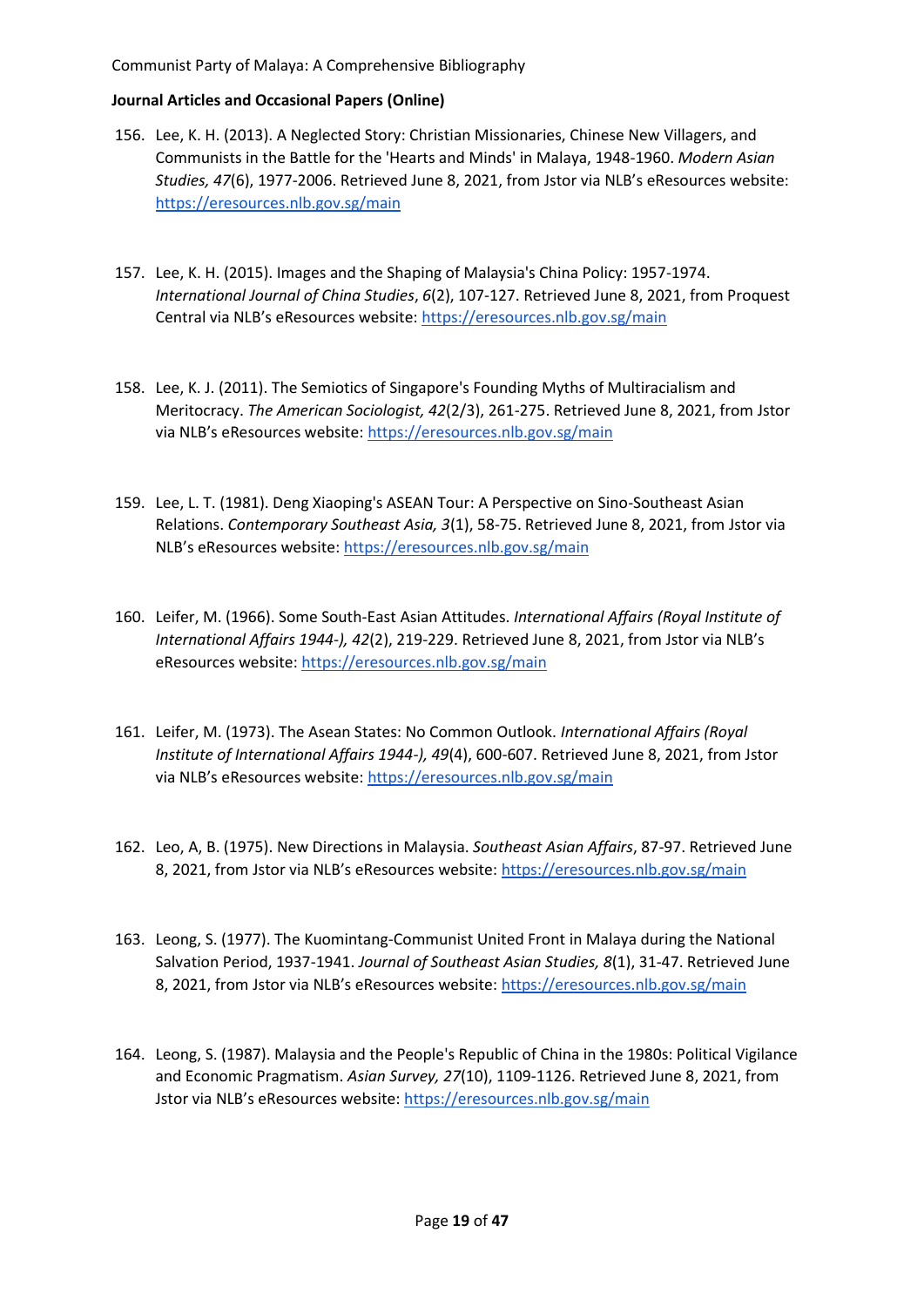- 165. Leong, S. (1989). Reviewed Work: Tan Kah-Kee: The Making of an Overseas Chinese Legend by C. F. Yong. *Journal of Southeast Asian Studies*. Retrieved March 31, 2021, from Jstor via NLB's eResources website: <https://eresources.nlb.gov.sg/main>
- 166. Leong, Y. F. (1992). The Impact of the Cold War on the Development of Trade Unionism in Malaysia (1948-57). *Journal of Southeast Asian Studies, 23*(1), 60-73. Retrieved June 8, 2021, from Jstor via NLB's eResources website: <https://eresources.nlb.gov.sg/main>
- 167. Leong, Y. F. (1996). Labour Laws and The Development of Trade Unionism in Peninsular Malaysia, 1945-1960. *Journal of the Malaysian Branch of the Royal Asiatic Society, 69*(2 (271)), 23-38. Retrieved June 8, 2021, from Jstor via NLB's eResources website: <https://eresources.nlb.gov.sg/main>
- 168. Li, L. Z. (1990). On Wang Ming's Role in the Establishment of the Anti-Japanese National United Front (K. K. Shum, Trans.). *CCP Research Newsletter*, *5*, 25-35. Retrieved June 4, 2021 from The PRC History Group, CCP Research Newsletter Archive website: <http://prchistory.org/ccprn-archive/>
- 169. Li, L. Z. (1990). On Wang Ming's Role in the Establishment of the Anti-Japanese National United Front—Part II (K. K. Shum, Trans.). *CCP Research Newsletter*, *6-7*, 23-31. Retrieved June 4, 2021 from The PRC History Group, CCP Research Newsletter Archive website: <http://prchistory.org/ccprn-archive/>
- 170. Liew, K. K. (2004). The Anchor and the Voice of 10, 000 Waterfront Workers: Jamit Singh in the Singapore Story (1954-63). *Journal of Southeast Asian Studies, 35*(3), 459-478. Retrieved June 8, 2021, from Jstor via NLB's eResources website: <https://eresources.nlb.gov.sg/main>
- 171. Lim, B. (1962). Malaya: A Background Bibliography. *Journal of the Malayan Branch of the Royal Asiatic Society, 35*(2/3 (198/199)), 1-199. Retrieved June 8, 2021, from Jstor via NLB's eResources website:<https://eresources.nlb.gov.sg/main>
- 172. Lim, J. J. (1976). Southeast-Asia: Political Crosscurrents at the Juncture of Two Eras. *Southeast Asian Affairs*, 3-27. Retrieved June 8, 2021, from Jstor via NLB's eResources website:<https://eresources.nlb.gov.sg/main>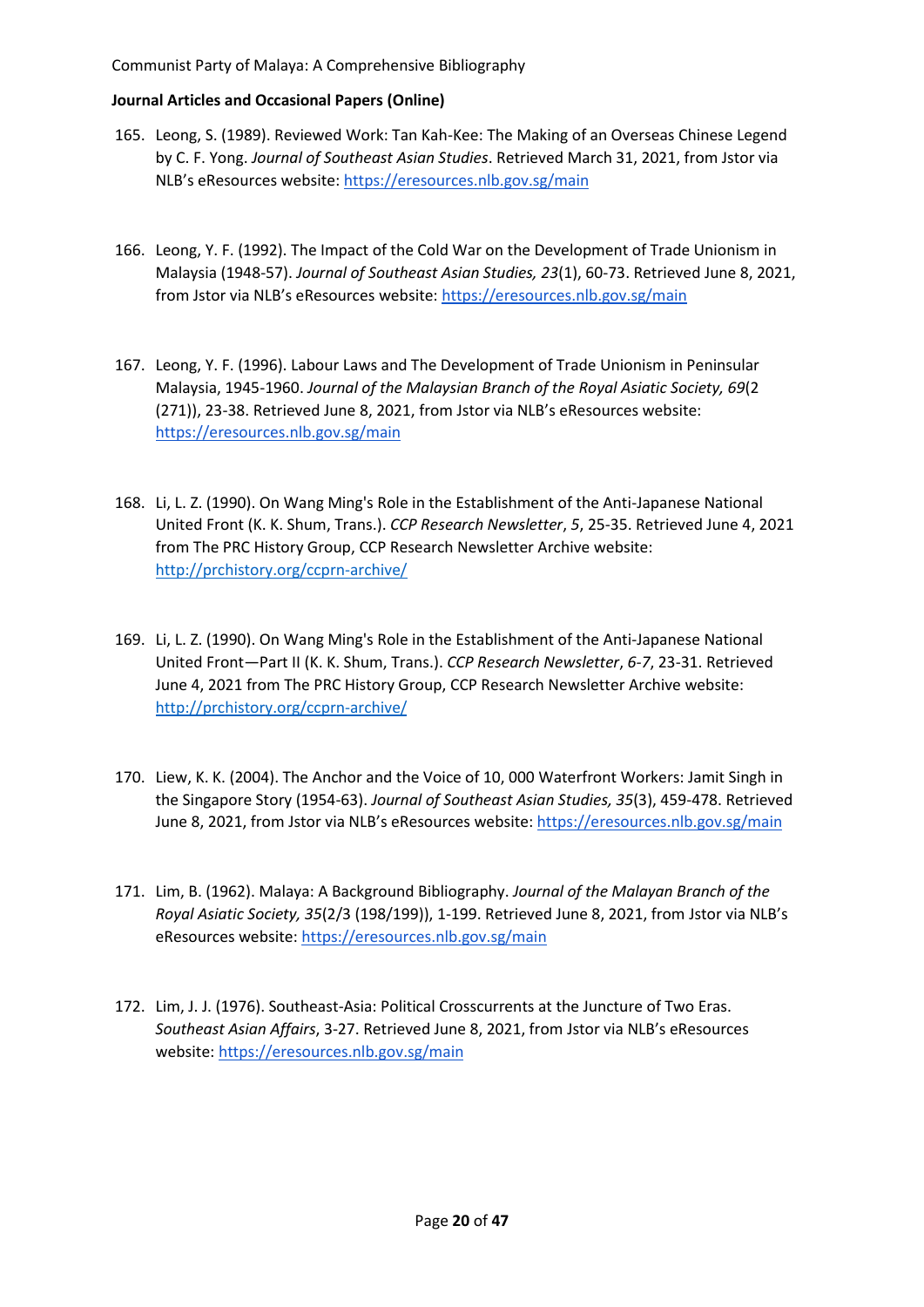## **Journal Articles and Occasional Papers (Online)**

- 173. Lim, J. L. (2013). Six Little Maids from School Are We Curious Case of the Six Runaway Girls of the S. S. Tjiwangi and a Closer Look at the Motivations of Overseas Chinese Students in Malaya and Singapore Who Chose to Seek Higher Education in the People's Republic of China, 1951. *Quarterly Journal of Chinese Studies, 2*(2), 1-20*.* Retrieved from ProQuest Central via NLB's eResources website: <https://eresources.nlb.gov.sg/main>
- 174. Lim, Y. L. (1977). Malaysia: A Troubled Legacy. *Southeast Asian Affairs,* 145-159. Retrieved June 8, 2021, from Jstor via NLB's eResources website: <https://eresources.nlb.gov.sg/main>
- 175. Lim, Y. S. (2015). The Malayan Emergency (1948-1960) Can Lessons be Drawn for Present Day Situations?. *Pointer*, 41(3), 36-50. Retrieved February 26, 2021, from [https://www.mindef.gov.sg/oms/content/dam/imindef\\_media\\_library/graphics/pointer/PD](https://www.mindef.gov.sg/oms/content/dam/imindef_media_library/graphics/pointer/PDF/2015/Vol.41%20No.3/malayanemergency.pdf) [F/2015/Vol.41%20No.3/malayanemergency.pdf](https://www.mindef.gov.sg/oms/content/dam/imindef_media_library/graphics/pointer/PDF/2015/Vol.41%20No.3/malayanemergency.pdf)
- 176. Liow, J. C. Y. (2005). Tunku Abdul Rahman and Malaya's Relations with Indonesia, 1957-1960. *Journal of Southeast Asian Studies, 36*(1), 87-109. Retrieved June 8, 2021, from Jstor via NLB's eResources website: <https://eresources.nlb.gov.sg/main>
- 177. Loh, Kah Seng. (1998). Within The Singapore Story: The Use and Narrative of History in Singapore. *Crossroads, 12*(2), 1-21. Retrieved June 8, 2021, from Jstor via NLB's eResources website:<https://eresources.nlb.gov.sg/main>
- 178. Loh, K. S. (2007). Black Areas: Urban Kampongs and Power Relations in Post-War Singapore Historiography. *Sojourn, 22*(1), 1-29. Retrieved June 8, 2021, from Jstor via NLB's eResources website:<https://eresources.nlb.gov.sg/main>
- 179. Loh, K. S. (2009). Conflict and Change at the Margins: Emergency Kampong Clearance and the Making of Modern Singapore. *Asian Studies Review*, *33*(2), 139-159. Retrieved June 8, 2021, from Jstor via NLB's eResources website: <https://eresources.nlb.gov.sg/main>
- 180. Loh, K. S. (2018). Polytechnicians and Technocrats: Sources, Limits, and Possibilities of Student Activism in 1970s Singapore. *Southeast Asian*

*Studies, 7*(1), 39-63. Retrieved June 8, 2021, from Center for Southeast Asian Studies, Kyoto University website: <http://englishkyoto-seas.org/2018/04/vol-7-no-1-loh-kah-seng/>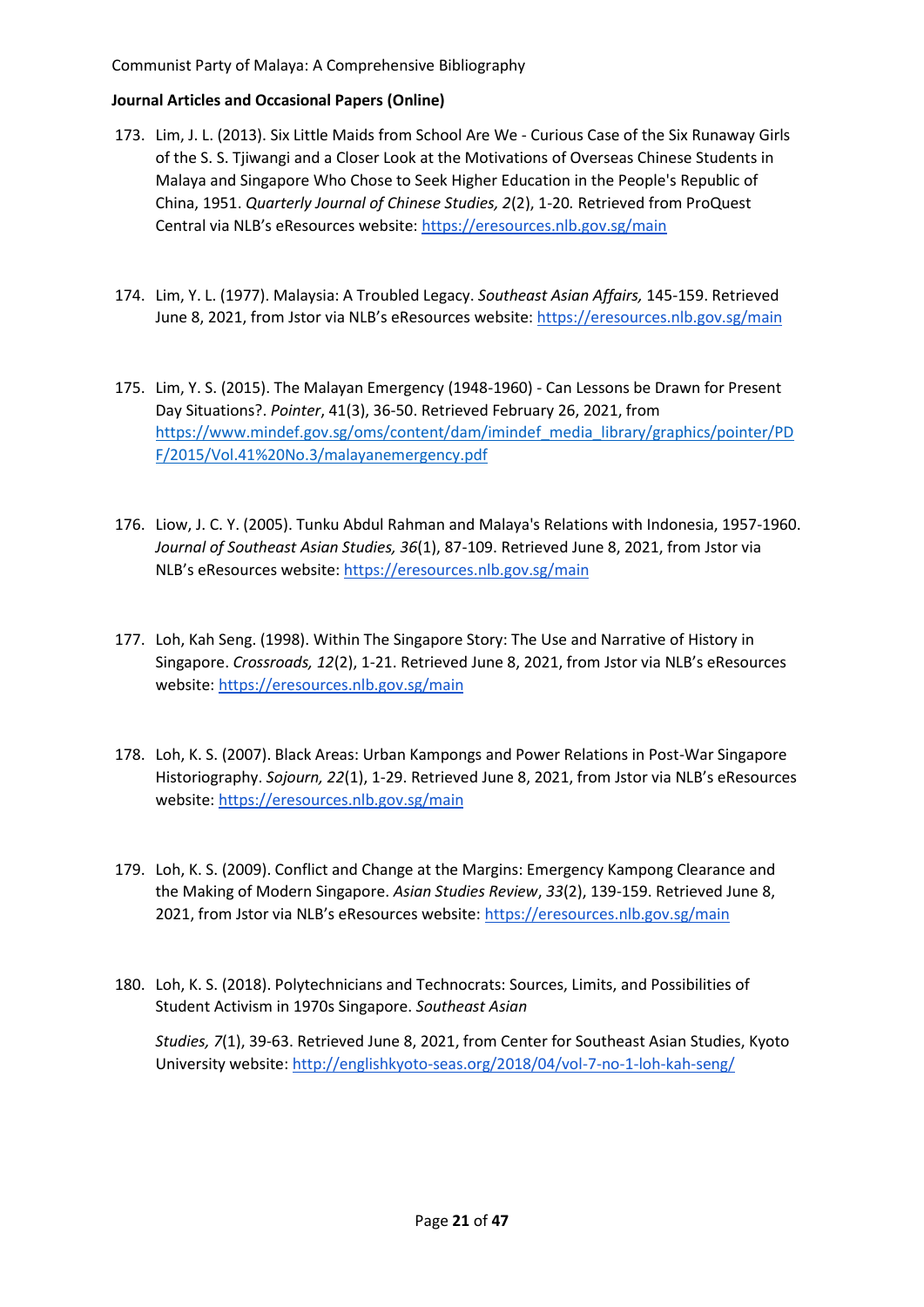- 181. Long, S. R. J. (2008). Winning Hearts and Minds: U. S. Psychological Warfare Operations in Singapore, 1955-1961. *Diplomatic History, 32*(5), 899-930. Retrieved June 8, 2021, from Jstor via NLB's eResources website: <https://eresources.nlb.gov.sg/main>
- 182. Long, S. R. J. (2009). Mixed up in Power Politics and the Cold War: The Americans, the ICFTU and Singapore's Labour Movement, 1955-1960. *Journal of Southeast Asian Studies, 40*(2), 323-351. Retrieved June 8, 2021, from Jstor via NLB's eResources website: <https://eresources.nlb.gov.sg/main>
- 183. Low, C. C. (2014). The Repatriation of the Chinese as a Counter-Insurgency Policy during The Malayan Emergency. *Journal of Southeast Asian Studies, 45*(3), 363-392. Retrieved June 8, 2021, from Jstor via NLB's eResources website: <https://eresources.nlb.gov.sg/main>
- 184. Low, C. C. (2016). Banishment of Anti-Communist Chinese to Formosa: The British as Effectual Mediators in Malaya. *International Journal of China Studies, 7*(3), 351-372*.* Retrieved June 8, 2021, from ProQuest Central via NLB's eResources website: <https://eresources.nlb.gov.sg/main>
- 185. Low, J. (2004). Kept in Position: The Labour Front-Alliance Government of Chief Minister David Marshall in Singapore, April 1955-June 1956. *Journal of Southeast Asian Studies, 35*(1), 41-64. Retrieved June 8, 2021, from Jstor via NLB's eResources website: <https://eresources.nlb.gov.sg/main>
- 186. Lubis, M. (1954). The Indonesian Communist Movement Today. *Far Eastern Survey, 23*(11), 161-164. Retrieved June 8, 2021, from Jstor via NLB's eResources website: <https://eresources.nlb.gov.sg/main>
- 187. Macdonald, D. J. (1995). Communist Bloc Expansion in the Early Cold War: Challenging Realism, Refuting Revisionism. *International Security, 20*(3), 152-188. Retrieved June 8, 2021, from Jstor via NLB's eResources website: <https://eresources.nlb.gov.sg/main>
- 188. MacGillivray, D. (1958). Malaya-The New Nation. *International Affairs (Royal Institute of International Affairs 1944-), 34*(2), 157-163*.* Retrieved June 8, 2021, from Jstor via NLB's eResources website:<https://eresources.nlb.gov.sg/main>
- 189. Mackie, J. A. C. (1980). Southeast Asia in 1979: A Political Overview. *Southeast Asian Affairs*, 3-16. Retrieved June 8, 2021, from Jstor via NLB's eResources website: <https://eresources.nlb.gov.sg/main>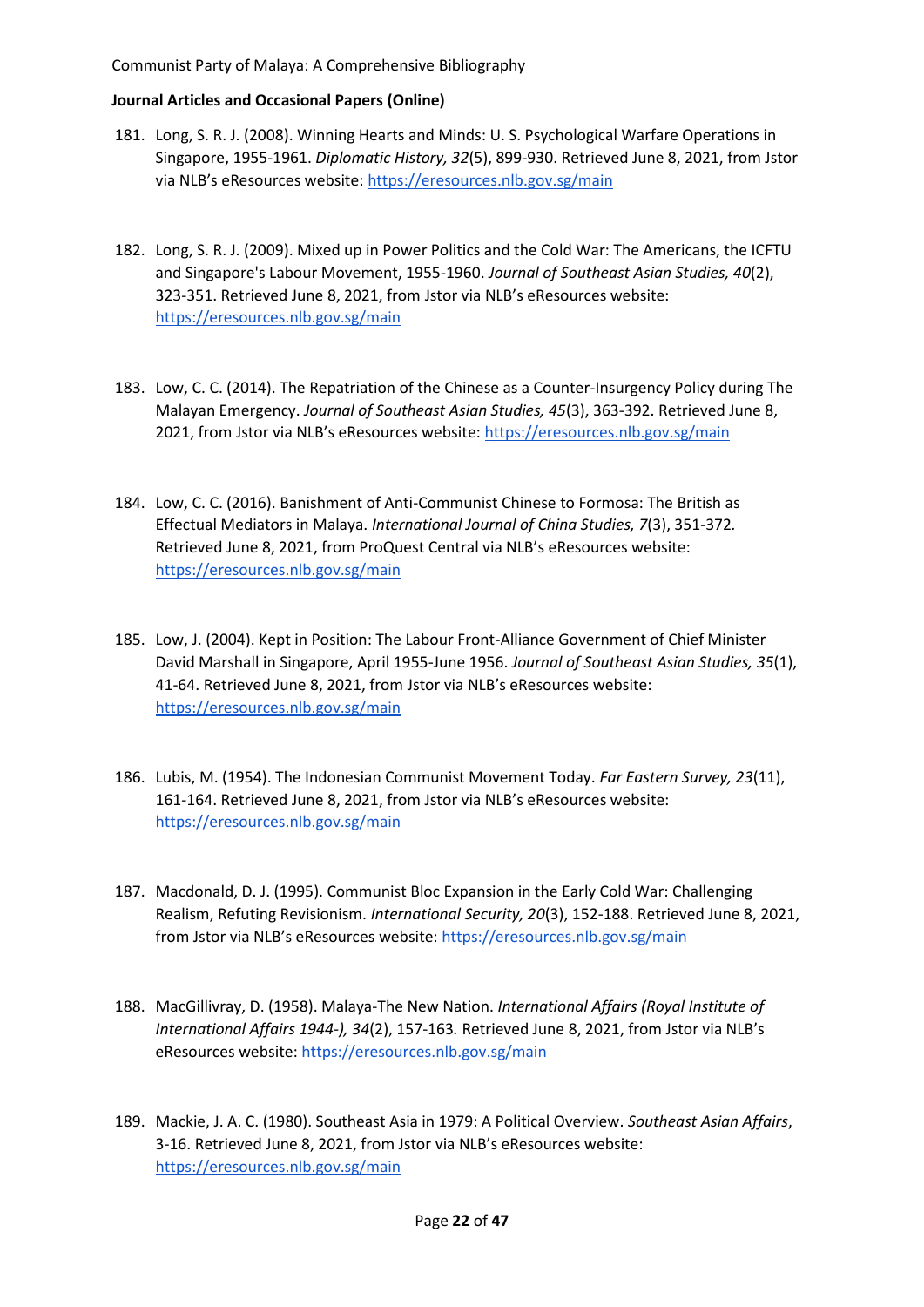- 190. Maddox, W. P. (1962). Singapore: Problem Child. *Foreign Affairs, 40*(3), 479-488*.* Retrieved June 8, 2021, from Jstor via NLB's eResources website: <https://eresources.nlb.gov.sg/main>
- 191. Marinelli, A. (2009). Intelligence and Third-Party Intervention in Unconventional Civil/Sectarian Conflicts: The British in Malaya and American Military in Lebanon. *Small Wars Journal*. Retrieved June 4, 2021 from Small Wars Journal website: <https://smallwarsjournal.com/jrnl/art/intelligence-and-third-party-intervention>
- 192. Marshall, D. (1970). Singapore's Struggle for Nationhood 1945-1959. *Journal of Southeast Asian Studies, 1*(2), 99-104. Retrieved June 8, 2021, from Jstor via NLB's eResources website: <https://eresources.nlb.gov.sg/main>
- 193. Maryanov, G. S. (1967). Political Parties in Mainland Malaya. *Journal of Southeast Asian History, 8*(1), 99-110. Retrieved June 8, 2021, from Jstor via NLB's eResources website: <https://eresources.nlb.gov.sg/main>
- 194. Mason, R. (2009). Revisiting the 1948 Insurgencies and the Cold War in Southeast Asia. *Kajian Malaysia*, *27* (1&2), 1-9. Retrieved June 4, 2021, from Universiti Sains Malaysia, Kajian Malaysia website: [http://web.usm.my/km/vol27\(1&2\)2009.html](http://web.usm.my/km/vol27(1&2)2009.html)
- 195. Mat Noor, N. A. & Mohamed Dali, A. (2010). Aksi Dan Reaksi: Kekejaman Komunis Di Tanjung Malim Dan Tindak Balas British, Ma-April 1952 [Action and Reaction: Communist Violence in Tanjung Malim and the British's Counter-reaction, March-April 1952]. *Malaysia Dari Segi Sejarah* [Malaysia in History], *38*, 45-61. Retrieved April 4, 2021, from Repositori Digital@PNM, National Library of Malaysia website: <https://myrepositori.pnm.gov.my/handle/123456789/3662>
- 196. McColl, R. W. (1969). The Insurgent State: Territorial Bases of Revolution. *Annals of the Association of American Geographers, 59*(4), 613-631. Retrieved June 8, 2021, from Jstor via NLB's eResources website: <https://eresources.nlb.gov.sg/main>
- 197. McGregor, K. (2016). Cold War Scripts: Comparing Remembrance of the Malayan Emergency and the 1965 Violence in Indonesia. *South East Asia Research*, *24*(2), 242-260*.* Retrieved June 8, 2021, from EBSCOhost Academic Search Complete via NLB's eResources website: <https://eresources.nlb.gov.sg/main>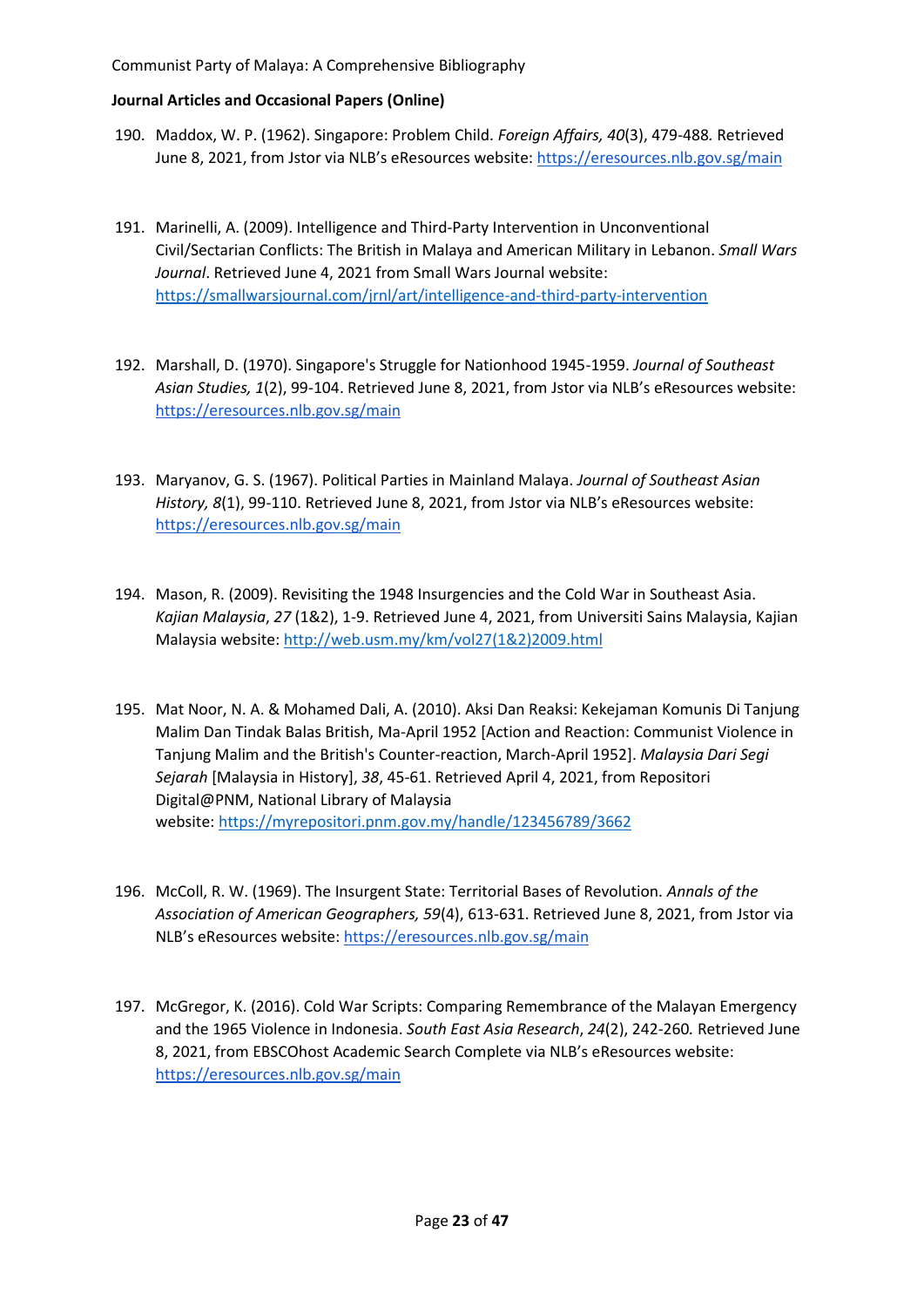- 198. Means, G. P. (1963). Malaysia A New Federation in Southeast Asia. *Pacific Affairs, 36*(2), 138-159. Retrieved June 8, 2021, from Jstor via NLB's eResources website: <https://eresources.nlb.gov.sg/main>
- 199. Menon, K. P. K. (1950). Politics and Parties in Malaya. *India Quarterly, 6*(1), 44-57. Retrieved June 8, 2021, from Jstor via NLB's eResources website: <https://eresources.nlb.gov.sg/main>
- 200. Metzger, L. (1996). Joseph Ducroux, a French Agent of the Comintern in Singapore (1931- 1932). *Journal of the Malaysian Branch of the Royal Asiatic Society, 69*(1 (270)), 1-20. Retrieved June 8, 2021, from Jstor via NLB's eResources website: <https://eresources.nlb.gov.sg/main>
- 201. Metzger, L. (2013). New Light on the Emergency: The Communist Insurrection in Malaya (1948-1960). *IUP Journal of International Relations, 7*(3), 55-76*.* Retrieved June 8, 2021, from ProQuest Central via NLB's eResources website: <https://eresources.nlb.gov.sg/main>
- 202. Milne, R. S. (1963). Malaysia: A New Federation in the Making. *Asian Survey, 3*(2), 76-82. Retrieved June 9, 2021, from Jstor via NLB's eResources website: <https://eresources.nlb.gov.sg/main>
- 203. Milne, R. S. (1975). Malaysia and Singapore in 1974. *Asian Survey, 15*(2), 166-173. Retrieved June 9, 2021, from Jstor via NLB's eResources website: <https://eresources.nlb.gov.sg/main>
- 204. Milne, R. S. (1976). Malaysia and Singapore, 1975. *Asian Survey, 16*(2), 186-192. Retrieved June 9, 2021, from Jstor via NLB's eResources website: <https://eresources.nlb.gov.sg/main>
- 205. Miroiu, A. (2015). Deportations and Counterinsurgency: A Comparison of Malaya, Algeria and Romania. *Studia Politica, Romanian Political Science Review*, *15*(2), 177-194. Retrieved June 9, 2021, from ProQuest Central via NLB's eResources website: <https://eresources.nlb.gov.sg/main>
- 206. Morrison, I. (1948). The Communist Uprising in Malaya. *Far Eastern Survey, 17*(24), 281-286*.*  Retrieved June 9, 2021, from Jstor via NLB's eResources website: <https://eresources.nlb.gov.sg/main>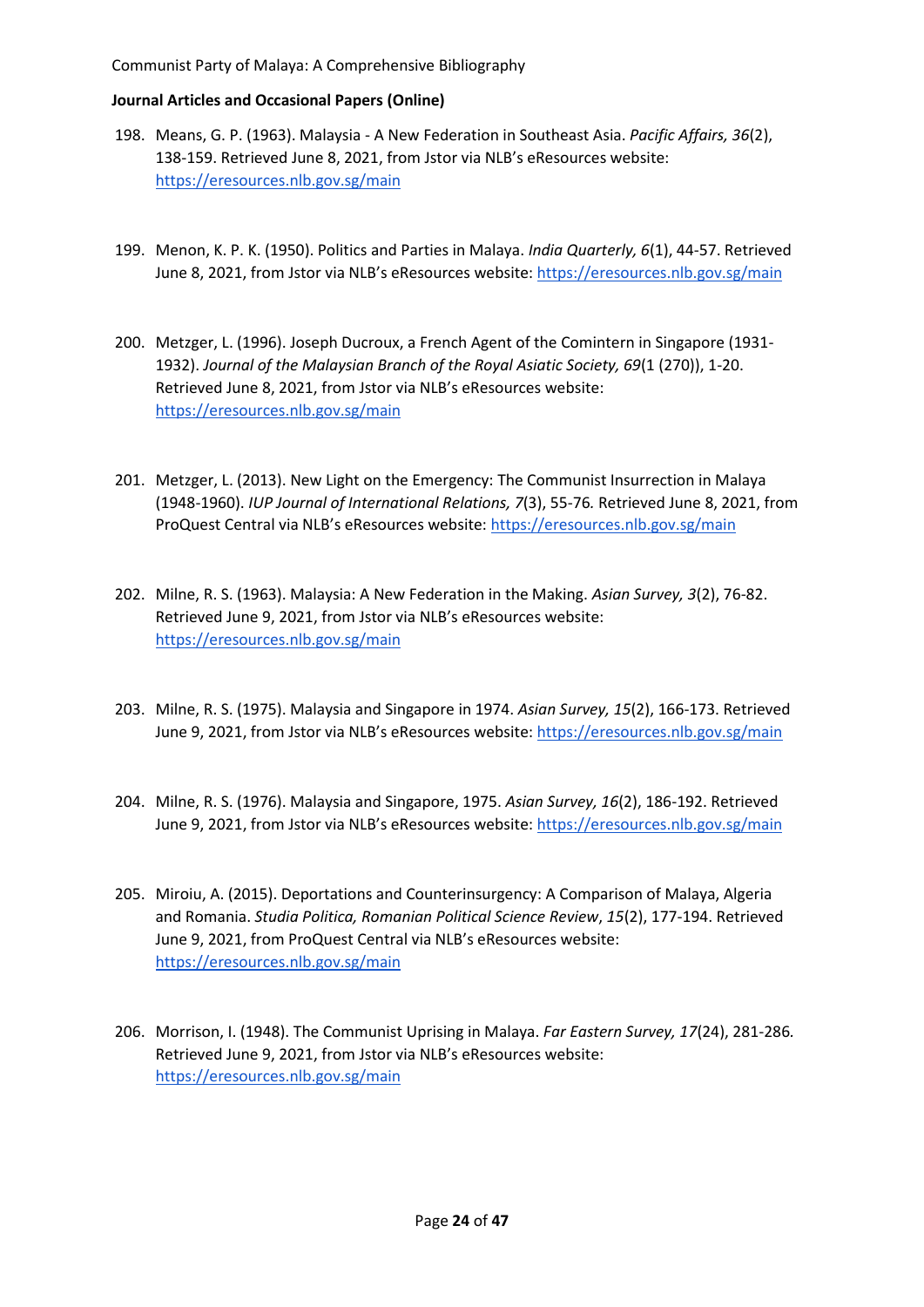- 207. Morrison, Ian. (1949). Aspects of the Racial Problem in Malaya. *Pacific Affairs, 22*(3), 239- 253. Retrieved June 9, 2021, from Jstor via NLB's eResources website: <https://eresources.nlb.gov.sg/main>
- 208. Musa, M. (2013). Women in the Malayan Communist Party, 1942-89. *Journal of Southeast Asian Studies, 44*(2), 226-249. Retrieved June 9, 2021, from Jstor via NLB's eResources website:<https://eresources.nlb.gov.sg/main>
- 209. Musa, M. (2017). Radicals: Resistance and Protest in Colonial Malaya (Book Review). *Kajian Malaysia, 35*(2), 141–145. Retrieved June 9, 2021, from Universiti Sains Malaysia, Kajian Malaysia website: [http://web.usm.my/km/vol35\\_2\\_2017.html](http://web.usm.my/km/vol35_2_2017.html)
- 210. Mysicka, S. (2015). Chinese Support for Communist Insurgencies in Southeast Asia during the Cold War. *International Journal of China Studies*, *6*(3), 203-230. Retrieved June 9, 2021, from ProQuest Central via NLB's eResources website: <https://eresources.nlb.gov.sg/main>
- 211. Nathan, K. S. (1990). Malaysia in 1989: Communists End Armed Struggle. *Asian Survey, 30*(2), 210-220. Retrieved June 9, 2021, from Jstor via NLB's eResources website: <https://eresources.nlb.gov.sg/main>
- 212. Newsinger, J. (1994). Counterrevolution: The Malayan Example. *Monthly Review, 45*(9), 19. Retrieved March 31, 2021, from ProQuest Central via NLB's eResources website: <https://eresources.nlb.gov.sg/main>
- 213. Ngoei, W. Q. (2014). The Domino Logic of the Darkest Moment: The Fall of Singapore, the Atlantic Echo Chamber, and 'Chinese Penetration' in U. S. Cold War Policy toward Southeast Asia. *The Journal of American-East Asian Relations, 21*(3), 215-245. Retrieved June 9, 2021, from Jstor via NLB's eResources website: <https://eresources.nlb.gov.sg/main>
- 214. Ngoi, G. P. (2015). The Historical Discourse on the Malaya Communists and Its Limitation. *Inter-Asia Cultural Studies*, *16*(1),67-84. Retrieved June 8, 2021, from EBSCOhost Academic Search Complete via NLB's eResources website: <https://eresources.nlb.gov.sg/main>
- 215. North, R. C. (1950). The Chinese Revolution and Asia. *International Journal, 6*(1), 20-28*.* Retrieved June 9, 2021, from Jstor via NLB's eResources website: <https://eresources.nlb.gov.sg/main>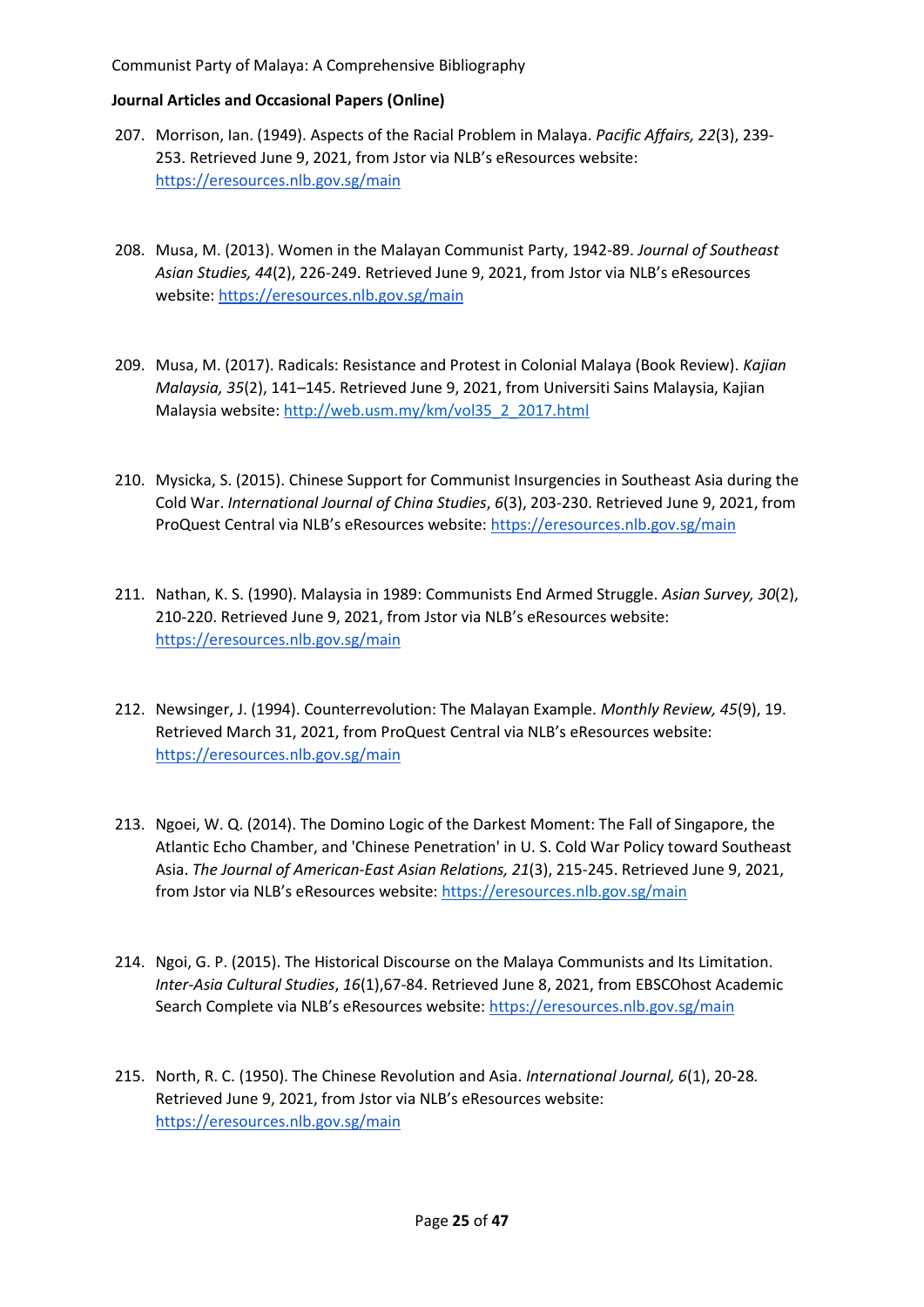- 216. Mohamed, N. (2018). Konsensus Melalui Peranan Ketua Kaum Dalam Jawatankuasa Perhubungan Kaum (JPK) 1948 [Consensus through Ethnic Leader in Communities Liaison Committees (CLC) 1948]. *E-bangi, 13*(3), 209-221. Retrieved June 9, 2021, from Universiti Kebangsaan Malaysia, E-Bangi website:<https://ejournal.ukm.my/ebangi/article/view/26961>
- 217. Oh, J. C. H. (1967). The Federation of Malaysia: An Experiment in Nation-Building. *The American Journal of Economics and Sociology, 26*(4), 425-437. Retrieved June 9, 2021, from Jstor via NLB's eResources website: <https://eresources.nlb.gov.sg/main>
- 218. Ong, C. C. (1975). The 1959 Singapore General Election. *Journal of Southeast Asian Studies, 6*(1), 61-86. Retrieved June 9, 2021, from Jstor via NLB's eResources website: <https://eresources.nlb.gov.sg/main>
- 219. Ong, W. C. (2007, August 29). *War As They Knew It: Revolutionary War and Counterinsurgency in Southeast Asia* (Working Paper). S. Rajaratnam School of International Studies. Retrieved June 14, 2021 from S. Rajaratnam School of International Studies website: [https://www.rsis.edu.sg/rsis-publication/idss/136-wp136-war-as-they-knew-it](https://www.rsis.edu.sg/rsis-publication/idss/136-wp136-war-as-they-knew-it-r/#.X5JgiPfmg0E)[r/#.X5JgiPfmg0E](https://www.rsis.edu.sg/rsis-publication/idss/136-wp136-war-as-they-knew-it-r/#.X5JgiPfmg0E)
- 220. Ongkili, J. P. (1974). The British and Malayan Nationalism, 1946-1957. *Journal of Southeast Asian Studies, 5*(2), 255-277. Retrieved June 9, 2021, from Jstor via NLB's eResources website:<https://eresources.nlb.gov.sg/main>
- 221. Onimaru, T. (2016). Shanghai Connection: The Construction and Collapse of the Comintern Network in East and Southeast Asia. *Southeast Asian Studies*, *5* (1), 115-133. Retrieved June 4, 2021 from J-STAGE website: [https://www.jstage.jst.go.jp/article/seas/5/1/5\\_115/\\_pdf](https://www.jstage.jst.go.jp/article/seas/5/1/5_115/_pdf)
- 222. Oong, H. C. (1990). Kerjasama British dengan Parti Komunis Malaya dan Kuomintang: Kesan-Kesannya terhadap Dasar-dasar British di Tanah Melayu (1941-45) [The British Collaboration with the Communist Party of Malaya and Kuomintang: Its Impact on the British Policies in Malaya (1941-45)]. *Jebat*, *18*, 129-144. Retrieved June 9, 2021, from Universiti Kebangsaan Malaysia, Jebat website:<https://ejournal.ukm.my/jebat/issue/view/1327>
- 223. Osborne, M. (2005). *Getting The Job Done: Iraq and The Malayan Emergency* [Research Paper]. Lowy Institute Perspectives. Retrieved June 6, 2021 from Lowy Institute website: [https://archive.lowyinstitute.org/publications/getting-job-done-iraq-and-malayan](https://archive.lowyinstitute.org/publications/getting-job-done-iraq-and-malayan-emergency)[emergency](https://archive.lowyinstitute.org/publications/getting-job-done-iraq-and-malayan-emergency)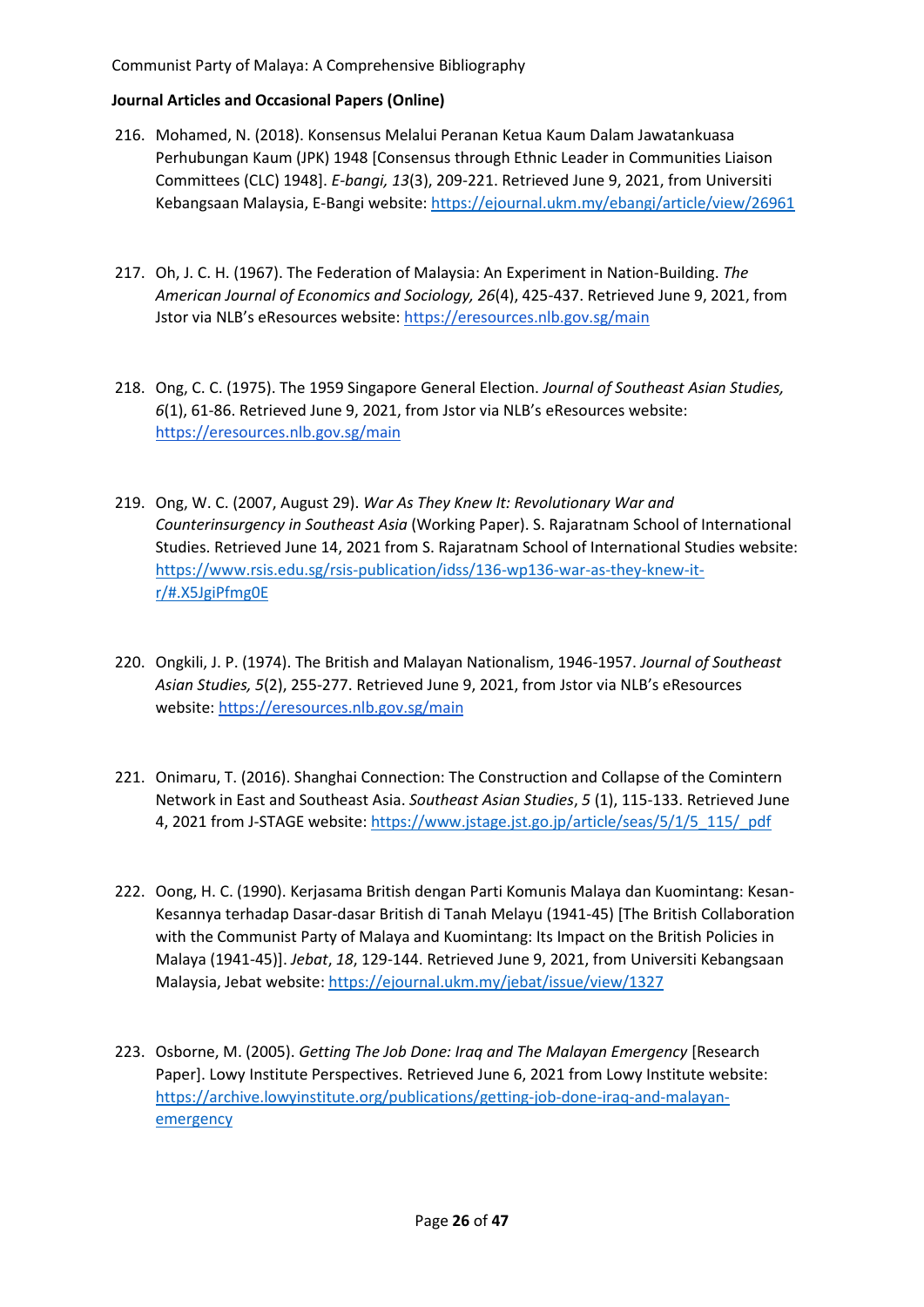- 224. P., V. (1948). Malaya in Peace and in Turmoil. *The World Today, 4*(10), 421-429. Retrieved June 9, 2021, from Jstor via NLB's eResources website: <https://eresources.nlb.gov.sg/main>
- 225. Pang, C. L. (1969). The People's Action Party, 1954-1963. *Journal of Southeast Asian History, 10*(1), 142-154. Retrieved June 9, 2021, from Jstor via NLB's eResources website: <https://eresources.nlb.gov.sg/main>
- 226. Pang, W. S. (1973). The 'Double-Seventh' Incident, 1937: Singapore Chinese Response to the Outbreak of the Sino-Japanese War. *Journal of Southeast Asian Studies, 4*(2), 269-299. Retrieved June 9, 2021, from Jstor via NLB's eResources website: <https://eresources.nlb.gov.sg/main>
- 227. Parmer, J. N. (1955). Trade Unions and Politics in Malaya. *Far Eastern Survey, 24*(3), 33-39. Retrieved June 9, 2021, from Jstor via NLB's eResources website: <https://eresources.nlb.gov.sg/main>
- 228. Parmer, J. N. (1957). Constitutional Change in Malaya's Plural Society. *Far Eastern Survey, 26*(10), 145-152*.* Retrieved June 9, 2021, from Jstor via NLB's eResources website: <https://eresources.nlb.gov.sg/main>
- 229. Parmer, J. N. (1966). Malaysia 1965: Challenging the Terms of 1957. *Asian Survey, 6*(2), 111- 118. Retrieved March 31, 2021, from Jstor via NLB's eResources website: <https://eresources.nlb.gov.sg/main>
- 230. Parmer, J. N. (1967). Malaysia: Changing a Little to Keep Pace. *Asian Survey, 7*(2), 131-137. Retrieved March 31, 2021, from Jstor via NLB's eResources website: <https://eresources.nlb.gov.sg/main>
- 231. Parmer, J. N. (1983). City of the Lion. *The Wilson Quarterly, 7*(5), 48-65. Retrieved June 9, 2021, from Jstor via NLB's eResources website:<https://eresources.nlb.gov.sg/main>
- 232. Parmer, J. N. (1987). The British Legacy. *The Wilson Quarterly, 11*(5), 54-69. Retrieved June 9, 2021, from Jstor via NLB's eResources website: <https://eresources.nlb.gov.sg/main>
- 233. Paul, C., et al. (2013). *Paths to Victory: Detailed Insurgency Case Studies* [Research report]. *Rand*. Retrieved May 25, 2021, from Rand website: [https://www.rand.org/pubs/research\\_reports/RR291z2.html](https://www.rand.org/pubs/research_reports/RR291z2.html)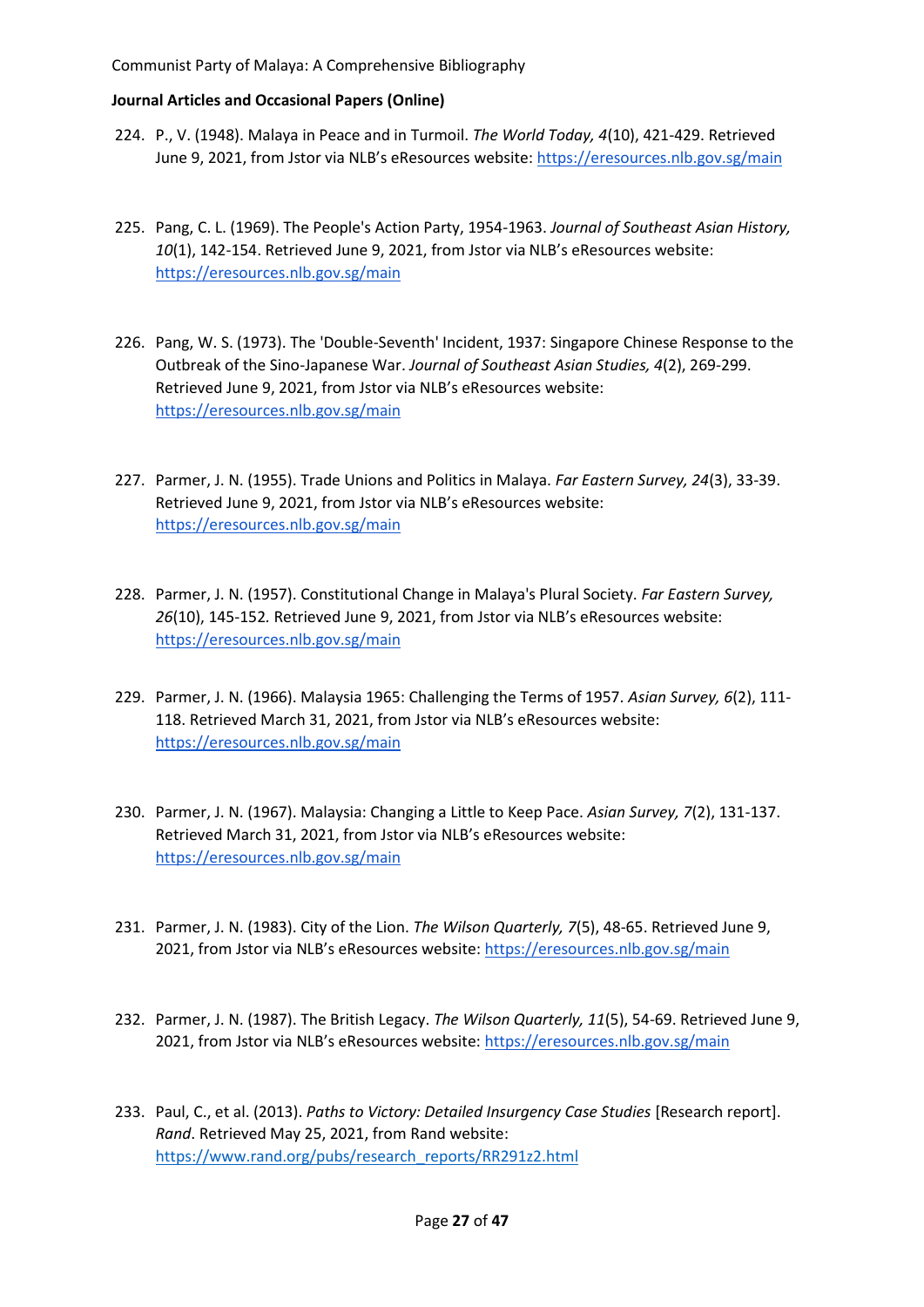- 234. Peterson, A. D. C. (1955). The Birth of the Malayan Nation. *International Affairs (Royal Institute of International Affairs 1944-), 31*(3), 311-316. Retrieved June 9, 2021, from Jstor via NLB's eResources website: <https://eresources.nlb.gov.sg/main>
- 235. Png, P. S. (1961). The Kuomintang in Malaya, 1912-1941. *Journal of Southeast Asian History, 2*(1), 1-32. Retrieved June 9, 2021, from Jstor via NLB's eResources website: <https://eresources.nlb.gov.sg/main>
- 236. Polomka, P. (1982). Asean Perspectives on China: Implications for Western Interests. *The Australian Journal of Chinese Affairs,* (8), 85-99. Retrieved June 9, 2021, from Jstor via NLB's eResources website:<https://eresources.nlb.gov.sg/main>
- 237. Purcell, V. (1956). Colonialism in Contemporary Southeast Asia. *Journal of International Affairs, 10*(1), 49-58. Retrieved June 9, 2021, from Jstor via NLB's eResources website: <https://eresources.nlb.gov.sg/main>
- 238. Quah, J. S. T. (1977). Singapore: Towards a National Identity. *Southeast Asian Affairs*, 207- 219. Retrieved June 9, 2021, from Jstor via NLB's eResources website: <https://eresources.nlb.gov.sg/main>
- 239. Quested, R. (1970). Russian Interest in Southeast Asia: Outlines and Sources 1803-1970. *Journal of Southeast Asian Studies, 1*(2), 48-60. Retrieved June 9, 2021, from Jstor via NLB's eResources website:<https://eresources.nlb.gov.sg/main>
- 240. Quinn-Judge, S. (2011). Ideological Influences on the Revolutionary High Tide: The Comintern, Class War and Peasants. *South East Asia Research, 19*(4), 685-710. Retrieved June 9, 2021, from Jstor via NLB's eResources website: <https://eresources.nlb.gov.sg/main>
- 241. Rajaratnam, S. (1989). Riding the Vietnamese Tiger. *Contemporary Southeast Asia, 10*(4), 343-361. Retrieved June 9, 2021, from Jstor via NLB's eResources website: <https://eresources.nlb.gov.sg/main>
- 242. Rajaretnam, M. (1975). The Region: A Political Overview. *Southeast Asian Affairs,* 1-4. Retrieved June 9, 2021, from Jstor via NLB's eResources website: <https://eresources.nlb.gov.sg/main>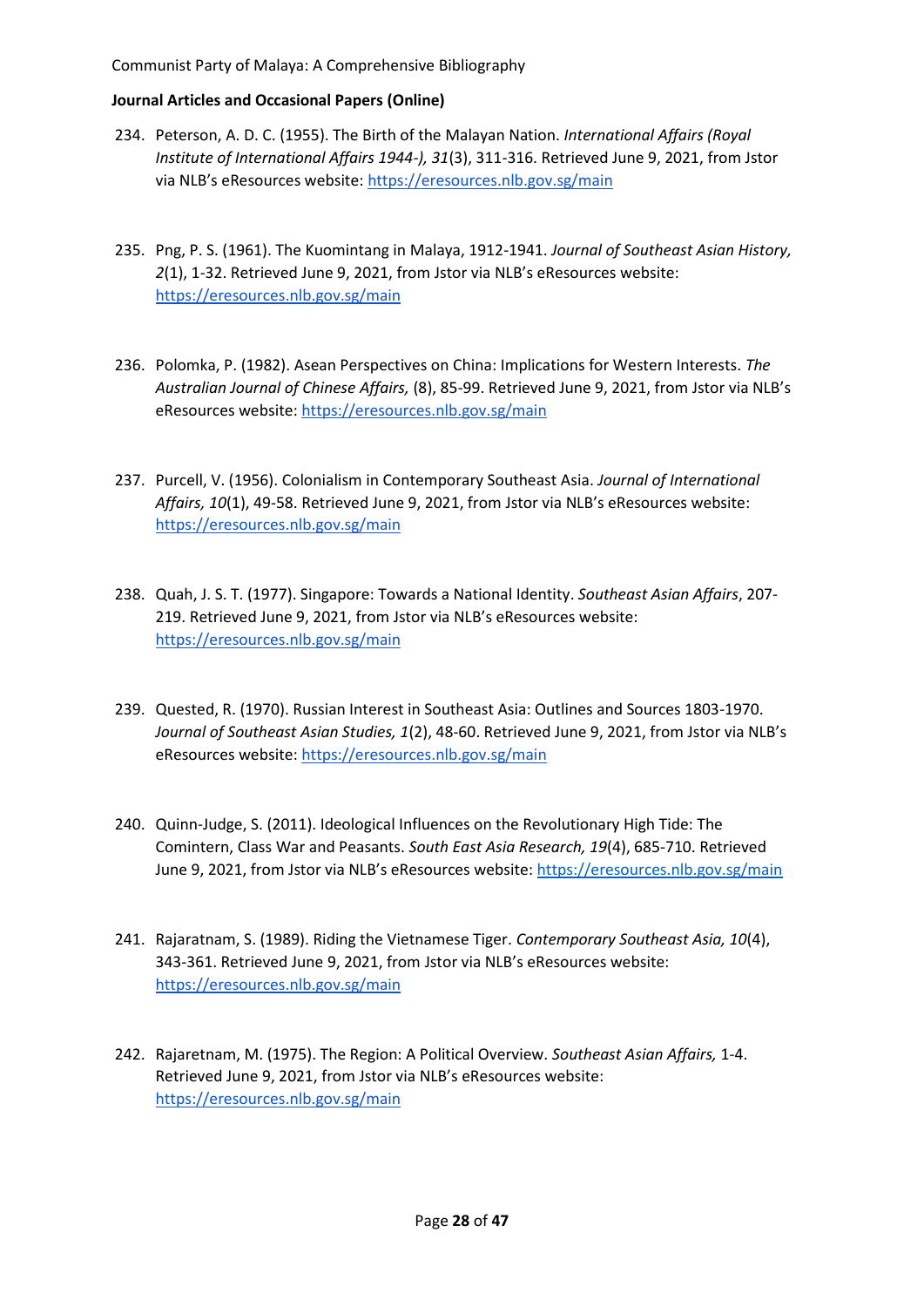- 243. Ramakrishna, K. (2000). The Making of a Malayan Propagandist: The Communists, The British and C. C. Too. *Journal of the Malaysian Branch of the Royal Asiatic Society, 73*(1 (278)), 67- 90. Retrieved June 9, 2021, from Jstor via NLB's eResources website: <https://eresources.nlb.gov.sg/main>
- 244. Ramakrishna, K. (2001). 'Transmogrifying' Malaya: The Impact of Sir Gerald Templer (1952- 54). *Journal of Southeast Asian Studies, 32*(1), 79-92. Retrieved June 9, 2021, from Jstor via NLB's eResources website: <https://eresources.nlb.gov.sg/main>
- 245. Ramakrishna, K. (2002). 'Bribing the Reds to Give Up': Rewards Policy in the Malayan Emergency. *War in History, 9*(3), 332-353. Retrieved June 9, 2021, from Jstor via NLB's eResources website:<https://eresources.nlb.gov.sg/main>
- 246. Ramakrishna, K. (2002). 'Telling The Simple People The Truth': The Role of Strategic Propaganda in the Malayan Emergency. *Journal of the Malaysian Branch of the Royal Asiatic Society, 75*(1 (282)), 49-68. Retrieved June 9, 2021, from Jstor via NLB's eResources website: <https://eresources.nlb.gov.sg/main>
- 247. Ramanathana, I. (1979). Recent Trends in China's Policy Towards the Overseas Chinese. *Proceedings of the Indian History Congress, 40*, 1034-1042. Retrieved June 9, 2021, from Jstor via NLB's eResources website: <https://eresources.nlb.gov.sg/main>
- 248. Rau, R. L. (1981). The Role of Singapore in ASEAN. *Contemporary Southeast Asia, 3*(2), 99- 112. Retrieved June 9, 2021, from Jstor via NLB's eResources website: <https://eresources.nlb.gov.sg/main>
- 249. Rayner, L. (1976). A Review of British Defence and Foreign Policies and Their Effects on Singapore and the Rest of the Region. *Southeast Asian Affairs*, 348-353. Retrieved June 9, 2021, from Jstor via NLB's eResources website:<https://eresources.nlb.gov.sg/main>
- 250. Raza, M. A. (1969). Legislative and Public Policy Developments in Malaysia's Industrial Relations. *The Journal of Developing Areas, 3*(3), 355-372. Retrieved June 9, 2021, from Jstor via NLB's eResources website: <https://eresources.nlb.gov.sg/main>
- 251. Reid, A. (2010, July 1). Malaysia/Singapore as Immigrant Societies (Working Paper No. 141). Asia Research Institute. Retrieved June 14, 2021, from Social Science Research Network website:<https://ssrn.com/abstract=1743922>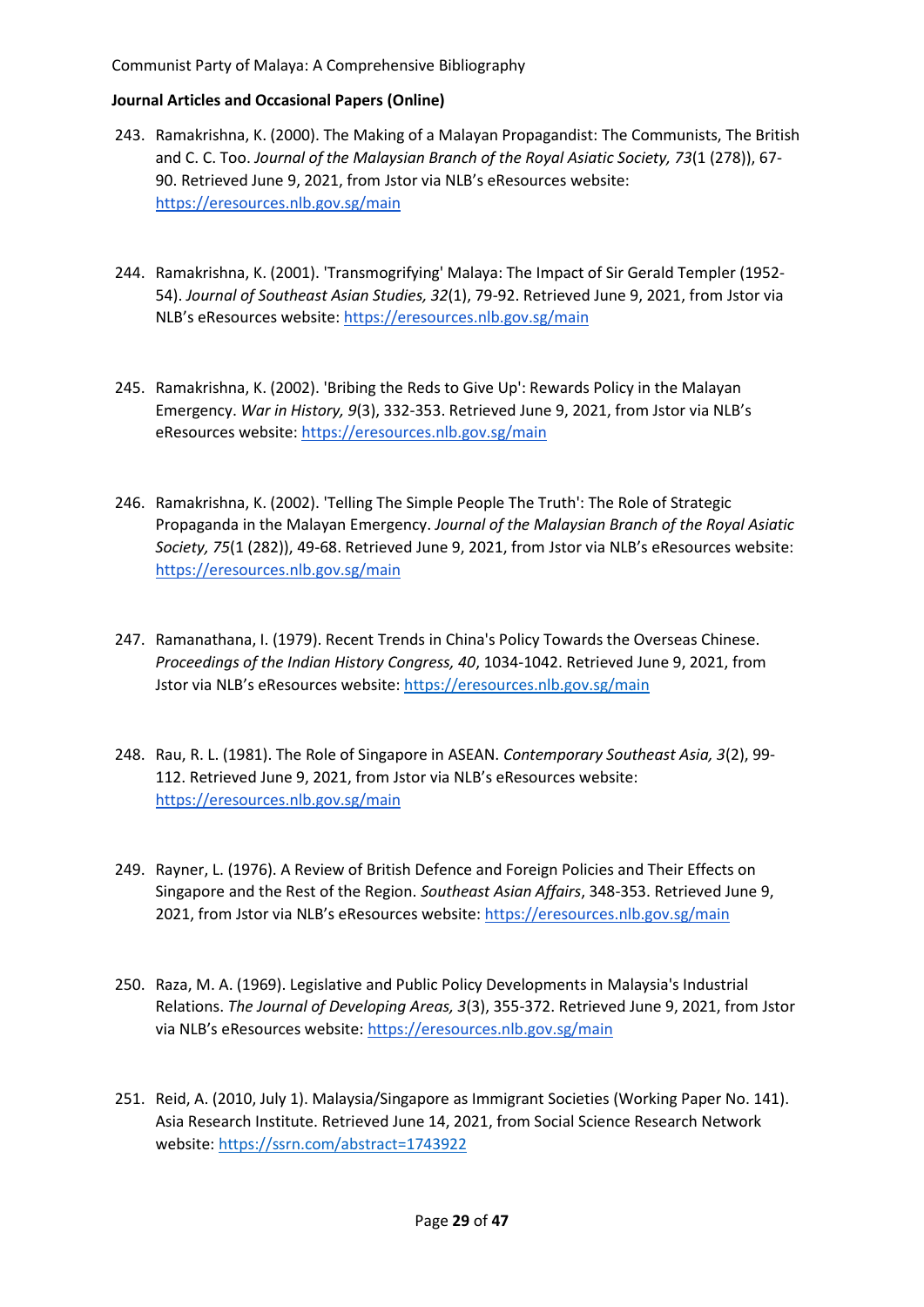- 252. Rogers, M. (1971). Malaysia/Singapore: Problems and Challenges of the Seventies. *Asian Survey, 11*(2), 121-130. Retrieved Jun 9, 2021, from Jstor via NLB's eResources website: <https://eresources.nlb.gov.sg/main>
- 253. Roy, M. N. (1951). The Communist Problem in East Asia An Asian View. *Pacific Affairs, 24*(3), 227-240. Retrieved June 9, 2021, from Jstor via NLB's eResources website: <https://eresources.nlb.gov.sg/main>
- 254. Rudner, M. (1970). The Political Structure of the Malayan Union. *Journal of the Malaysian Branch of the Royal Asiatic Society, 43*(1 (217)), 116-128. Retrieved June 9, 2021, from Jstor via NLB's eResources website: <https://eresources.nlb.gov.sg/main>
- 255. Rudner, M. (1973). Malayan Labor in Transition: Labor Policy and Trade Unionism, 1955- 1963. *Modern Asian Studies, 7*(1), 21-45. Retrieved June 9, 2021, from Jstor via NLB's eResources website:<https://eresources.nlb.gov.sg/main>
- 256. Saat, I. (2010). Peranan Politik Akhbar Suara Rakyat 1945-48 [The Political Role of the Suara Rakyat Newspaper 1945-48]. *Kemanusiaan*, *17*, 65-89. Retrieved June 4, 2021 from Penerbit Universiti Sains Malaysia, Kemanusiaan website[: http://web.usm.my/kajh/vol%2017.html](http://web.usm.my/kajh/vol%2017.html)
- 257. Saat, I, Husin, A. Z. & Yusoff, K. M. (2016). Ahmad Boestamam: Malay Radical Nationalistic Figure. *Global Journal of Human-Social Science*, *16* (2D), 24-32. Retrieved June 4, 2021 from Global Journal of Human Social Science Research website: <https://socialscienceresearch.org/index.php/GJHSS/issue/view/294>
- 258. Sacks, M. (1950). The Strategy of Communism in Southeast Asia. *Pacific Affairs, 23*(3), 227- 247. Retrieved June 9, 2021, from Jstor via NLB's eResources website: <https://eresources.nlb.gov.sg/main>
- 259. Sadka, E. (1962). Singapore and The Federation: Problems of Merger. *Asian Survey, 1*(11), 17- 25. Retrieved June 9, 2021, from Jstor via NLB's eResources website: <https://eresources.nlb.gov.sg/main>
- 260. Sai, S. M. (2013). Educating Multicultural Citizens: Colonial Nationalism, Imperial Citizenship and Education in Late Colonial Singapore. *Journal of Southeast Asian Studies, 44*(1), 49-73. Retrieved June 9, 2021, from Jstor via NLB's eResources website: <https://eresources.nlb.gov.sg/main>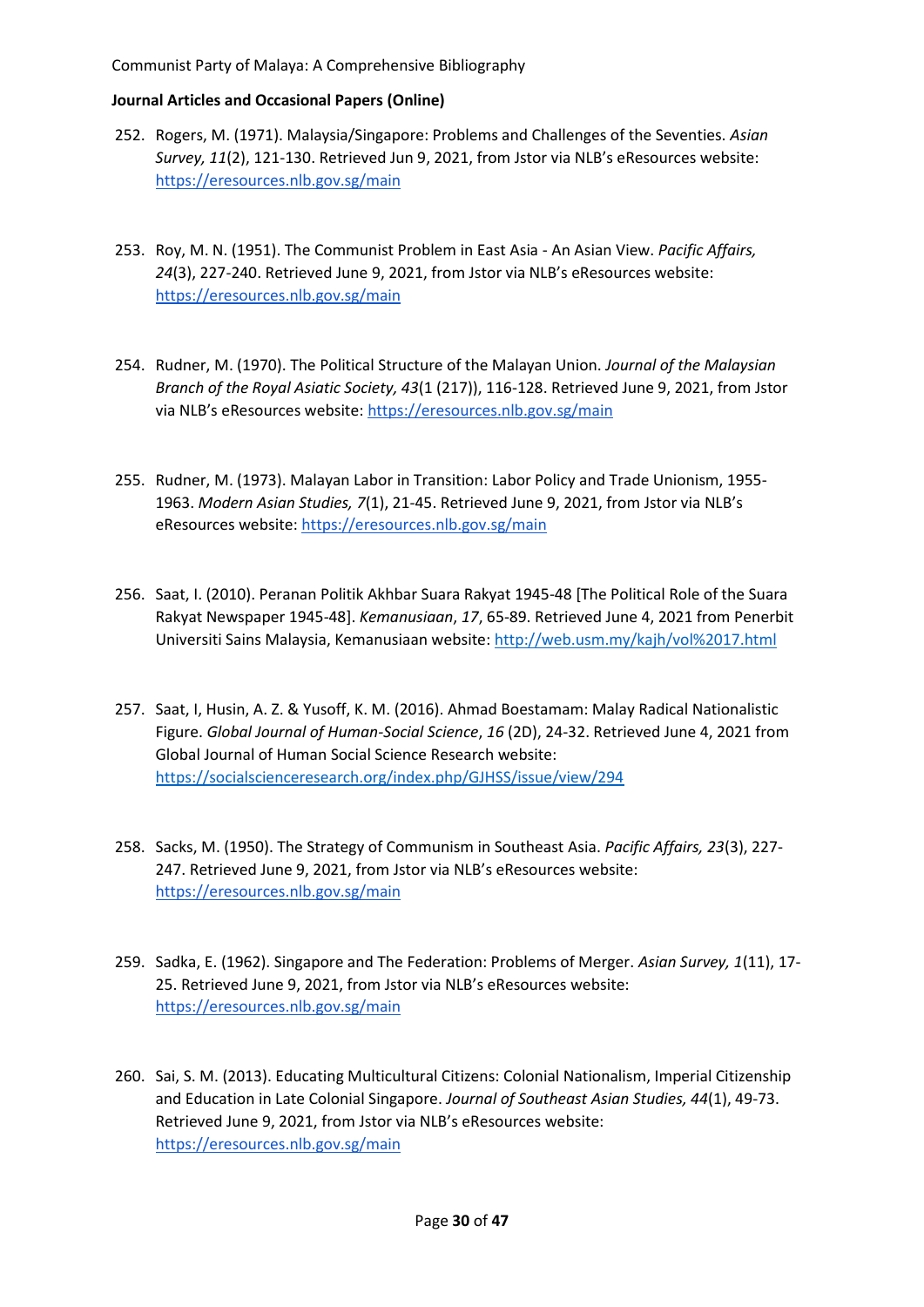- 261. Said, K. M. (2011). Pilihan Rasional: Minda Abdullah C. D., Pemimpin Komunis Melayu [Rational Choice: The Mindset of Abdullah C. D. , The Malay Communist Leader]. *Akademika*, *81*(3), 9-17. Retrieved June 4, 2021 from Universiti Kebangsaan Malaysia website: <http://journalarticle.ukm.my/3644/>
- 262. Salleh, A. H. (1991). 'Kami Masuk Hutan Bukan Untuk Jadi Komunis!' [We Go to the Jungle Not Because We Want to Become Communists!]. *Dewan Masyarakat, 29*(8), 28–30. Retrieved February 5, 2021, from Periodicals index (PERIND) Database via NLB's eResources website:<https://eresources.nlb.gov.sg/main>
- 263. Sandhu, K. S. (1964). The Saga of the Squatter in Malaya: A Preliminary Survey of the Causes, Characteristics and Consequences of the Resettlement of rural Dwellers during the Emergency between 1948 and 1960. *Journal of Southeast Asian History, 5*(1), 143-177. Retrieved June 9, 2021, from Jstor via NLB's eResources website: <https://eresources.nlb.gov.sg/main>
- 264. Savumthararaj, G. (1989). Zaman Darurat di Tanah Melayu, 1948-1960 [The Emergency Era in Terengganu, 1948-1960]. *Buletin (Arkib Negara Malaysia),* (19), 66–73. Retrieved February 5, 2021, from Periodicals index (PERIND) Database via NLB's eResources website: <https://eresources.nlb.gov.sg/main>
- 265. Sbrega, J. J. (1979). The Japanese Surrender: Some Unexpected Consequences in Southeast Asia. *Asian Affairs, 7*(1), 45-63. Retrieved June 9, 2021, from Jstor via NLB's eResources website:<https://eresources.nlb.gov.sg/main>
- 266. Scalapino, R. A.. (1963). Moscow, Peking and the Communist Parties of Asia. *Foreign Affairs, 41*(2), 323-343. Retrieved June 9, 2021, from Jstor via NLB's eResources website: <https://eresources.nlb.gov.sg/main>
- 267. Sebastian, L. C. (1991). Ending an Armed Struggle Without Surrender: The Demise of the Communist Party of Malaya (1979-89) and the Aftermath. *Contemporary Southeast Asia, 13*(3), 271-298. Retrieved June 9, 2021, from Jstor via NLB's eResources website: <https://eresources.nlb.gov.sg/main>
- 268. Seitelman, M. (1947). Political Thought in Malaya. *Far Eastern Survey, 16*(11), 128-130. Retrieved June 9, 2021, from Jstor via NLB's eResources website: <https://eresources.nlb.gov.sg/main>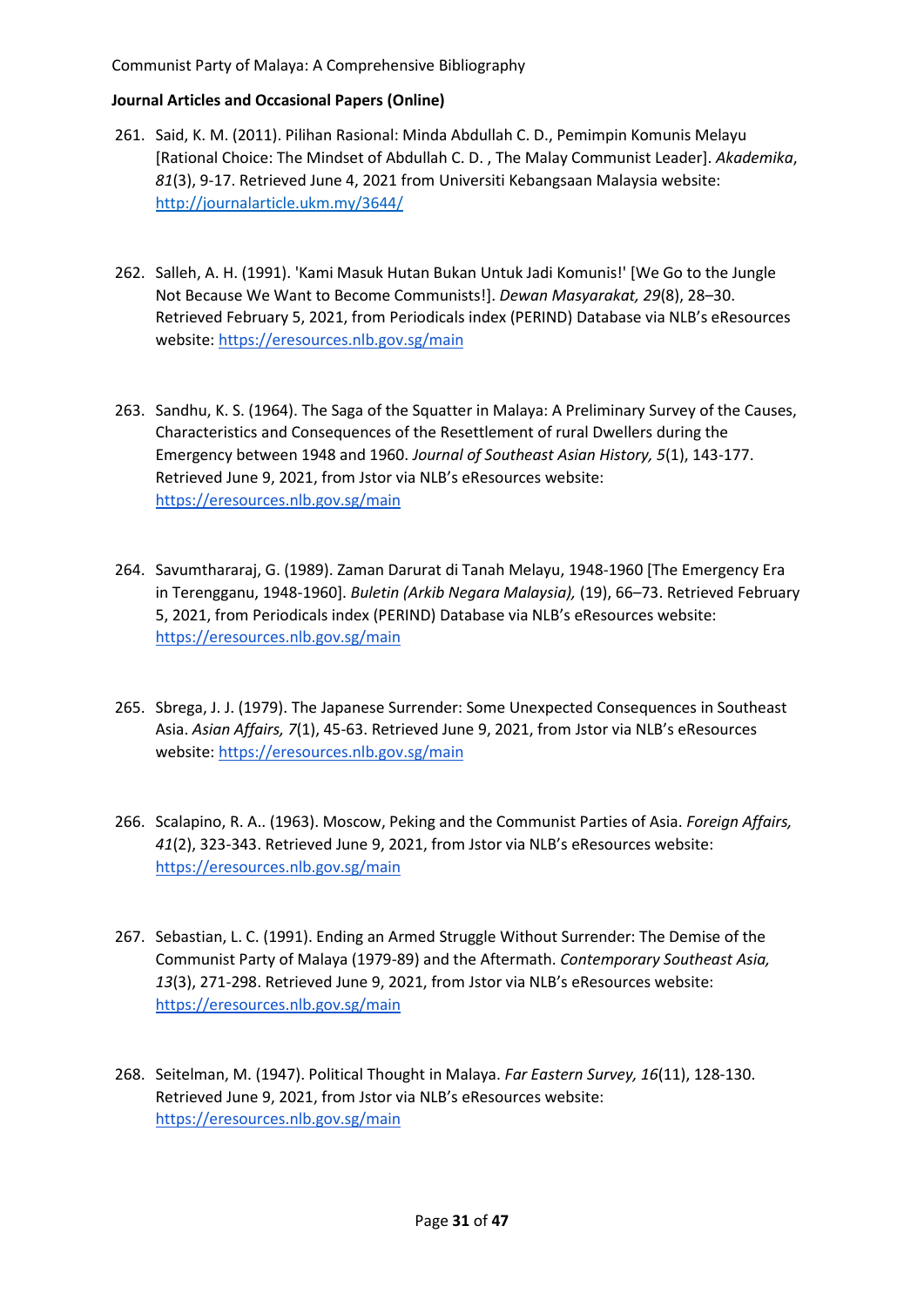- 269. Selvaratnam, V. (2013). E. E. C. Thuraisingham: A Malaysian Patriot, by Joseph M. Fernando, Zulkanain Abdul Rahman and Abdullah Zakaria Ghazali (Book review). *Kajian Malaysia*, *31*(2), 107–117. Retrieved June 9, 2021, from Universiti Sains Malaysia, Kajian Malaysia website: [http://web.usm.my/km/vol31\\_2\\_2013.html](http://web.usm.my/km/vol31_2_2013.html)
- 270. Shee, P. K. (1978). Singapore in 1977: Stability and Growth. *Asian Survey, 18*(2), 194-201. Retrieved June 9, 2021, from Jstor via NLB's eResources website: <https://eresources.nlb.gov.sg/main>
- 271. Shee, P. K. (1983). Insurgency in Southest Asia. *Problems of Communism,* 45-55. Retrieved April 4, 2021, from The UNZ Review: An Alternative Media Selection, Problems of Communism Archives website: [www.unz.com/print/ProblemsCommunism-1983may-00045/](http://www.unz.com/print/ProblemsCommunism-1983may-00045/)
- 272. Short, A. (1970). Communism, Race and Politics in Malaysia. *Asian Survey, 10*(12), 1081- 1089. Retrieved June 9, 2021, from Jstor via NLB's eResources website: <https://eresources.nlb.gov.sg/main>
- 273. Short, A. (1970). The Communist Party of Malaya: In Search of Revolutionary Situations. *The World Today, 26*(12), 529-535. Retrieved June 9, 2021, from Jstor via NLB's eResources website:<https://eresources.nlb.gov.sg/main>
- 274. Sidel, J. T. (2012). The Fate of Nationalism in the New States: Southeast Asia in Comparative Historical Perspective. *Comparative Studies in Society and History, 54*(1), 114-144. Retrieved June 9, 2021, from Jstor via NLB's eResources website: <https://eresources.nlb.gov.sg/main>
- 275. Silcock, T. H. (1952). Policy for Malaya 1952. *International Affairs (Royal Institute of International Affairs 1944-), 28*(4), 445-451. Retrieved June 9, 2021, from Jstor via NLB's eResources website:<https://eresources.nlb.gov.sg/main>
- 276. Singh, B. (1987). The Soviet Union in Southeast Asia: National Perspectives from the Region. *Contemporary Southeast Asia, 8*(4), 276-297. Retrieved June 9, 2021, from Jstor via NLB's eResources website:<https://eresources.nlb.gov.sg/main>
- 277. Singh, V. (1969). A Report on Malaysia, Singapore and Indonesia. *India Quarterly, 25*(4), 321- 358. Retrieved June 9, 2021, from Jstor via NLB's eResources website: <https://eresources.nlb.gov.sg/main>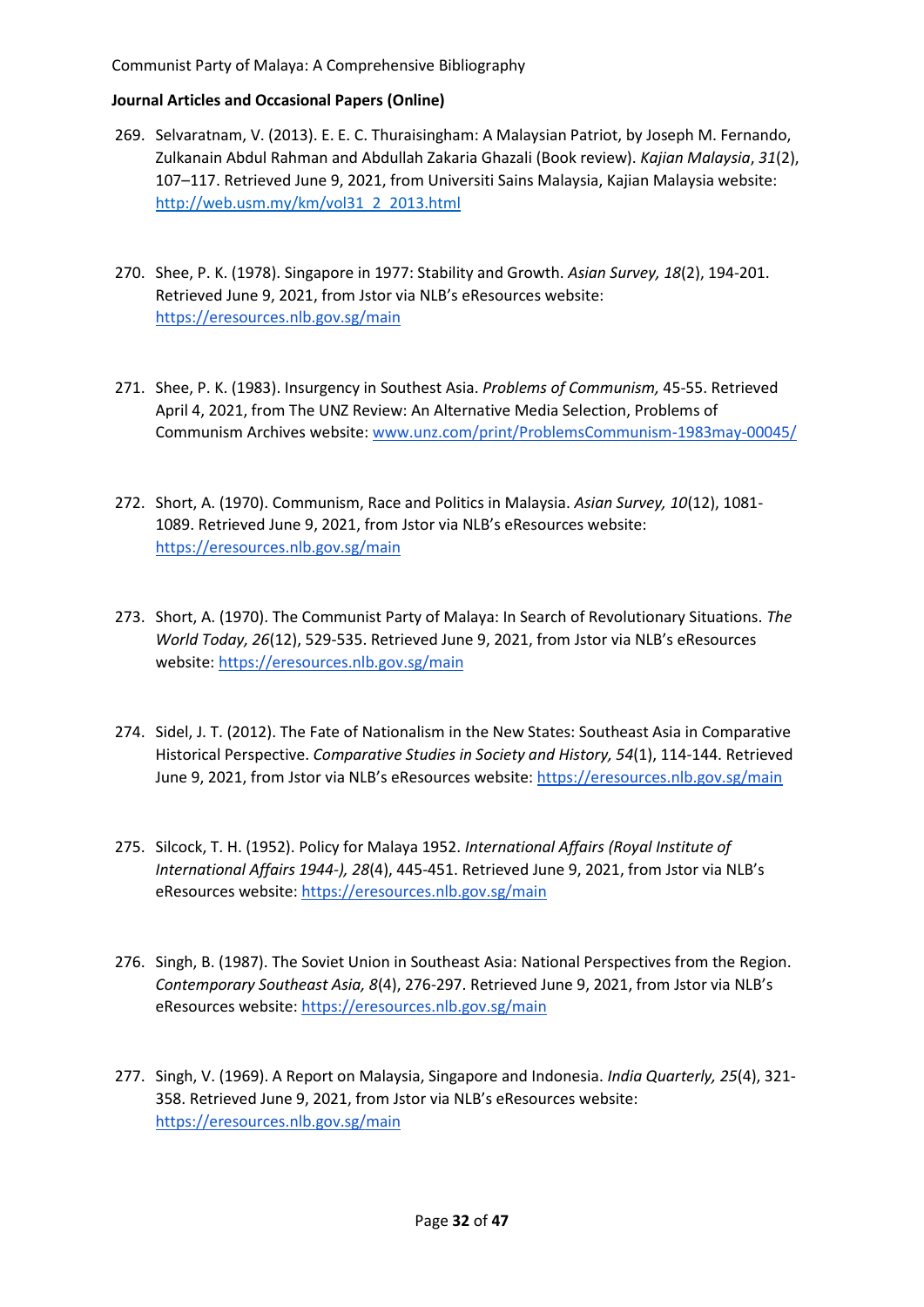- 278. Siver, C. (2009). The Other Forgotten War: Understanding Atrocities during the Malayan Emergency. *Political Science Faculty Publications, 8*. Retrieved February 26, 2021, from Digital Commons@College of Saint Benedict, Saint John's University website: [https://digitalcommons.csbsju.edu/polsci\\_pubs/8](https://digitalcommons.csbsju.edu/polsci_pubs/8)
- 279. Skinner, G. W. (1959). Overseas Chinese in Southeast Asia. *The Annals of the American Academy of Political and Social Science, 321*, 136-147. Retrieved June 9, 2021, from Jstor via NLB's eResources website: <https://eresources.nlb.gov.sg/main>
- 280. Smith, R. B. (1988). China and Southeast Asia: The Revolutionary Perspective, 1951. *Journal of Southeast Asian Studies, 19*(1), 97-110. Retrieved June 9, 2021, from Jstor via NLB's eResources website:<https://eresources.nlb.gov.sg/main>
- 281. Sodhy, P. (1987). The Malaysian Connection in the Vietnam War. *Contemporary Southeast Asia, 9*(1), 38-53. Retrieved June 9, 2021, from Jstor via NLB's eResources website: <https://eresources.nlb.gov.sg/main>
- 282. Soerjono. (1980). On Musso's Return (B. Anderson, Trans.). *Indonesia*, (29), 59-90. Retrieved June 9, 2021, from Jstor via NLB's eResources website: <https://eresources.nlb.gov.sg/main>
- 283. Soenarno, R. (1960). Malay Nationalism, 1896-1941. *Journal of Southeast Asian History, 1*(1), 1-28. Retrieved June 9, 2021, from Jstor via NLB's eResources website: <https://eresources.nlb.gov.sg/main>
- 284. Soh, B. K. (1996). Visions Without Heat: The Search For A Malaysian National Identity, 1948- 1990. *Asia Journal, 3*(1), 83-103. Retrieved June 8, 2021, from Jstor via NLB's eResources website:<https://eresources.nlb.gov.sg/main>
- 285. Soh, E. L. (1960). Tan Cheng Lock: His Leadership of the Malayan Chinese. *Journal of Southeast Asian History, 1*(1), 29-55. Retrieved June 8, 2021, from Jstor via NLB's eResources website:<https://eresources.nlb.gov.sg/main>
- 286. Spector, S. (1956). Students and Politics in Singapore. *Far Eastern Survey, 25*(5), 65-73. Retrieved June 8, 2021, from Jstor via NLB's eResources website: <https://eresources.nlb.gov.sg/main>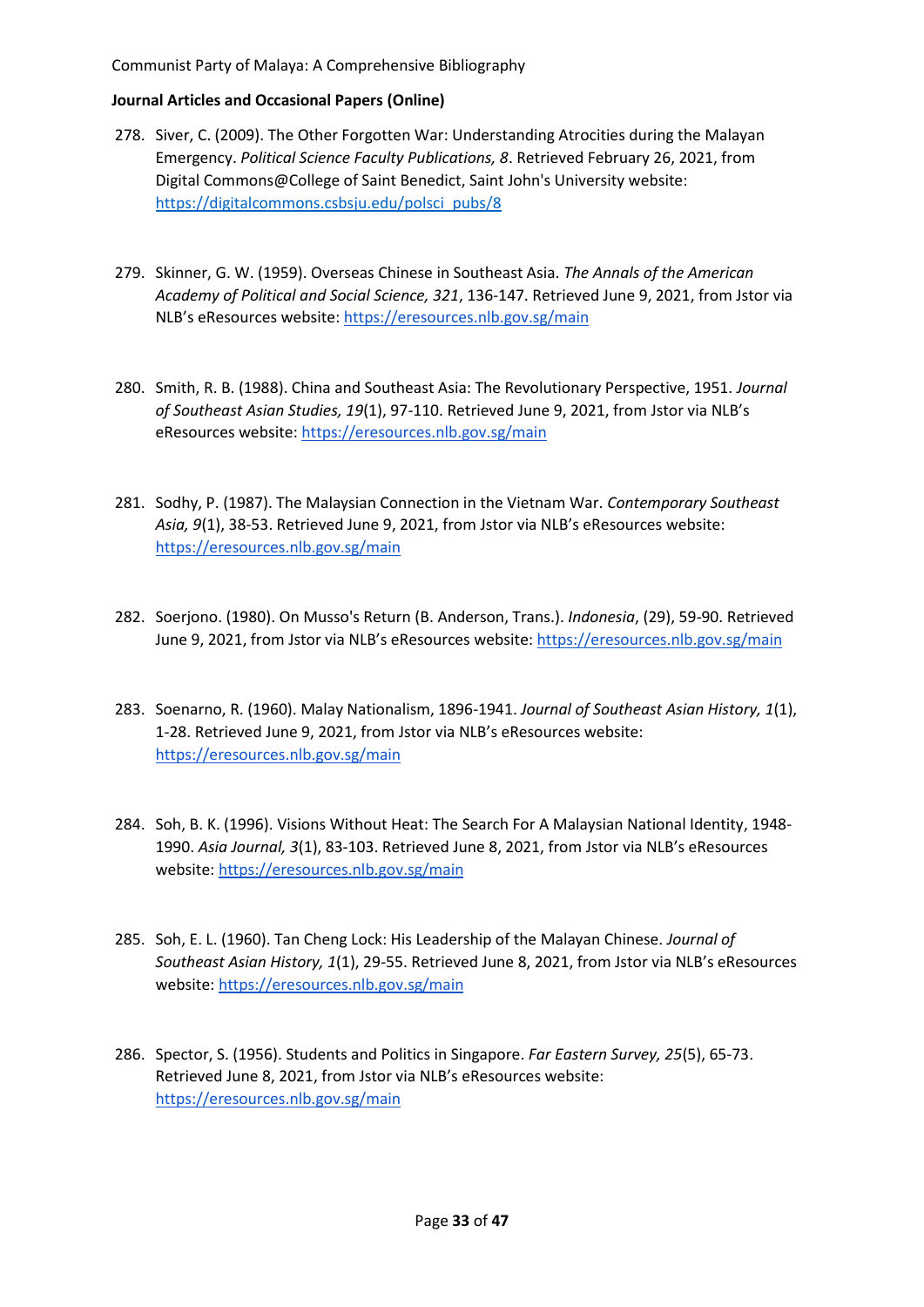- 287. Springhall, J. (2001). Mountbatten versus the Generals: British Military Rule of Singapore, 1945-46. *Journal of Contemporary History, 36*(4), 635-652. Retrieved June 9, 2021, from Jstor via NLB's eResources website: <https://eresources.nlb.gov.sg/main>
- 288. Stenson, M. R. (1969). The Malayan Union and the Historians. *Journal of Southeast Asian History, 10*(2), 344-354. Retrieved June 9, 2021, from Jstor via NLB's eResources website: <https://eresources.nlb.gov.sg/main>
- 289. Stirling, J. (1979). Thailand and ASEAN in a Dangerous World. *Asian Affairs, 6*(5), 310-323. Retrieved June 9, 2021, from Jstor via NLB's eResources website: <https://eresources.nlb.gov.sg/main>
- 290. Stockwell, A. J. (1977). The Formation and First Years of the United Malays National Organization (U.M.N.O.) 1946—1948. *Modern Asian Studies, 11*(4), 481-513. Retrieved June 9, 2021, from Jstor via NLB's eResources website: <https://eresources.nlb.gov.sg/main>
- 291. Stockwell, A. J. (1986). Imperial Security and Moslem Militancy, with Special Reference to the Hertogh Riots in Singapore (December 1950). *Journal of Southeast Asian Studies, 17*(2), 322-335. Retrieved June 9, 2021, from Jstor via NLB's eResources website: <https://eresources.nlb.gov.sg/main>
- 292. Stockwell, A. J. (1998). Malaysia: The Making of a Neo-Colony? *The Journal of Imperial and Commonwealth History*. Retrieved March 31, 2021, from Jstor via NLB's eResources website: <https://eresources.nlb.gov.sg/main>
- 293. Stockwell, A. J. (2004). Britain and Brunei, 1945-1963: Imperial Retreat and Royal Ascendancy. *Modern Asian Studies, 38*(4), 785-819. Retrieved June 9, 2021, from Jstor via NLB's eResources website: <https://eresources.nlb.gov.sg/main>
- 294. Stockwell, A. J. (2006). Chin Peng and the Struggle for Malaya. *Journal of the Royal Asiatic Society, 16*(3), 279-297. Retrieved June 9, 2021, from Jstor via NLB's eResources website: <https://eresources.nlb.gov.sg/main>
- 295. Stockwell, A. J. (2009). 'The Crucible of the Malayan Nation': The University and the Making of a New Malaya, 1938-62. *Modern Asian Studies, 43*(5), 1149-1187. Retrieved June 9, 2021, from Jstor via NLB's eResources website: <https://eresources.nlb.gov.sg/main>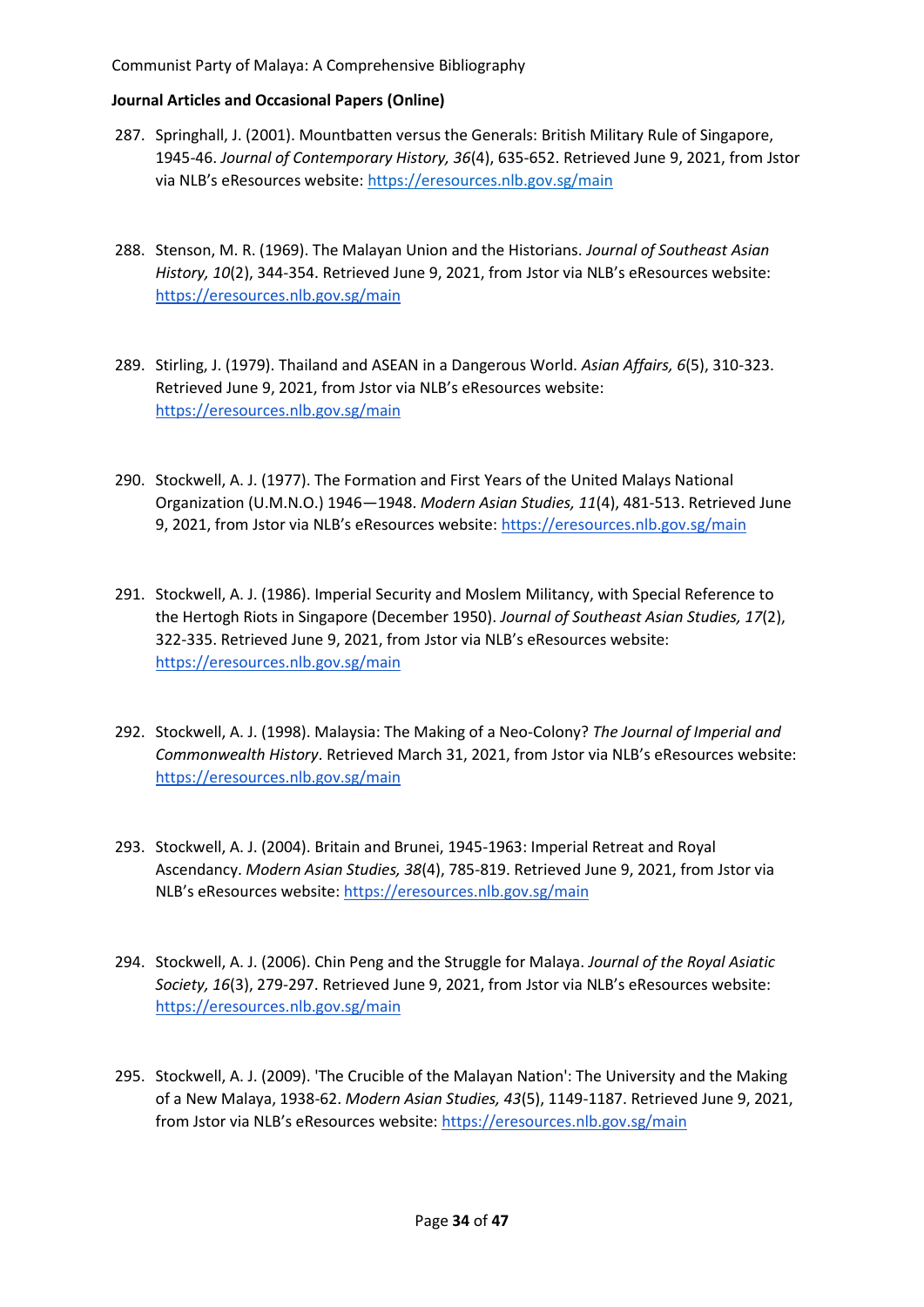- 296. Strauch, J. (1981). Chinese New Villages of the Malayan Emergency, A Generation Later: A Case Study. *Contemporary Southeast Asia, 3*(2), 126-139. Retrieved June 9, 2021, from Jstor via NLB's eResources website: <https://eresources.nlb.gov.sg/main>
- 297. Streets-Salter, H. (2014). The Noulens Affair in East and Southeast Asia: International Communism in the Interwar Period. *The Journal of American-East Asian Relations, 21*(4), 394-414. Retrieved June 9, 2021, from Jstor via NLB's eResources website: <https://eresources.nlb.gov.sg/main>
- 298. Stubbs, R. (1977). Peninsular Malaysia: The New Emergency. *Pacific Affairs, 50*(2), 249-262*.* Retrieved June 9, 2021, from Jstor via NLB's eResources website: <https://eresources.nlb.gov.sg/main>
- 299. Stubbs, R. (1979). The United Malays National Organization, the Malayan Chinese Association, and the Early Years of the Malayan Emergency, 1948-1955. *Journal of Southeast Asian Studies, 10*(1), 77-88. Retrieved June 9, 2021, from Jstor via NLB's eResources website: <https://eresources.nlb.gov.sg/main>
- 300. Stubbs, R. (1991). Malaysian Defence Policy: Strategy versus Structure. *Contemporary Southeast Asia, 13*(1), 44-56. Retrieved June 9, 2021, from Jstor via NLB's eResources website:<https://eresources.nlb.gov.sg/main>
- 301. Suryadinata, L. (1971). Pre-War Indonesian Nationalism and the Peranakan Chinese. *Indonesia*, (11), 83-94.. Retrieved June 9, 2021, from Jstor via NLB's eResources website: <https://eresources.nlb.gov.sg/main>
- 302. Suryadinata, L. (1993). Patterns of Chinese Political Participation in Four ASEAN States. *Contemporary Southeast Asia, 15*(3), 292-308. Retrieved June 9, 2021, from Jstor via NLB's eResources website:<https://eresources.nlb.gov.sg/main>
- 303. Suryanrayan, V. (1977). Rise of Communism in Malaya (1930-1948). *Proceedings of the Indian History Congress, 38,* 613-620. Retrieved June 9, 2021, from Jstor via NLB's eResources website:<https://eresources.nlb.gov.sg/main>
- 304. Suryomenggolo, J. (2018). The Malayan Communist Party as Recorded in the Comintern Files by Hara Fujio (Book Review). *TRaNS: Trans -Regional and -National Studies of Southeast Asia, 6*(1), 133-135.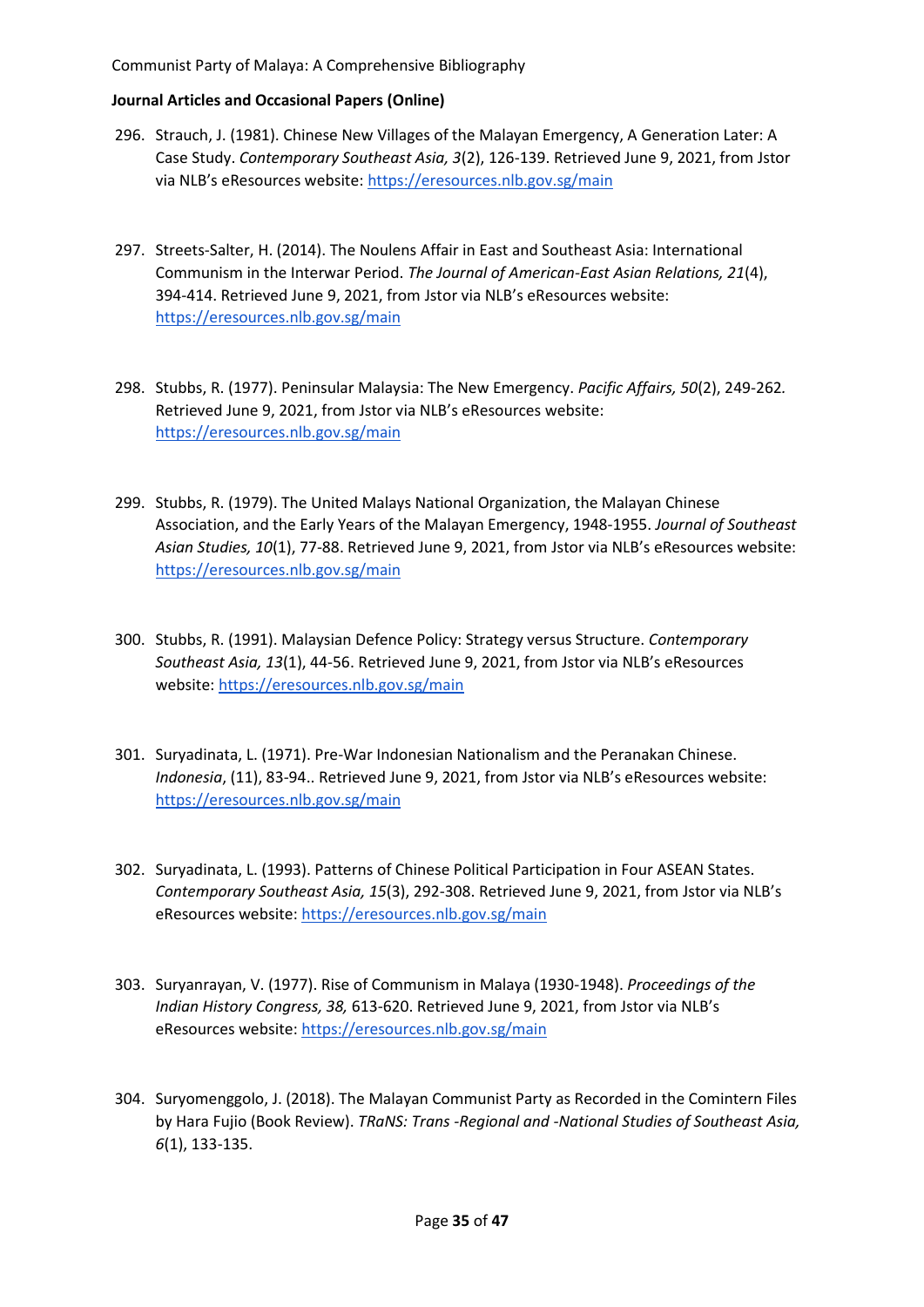- 305. Suryomenggolo, J. (2018). Introduction: Rereading Leftist Writings from Southeast Asia. *Southeast Asian Studies*, *7*(1), 3-11. Retrieved June 8, 2021, from Center for Southeast Asian Studies, Kyoto University website[: https://englishkyoto-seas.org/vol-7-no-1-of-southeast](https://englishkyoto-seas.org/vol-7-no-1-of-southeast-asian-studies/)[asian-studies/](https://englishkyoto-seas.org/vol-7-no-1-of-southeast-asian-studies/)
- 306. Suwannathat-Pian, K. (1977). Thailand in 1976. *Southeast Asian Affairs*, 239-264. Retrieved June 9, 2021, from Jstor via NLB's eResources website: [https://eresources.nlb.gov.sg/main.](https://eresources.nlb.gov.sg/main)
- 307. Suwannathat-Pian, K. (2002). Special Thai-Malaysian Relations. *Journal of the Malaysian Branch of the Royal Asiatic Society, 75*(1 (282)), 1-22. Retrieved June 9, 2021, from Jstor via NLB's eResources website: <https://eresources.nlb.gov.sg/main>
- 308. Swift, M. (1962). Malayan Politics: Race & Class/Races Et Classes Dans La Politique Malaise. *Civilisations, 12*(2), 237-249. Retrieved June 9, 2021, from Jstor via NLB's eResources website:<https://eresources.nlb.gov.sg/main>
- 309. Tan, M. (2018). Confronting Communism: Sang Phatthanothai and Thailand's Dynamic Relationship with the Cold War, 1948-1957. *Sojourn, 33*(1), 59-115. Retrieved June 9, 2021, from Jstor via NLB's eResources website: <https://eresources.nlb.gov.sg/main>
- 310. Tan, R. (2018). Hunting Down the Malayan Mata Hari. *Biblioasia, 14*(1), 24-29. Retrieved June 8, 2021 from National Library Board, Biblioasia website: <https://biblioasia.nlb.gov.sg/vol-14/issue-1/apr-jun-2018/>
- 311. Tan, R. (2019). Civilians in the Crossfire: The Malayan Emergency. *Biblioasia, 15*(3), 20-25. Retrieved June 8, 2021 from National Library Board, Biblioasia website: <https://biblioasia.nlb.gov.sg/vol-15/issue-3/oct-dec-2019/>
- 312. Tan, R & Goh, Y. M. (2019). Iron Spearhead: The Story of a Communist Hitman. *Biblioasia, 14*(4), 36-41. Retrieved June 8, 2021 from National Library Board, Biblioasia website: <https://biblioasia.nlb.gov.sg/vol-14/issue-4/jan-mar-2019/>
- 313. Tan, T. P. (2009). 'Like a Concentration Camp, Lah': Chinese Grassroots Experience of the Emergency and New Villages in British Colonial Malaya. *Chinese Southern Diaspora Studies*, *3*, 216-228. Retrieved April 4, 2021, from Australian National University, Chinese Southern Diaspora Studies website: [http://chl.anu.edu.au/chinese-southern-diaspora-studies/chinese](http://chl.anu.edu.au/chinese-southern-diaspora-studies/chinese-southern-diaspora-studies-volume-three-2009)[southern-diaspora-studies-volume-three-2009](http://chl.anu.edu.au/chinese-southern-diaspora-studies/chinese-southern-diaspora-studies-volume-three-2009)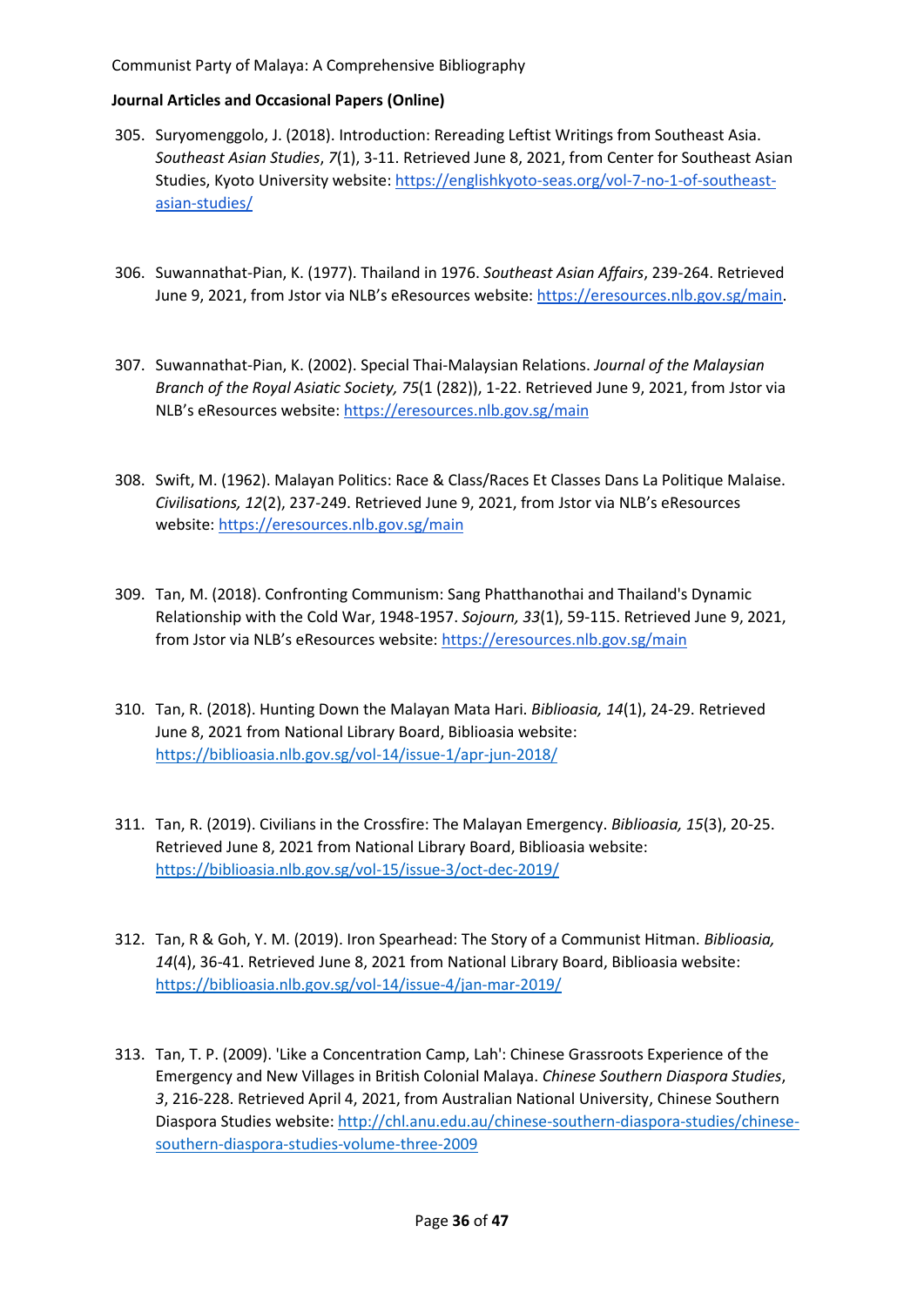- 314. Tan, T. P. (2012). Oral History and People's Memory of the Malayan Emergency (1948-60): The Case of Pulai. *Sojourn, 27*(1), 84-119. Retrieved June 9, 2021, from Jstor via NLB's eResources website:<https://eresources.nlb.gov.sg/main>
- 315. Tarling, N. (1986). 'Some Rather Nebulous Capacity': Lord Killearn's Appointment in Southeast Asia. *Modern Asian Studies, 20*(3), 559-600. Retrieved June 9, 2021, from Jstor via NLB's eResources website: <https://eresources.nlb.gov.sg/main>
- 316. Teo, L. K. (2018). Liberational Justice in the Political Thought of Ahmad Boestamam. *Southeast Asian Studies, 7*(1), 65-84. Retrieved June 8, 2021, from Center for Southeast Asian Studies, Kyoto University website: [https://englishkyoto-seas.org/2018/04/vol-7-no-1](https://englishkyoto-seas.org/2018/04/vol-7-no-1-teo-lee-ken/) [teo-lee-ken/](https://englishkyoto-seas.org/2018/04/vol-7-no-1-teo-lee-ken/)
- 317. The Death of Razak. (1976). *Asian Affairs, 3*(3), 214-215. Retrieved June 9, 2021, from Jstor via NLB's eResources website: <https://eresources.nlb.gov.sg/main>
- 318. Thomas, M. L. (1977). The Malayan Communist Insurgency. *Asian Affairs, 4*(5), 306-316. Retrieved June 9, 2021, from Jstor via NLB's eResources website: <https://eresources.nlb.gov.sg/main>
- 319. Thomas, M. L. (1977). The Malayan Communist Insurgents and Thai-Malaysian Relations. *Asian Affairs, 4*(6), 371-384. Retrieved June 9, 2021, from Jstor via NLB's eResources website: <https://eresources.nlb.gov.sg/main>
- 320. Thompson, V & Adloff, R. (1949). Southeast Asia Follows the Leader. *Far Eastern Survey, 18*(22), 253-257. Retrieved June 9, 2021, from Jstor via NLB's eResources website: <https://eresources.nlb.gov.sg/main>
- 321. Thum, P. T. (2010). Chinese Newspapers in Singapore, 1945-1963: Mediators of Elite and Popular Tastes in Culture and Politics. *Journal of the Malaysian Branch of the Royal Asiatic Society, 83*(1 (298)), 53-76. Retrieved June 9, 2021, from Jstor via NLB's eResources website: <https://eresources.nlb.gov.sg/main>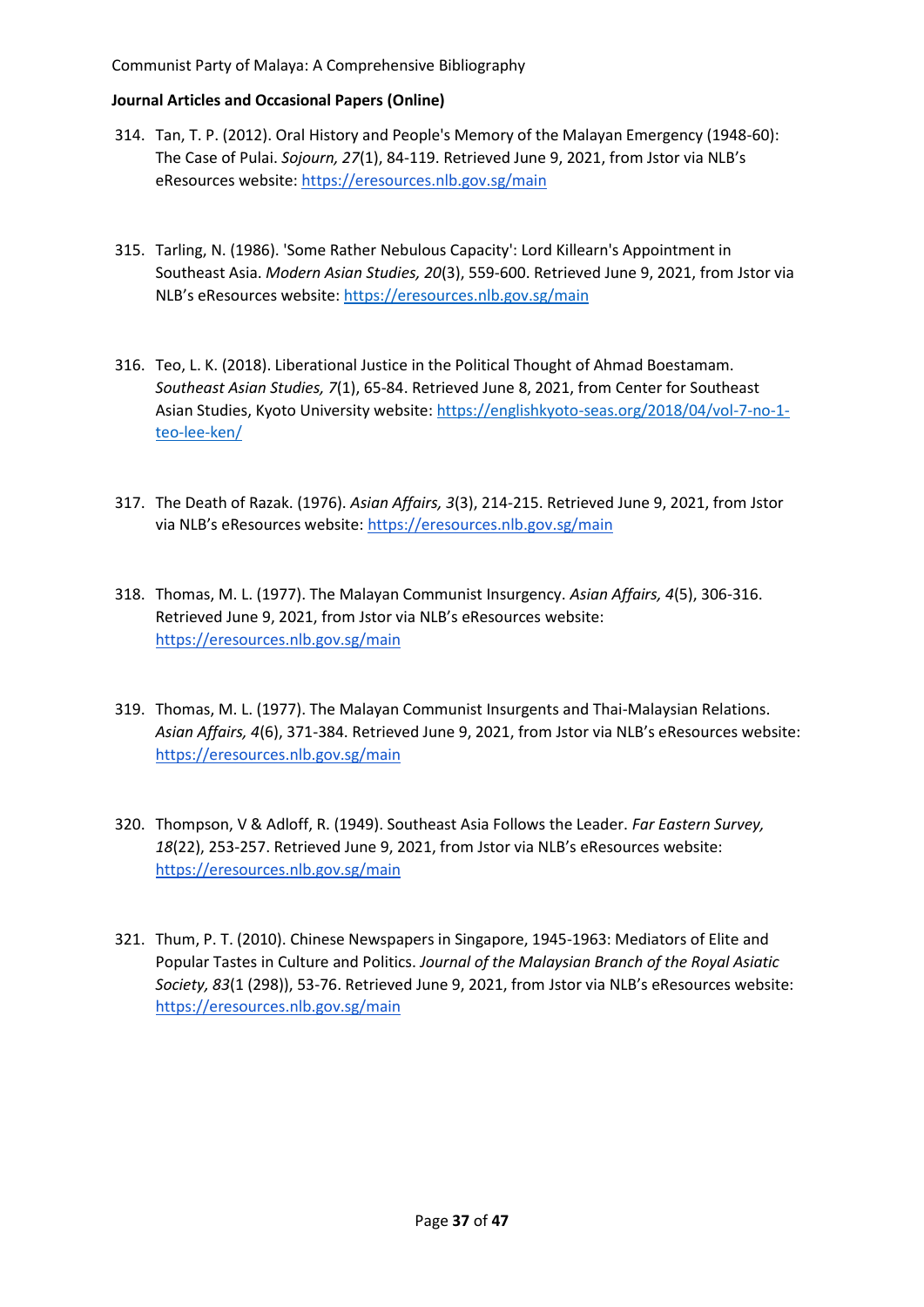- 322. Thum, P. T. (2013, November). *'The Fundamental Issue is Anti-Colonialism, Not Merger': Singapore's Progressive Left, Operation Coldstore, and the Creation of Malaysia* (Working Paper No. 211). Asia Research Institute. Retrieved June 14, 2021, from National University of Singapore, Asia Research Institute website: [https://ari.nus.edu.sg/publications/wps-211-the](https://ari.nus.edu.sg/publications/wps-211-the-fundamental-issue-is-anti-colonialism-not-merger-singapores-progressive-left-operation-coldstore-and-the-creation-of-malaysia)[fundamental-issue-is-anti-colonialism-not-merger-singapores-progressive-left-operation](https://ari.nus.edu.sg/publications/wps-211-the-fundamental-issue-is-anti-colonialism-not-merger-singapores-progressive-left-operation-coldstore-and-the-creation-of-malaysia)[coldstore-and-the-creation-of-malaysia](https://ari.nus.edu.sg/publications/wps-211-the-fundamental-issue-is-anti-colonialism-not-merger-singapores-progressive-left-operation-coldstore-and-the-creation-of-malaysia)
- 323. Tilman, R. O., & Tilman, J. H. (1977). Malaysia and Singapore, 1976: A Year of Challenge, A Year of Change. *Asian Survey, 17*(2), 143-154*.*. Retrieved June 9, 2021, from Jstor via NLB's eResources website:<https://eresources.nlb.gov.sg/main>
- 324. Too, C.C., Yaacob, F. & Mohamed, N. (1991). Komunis Tidak Mati [Communism Never Dies!]. *Dewan Masyarakat, 29*(9), 28-30. Retrieved February 5, 2021, from Periodicals index (PERIND) Database via NLB's eResources website: <https://eresources.nlb.gov.sg/main>
- 325. Too, C. C. (1967). Defeating Communism in Malaya. *Military Review, 47* (8), 82-92. Retrieved June 3, 2021 from Ike Skelton Combined Arms Research Library website: <https://cgsc.contentdm.oclc.org/digital/collection/p124201coll1/id/625>
- 326. Tregonning, K. (1956). Malaya, 1955. *The Australian Quarterly, 28*(2), 20-35. Retrieved June 9, 2021, from Jstor via NLB's eResources website: <https://eresources.nlb.gov.sg/main>
- 327. Tregonning, K. (1965). An Interview with a Prime Minister. *The Australian Quarterly, 37*(4), 78-86. Retrieved June 9, 2021, from Jstor via NLB's eResources website: <https://eresources.nlb.gov.sg/main>
- 328. Tretiak, D. (1971). Is China Preparing to Turn Out?: Changes in Chinese Levels of Attention to the International Environment. *Asian Survey, 11*(3), 219-237. Retrieved June 9, 2021, from Jstor via NLB's eResources website: <https://eresources.nlb.gov.sg/main>
- 329. Turnbull, C. M. (1974). British Planning for Post-War Malaya. *Journal of Southeast Asian Studies, 5*(2), 239-254. Retrieved June 9, 2021, from Jstor via NLB's eResources website: <https://eresources.nlb.gov.sg/main>
- 330. Van Der Kroef, J. M. (1964). Communism and the Guerrilla War in Sarawak. *The World Today, 20*(2), 50-60. Retrieved June 9, 2021, from Jstor via NLB's eResources website: <https://eresources.nlb.gov.sg/main>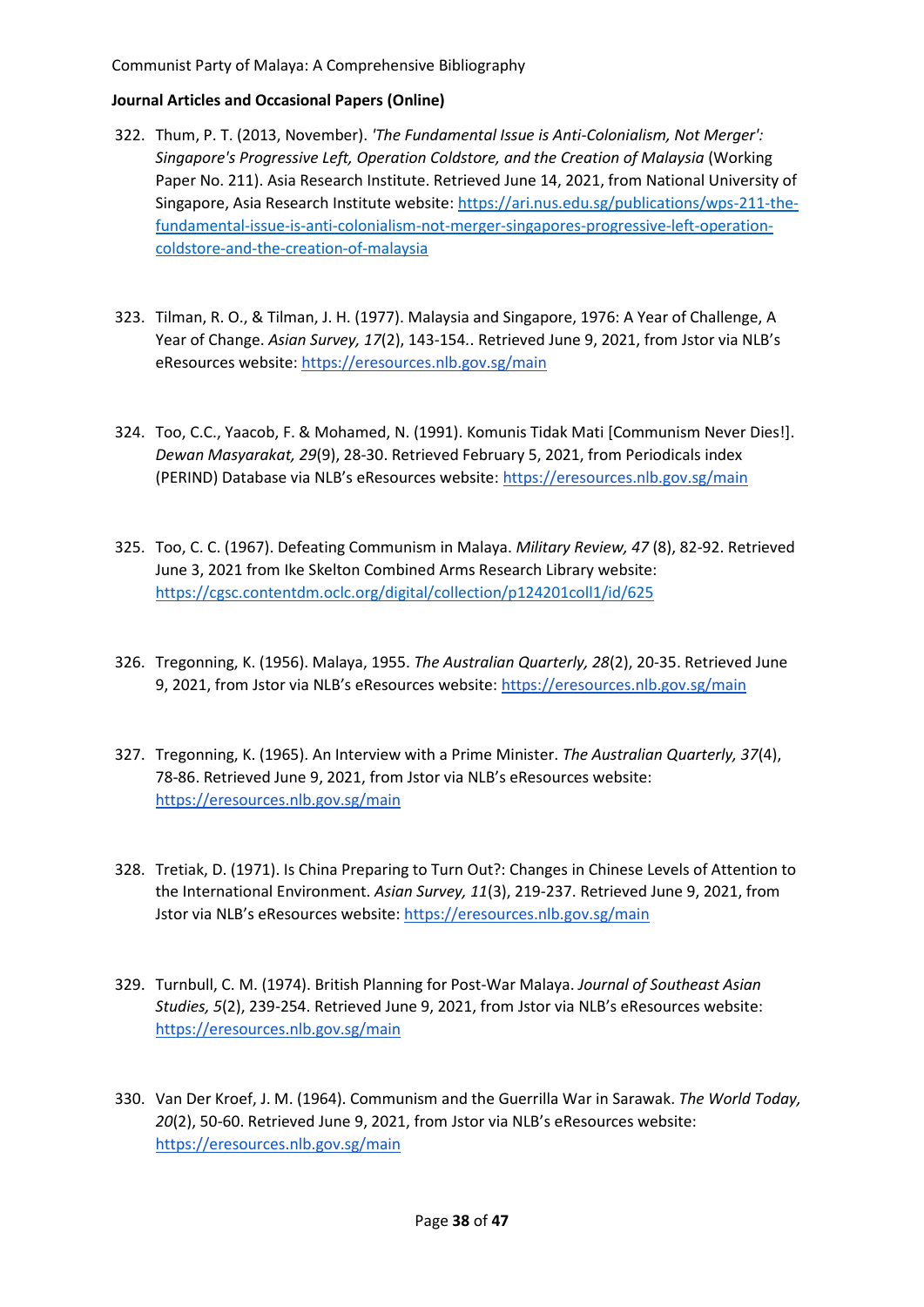- 331. Van Der Kroef, J. M. (1964). Indonesian Communism and the Changing Balance of Power. *Pacific Affairs, 37*(4), 357-383. Retrieved June 9, 2021, from Jstor via NLB's eResources website:<https://eresources.nlb.gov.sg/main>
- 332. Van der Kroef, J. M. (1965). Indonesian Communism's Expansionist Role in Southeast Asia. *International Journal, 20*(2), 189-205. Retrieved June 9, 2021, from Jstor via NLB's eResources website:<https://eresources.nlb.gov.sg/main>
- 333. Van Der Kroef, J. M. (1966). "Nanyang University and the Dilemma of Overseas Chinese Education". *The China Quarterly*, (26), 172-174. Retrieved June 9, 2021, from Jstor via NLB's eResources website:<https://eresources.nlb.gov.sg/main>
- 334. Van der Kroef, J. M. (1971). Peking, Hanoi, and Guerrilla Insurgency in Southeast Asia. *Southeast Asian Perspectives,* (3), 1-67. Retrieved June 9, 2021, from Jstor via NLB's eResources website:<https://eresources.nlb.gov.sg/main>
- 335. Van Der Kroef, J. M. (1975). Southeast Asia: New Patterns of Conflict and Cooperation. *World Affairs, 138*(3), 179-200. Retrieved June 9, 2021, from Jstor via NLB's eResources website: <https://eresources.nlb.gov.sg/main>
- 336. Van der Kroef, J. M. (1978). Patterns of Political Opposition in Southeast Asia. *Pacific Affairs, 51*(4), 620-638. Retrieved June 9, 2021, from Jstor via NLB's eResources website: <https://eresources.nlb.gov.sg/main>
- 337. Van Der Kroef, J. M. & Cotti-Cometti, G. (1964). Malaysia's Problems and Prospects/Problemi E Prospettive Della Malaysia. *Il Politico, 29*(2), 376-426. Retrieved June 9, 2021, from Jstor via NLB's eResources website: <https://eresources.nlb.gov.sg/main>
- 338. Vatikiotis, M. (2006). Resolving Internal Conflicts in Southeast Asia: Domestic Challenges and Regional Perspectives. *Contemporary Southeast Asia, 28*(1), 27-47. Retrieved June 9, 2021, from Jstor via NLB's eResources website: <https://eresources.nlb.gov.sg/main>
- 339. Villacorta, W. V. (1976). The Chinese in Southeast Asia: An Introduction. *Philippine Sociological Review, 24*(1/4), 5-15. Retrieved June 9, 2021, from Jstor via NLB's eResources website:<https://eresources.nlb.gov.sg/main>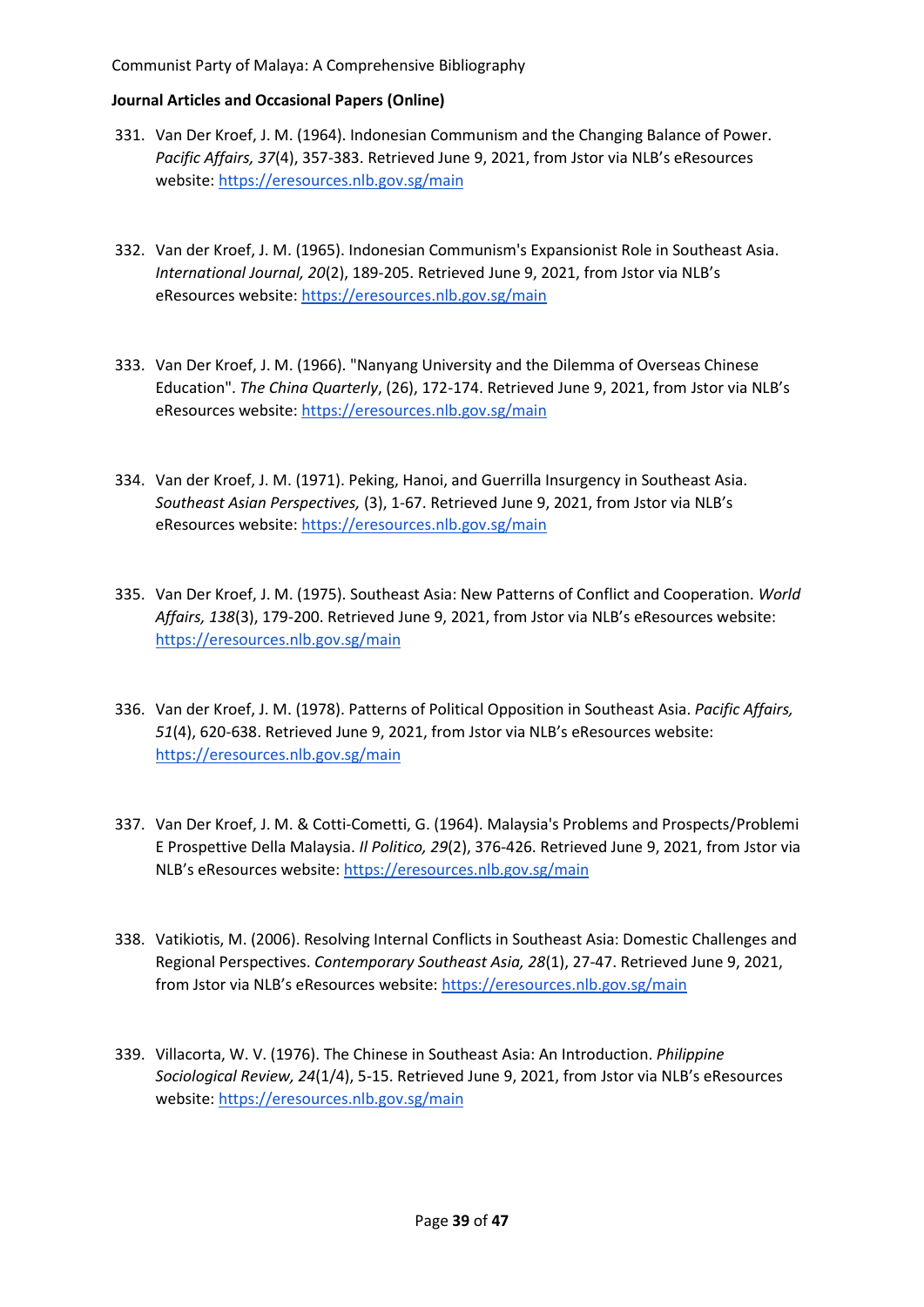- 340. Von der Mehden, F. R. (1982). Malaysia in 1981: Continuity and Change. *Asian Survey, 22*(2), 212-218. Retrieved June 9, 2021, from Jstor via NLB's eResources website: <https://eresources.nlb.gov.sg/main>
- 341. Wade, G. (2009). The Beginnings of a 'Cold War' in Southeast Asia: British and Australian Perceptions. *Journal of Southeast Asian Studies, 40*(3), 543-565. Retrieved June 9, 2021, from Jstor via NLB's eResources website: <https://eresources.nlb.gov.sg/main>
- 342. Wade, G. (2010). Voice of the Malayan Revolution: The CPM Radio War Against Singapore and Malaysia, 1969-1981 (Book review). *Contemporary Southeast Asia, 32*(1), 108-110. Retrieved June 9, 2021, from Jstor via NLB's eResources website: <https://eresources.nlb.gov.sg/main>
- 343. Wang, G. W. (1970). Chinese Politics in Malaya. *The China Quarterly*, (43), 1-30. Retrieved June 9, 2021, from Jstor via NLB's eResources website: <https://eresources.nlb.gov.sg/main>
- 344. Wang, G. W. (1976). The Question of the Overseas Chinese. *Southeast Asian Affairs,* 101- 110. Retrieved June 9, 2021, from Jstor via NLB's eResources website: <https://eresources.nlb.gov.sg/main>
- 345. Wang, G. W. (1990). China: 1989 in Perspective. *Southeast Asian Affairs,* 71-85. Retrieved June 9, 2021, from Jstor via NLB's eResources website:<https://eresources.nlb.gov.sg/main>
- 346. Wang, G. W. (2000). Political Heritage and Nation Building. *Journal of the Malaysian Branch of the Royal Asiatic Society, 73*(2 (279)), 5-30. Retrieved June 9, 2021, from Jstor via NLB's eResources website:<https://eresources.nlb.gov.sg/main>
- 347. Weatherbee, D. E. (1983). Communist Revolutionary Violence in the ASEAN States: An Assessment of Current Strength and Strategies. *Crossroads: An Interdisciplinary Journal of Southeast Asian Studies, 1*(3), 109-120. Retrieved June 9, 2021, from Jstor via NLB's eResources website:<https://eresources.nlb.gov.sg/main>
- 348. Weiss, M. L. (2005). Still with the People? The Chequered Path of Student Activism in Malaysia. *South East Asia Research, 13*(3), 287-332. Retrieved June 9, 2021, from Jstor via NLB's eResources website: <https://eresources.nlb.gov.sg/main>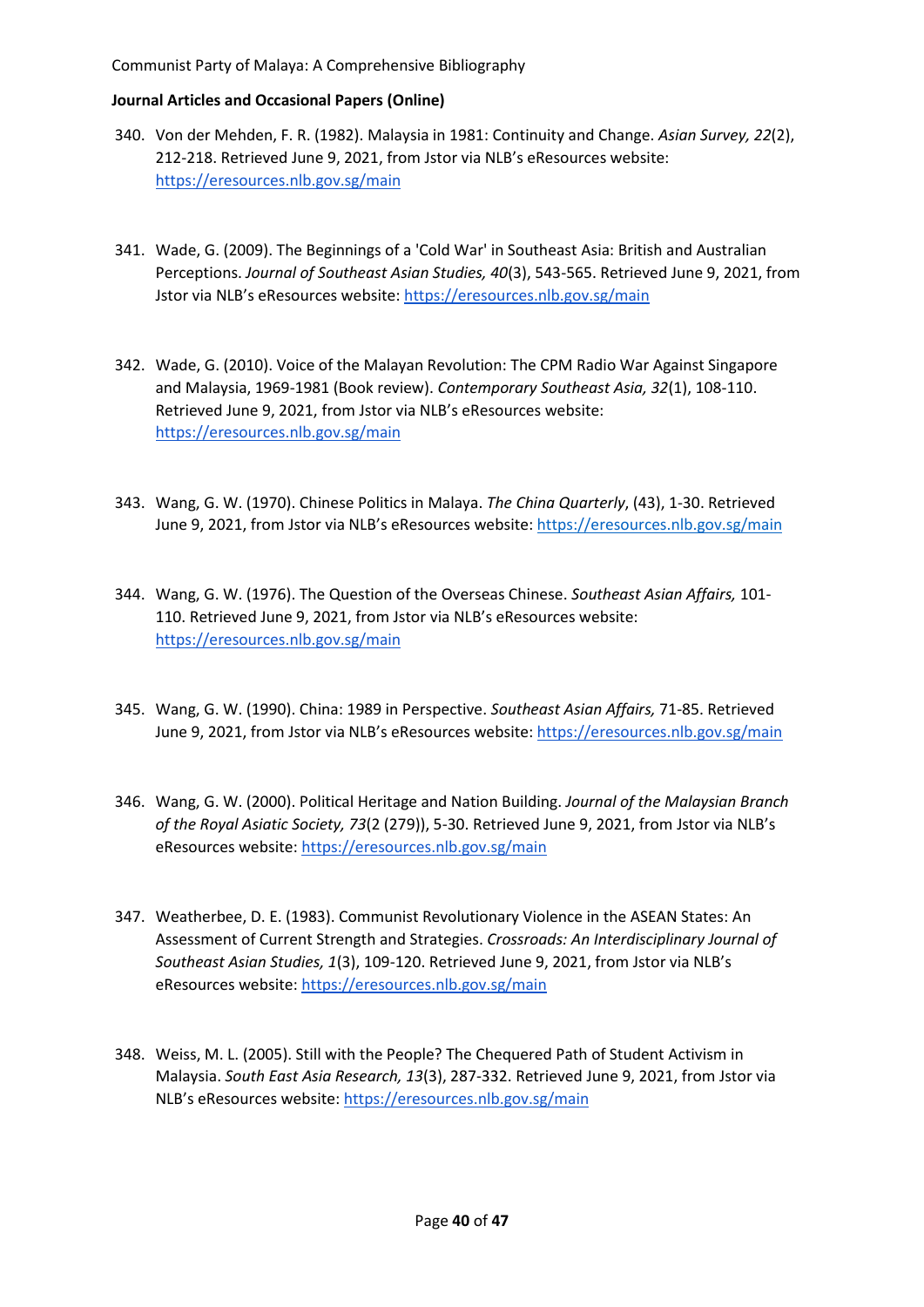- 349. White, N. J. (1998). Capitalism and Counter-Insurgency? Business and Government in the Malayan Emergency, 1948-57. *Modern Asian Studies, 32*(1), 149-177. Retrieved June 9, 2021, from Jstor via NLB's eResources website: <https://eresources.nlb.gov.sg/main>
- 350. Wicks, P. (1972). Malaysia's Quest for Neutralisation: A Perspective. *The Australian Quarterly, 44*(3), 90-102. Retrieved February 5, 2021, from Jstor via NLB's eResources website:<https://eresources.nlb.gov.sg/main>
- 351. Willford, A. C. (2006). Forgotten Armies: The Fall of British Asia, 1941-1945 (Book Review). *Indonesia*, *81*, 177-180. Retreived June 9, 2021, from ProQuest Central via NLB's eResources website:<https://eresources.nlb.gov.sg/main>
- 352. Wolters, O. W. (1951). Emergency Resettlement and Community Development in Malaya. *Community Development Bulletin, 3*(1), 1-8. Retrieved June 9, 2021, from Jstor via NLB's eResources website:<https://eresources.nlb.gov.sg/main>
- 353. Wong, S. K. (2004). Subversion or Protest? Singapore Chinese Student Movements in the 1950s. *American Journal of Chinese Studies, 11*(2), 181-204. Retrieved June 9, 2021, from Jstor via NLB's eResources website: <https://eresources.nlb.gov.sg/main>
- 354. Wong, T. H. (2005). Comparing State Hegemonies: Chinese Universities in Postwar Singapore and Hong Kong. *British Journal of Sociology of Education, 26*(2), 199-218. Retrieved June 9, 2021, from Jstor via NLB's eResources website: <https://eresources.nlb.gov.sg/main>
- 355. Wong, Y. T. (2017). The Malayan Emergency: Essays on a Small, Distant War by Souchou Yao (Book Review). *Kajian Malaysia*, *35*(1), 133-137. Retrieved June 9, 2021, from Universiti Sains Malaysia website: [http://web.usm.my/km/vol35\\_1\\_2017.html](http://web.usm.my/km/vol35_1_2017.html)
- 356. Wurfel, D. (1974). Southeast Asian Alignments. *International Journal, 29*(3), 441-477. Retrieved June 9, 2021, from Jstor via NLB's eResources website: <https://eresources.nlb.gov.sg/main>
- 357. Yaacob, F. (1991). Benarkah Shamsiah 'Wakil' Komunis [Is It True Shamsiah Is a Communist 'Agent']. *Dewan Masyarakat, 29*(8), 24-30. Retrieved February 5, 2021, from Periodicals index (PERIND) Database via NLB's eResources website: <https://eresources.nlb.gov.sg/main>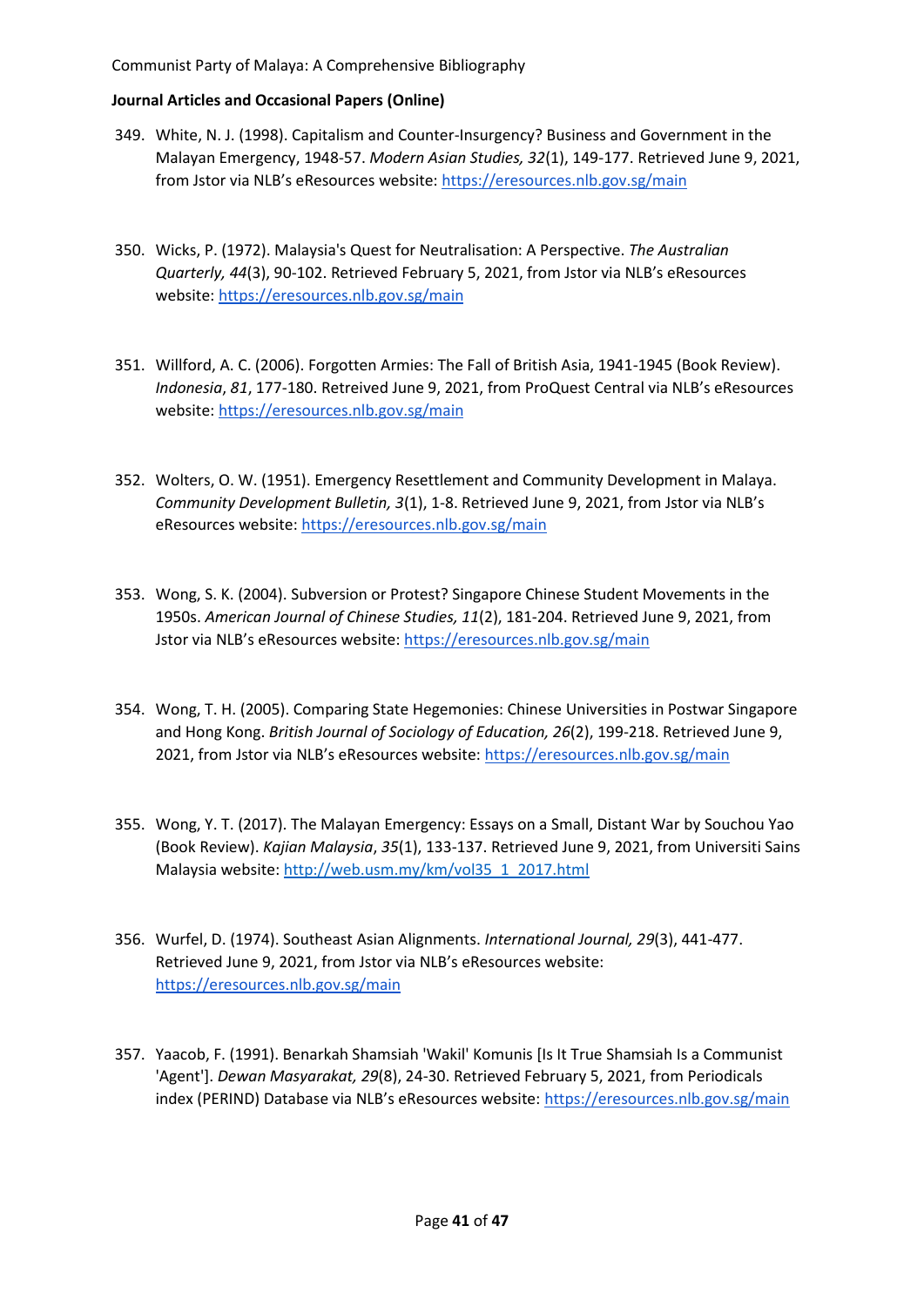- 358. Yaacob, F. (1991). Sejarah Parti Komunis Malaysia [History of the Malaysian Communist Party]. *Dewan Masyarakat, 29*(3), 27-29. Retrieved February 5, 2021, from Periodicals index (PERIND) Database via NLB's eResources website: <https://eresources.nlb.gov.sg/main>
- 359. Yaakop, M. R. (2010, October 10). *Malaysian Communist Party (MCP) Explaining its Early Political Orientation* [Research paper]. Retrieved June 14, 2021, from Social Science Research Network website:<https://ssrn.com/abstract=1690230>
- 360. Yahuda, M. (1985). China and The Region. *Southeast Asian Affairs,* 54-68. Retrieved June 9, 2021, from Jstor via NLB's eResources website: <https://eresources.nlb.gov.sg/main>
- 361. Yang, A. J. A. & Samsudin, M. (2017). Polemik Aliran Sosialis Marxisme dalam Gerakan Nasionalisme dan Pembangunan Politik Radikal Melayu, 1925-1948 [The Polemics of Socialist Marxism in the Malay Nationalist Movement and Radical Political Development, 1925-1948]. *Kemanusiaan, 24*(2), 31-58. Retrieved June 9, 2021 from Penerbit Universiti Sains Malaysia, Kemanusiaan website: [http://web.usm.my/kajh/vol24\\_2\\_2017.html](http://web.usm.my/kajh/vol24_2_2017.html)
- 362. Yeo, K. W. (1972). A Study of Two Early Elections in Singapore. *Journal of the Malaysian Branch of the Royal Asiatic Society, 45*(1 (221)), 57-80. Retrieved June 9, 2021, from Jstor via NLB's eResources website: <https://eresources.nlb.gov.sg/main>
- 363. Yeo, K. W. (1973). The Anti-Federation Movement in Malaya, 1946-48. *Journal of Southeast Asian Studies, 4*(1), 31-51. Retrieved June 9, 2021, from Jstor via NLB's eResources website: <https://eresources.nlb.gov.sg/main>
- 364. Yeo, K. W. (1976). The Communist Challenge in the Malayan Labour Scene, September 1936 March 1937. *Journal of the Malaysian Branch of the Royal Asiatic Society, 49*(2 (230)), 36-79. Retrieved June 9, 2021, from Jstor via NLB's eResources website: <https://eresources.nlb.gov.sg/main>
- 365. Yeo, K. W. (1992). Student Politics in University of Malaya, 1949-51. *Journal of Southeast Asian Studies, 23*(2), 346-380. Retrieved June 9, 2021, from Jstor via NLB's eResources website:<https://eresources.nlb.gov.sg/main>
- 366. Yeo, K. W. (1994). Joining the Communist Underground: The Conversion of English-Educated Radicals to Communism in Singapore, June 1948 - January 1951. *Journal of the Malaysian Branch of the Royal Asiatic Society, 67*(1 (266)), 29-59. Retrieved June 9, 2021, from Jstor via NLB's eResources website: <https://eresources.nlb.gov.sg/main>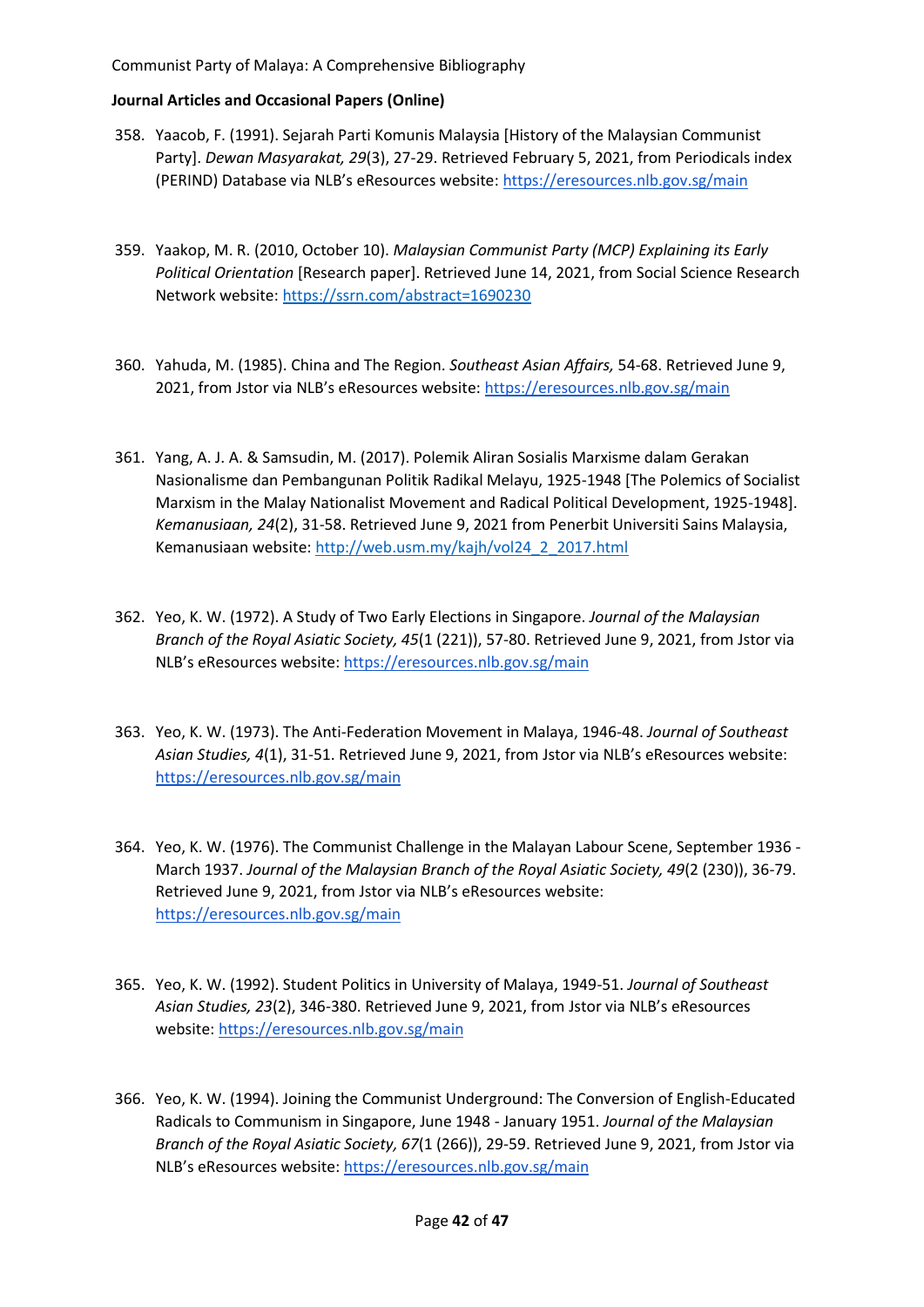- 367. Yeo, K. W. (1969). A Study of Three Early Political Parties in Singapore, 1945-1955. *Journal of Southeast Asian History, 10*(1), 115-141. Retrieved June 9, 2021, from Jstor via NLB's eResources website:<https://eresources.nlb.gov.sg/main>
- 368. Yong, C. F. (1977). Leadership and Power in the Chinese Community of Singapore during the 1930's. *Journal of Southeast Asian Studies, 8*(2), 195-209. Retrieved June 9, 2021, from Jstor via NLB's eResources website: <https://eresources.nlb.gov.sg/main>
- 369. Yong, C. F. (1986). Nanyang Chinese Patriotism Towards China Knows No Political Boundaries: The Case of Tan Kah Kee (1874-1961). *Archipel, 32,* 163-181. Retrieved June 9, 2021, from Parcourir les collections website:<https://doi.org/10.3406/arch.1986.2317>
- 370. Yong, C. F. (1991). Origins and Development of the Malayan Communist Movement, 1919- 1930. *Modern Asian Studies, 25*(4), 625-648. Retrieved June 9, 2021, from Jstor via NLB's eResources website: <https://eresources.nlb.gov.sg/main>
- 371. Yong, C. F. (1996). The Malayan Communist Struggle for Survival, 1930-1935. *Journal of the Malaysian Branch of the Royal Asiatic Society, 69*(2 (271)), 1-22. Retrieved June 9, 2021, from Jstor via NLB's eResources website: <https://eresources.nlb.gov.sg/main>
- 372. Yong, C. F. & McKenna, R. B. (1981). The Kuomintang Movement in Malaya and Singapore, 1912-1925. *Journal of Southeast Asian Studies, 12*(1), 118-132. Retrieved June 9, 2021, from Jstor via NLB's eResources website: <https://eresources.nlb.gov.sg/main>
- 373. Yong, C. F. & McKenna, R. B. (1984). The Kuomintang Movement in Malaya and Singapore, 1925-30. *Journal of Southeast Asian Studies, 15*(1), 91-107. Retrieved June 9, 2021, from Jstor via NLB's eResources website: <https://eresources.nlb.gov.sg/main>
- 374. Yusof, H. (1997). Pasukan Polis di Tanah Melayu Semasa Bermula Kempen Keganasan Komunis Sehingga Pengisytiharan Undang-Undang Darurat 1947-Ogos 1948 [The Malayan Police Force at the Start of the Communist Insurgency Campaign Till the Proclamation of The Emergency Ordinance 1947- August 1948]. *Malaysia Dari Segi Sejarah* [Malaysia in History], *25,* 21-25. Retrieved April 4, 2021, from Repositori Digital@PNM, National Library of Malaysia website: <http://myrepositori.pnm.gov.my/handle/123456789/3123>
- 375. Zhou, T. M. (2014). China and the Thirtieth of September Movement. *Indonesia*, (98), 29-58. Retrieved June 9, 2021, from Jstor via NLB's eResources website: <https://eresources.nlb.gov.sg/main>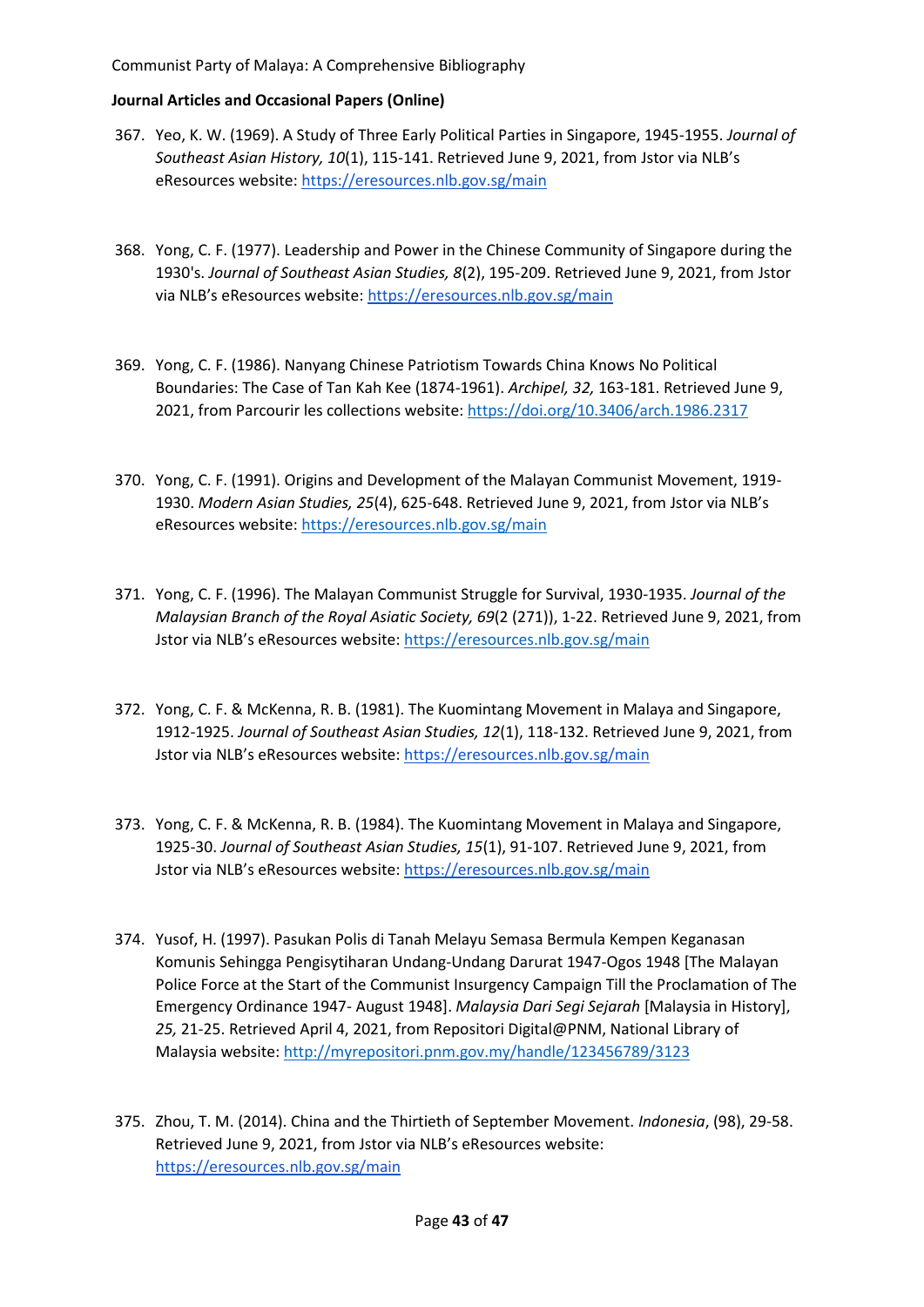- 376. Zhou, T. M. (2015). Ambivalent Alliance: Chinese Policy Towards Indonesia, 1960-1965. *The China Quarterly*, (221), 208-228. Retrieved June 9, 2021*,* from Jstor via NLB's eResources website:<https://eresources.nlb.gov.sg/main>
- 377. 陈焕仪 [Tan Hwang-Ee]. (2018). 从女性马共领导人传记窥探"真实"的马共 Cong Nüxing Magong Lingdaoren Zhuanji Kuitan "Zhenshi" De Magong [Glimpses into the "True" Malayan Communist Party through the Biographies of Female Malayan Communist Party Leaders].  $\#$ 文文学 [Taiwan, Hong Kong and Overseas Chinese Literature], *3*, 98-104*.* Retrieved June 8, 2021, from China Online Journals Database via NLB's eResources website: <https://eresources.nlb.gov.sg/main>
- 378. 陈益南 [Chen Yi Nan]. (2015). 设在中国的马共电台 She Zai Zhongguo De Ma Gong Dian Tai [The CPM Radio Station in China]. 炎黄春秋 [China Through the Ages], *8*, 44-46. Retrieved June 8, 2021, from China Online Journals Database via NLB's eResources website: <https://eresources.nlb.gov.sg/main>
- 379. 贺圣达 [He Shen Da]. (2005). 中华海外儿女抗日在南洋—东南亚华侨的武装抗日斗争 Zhonghua Haiwai Ernü Kangri Zai Nanyang - Dongnanya Huaqiao De Wuzhuang Kangri Douzheng [The Armed Struggle of the Overseas Chinese in Southeast Asia during the Anti-Japanese War]. 云南民族大学学报 [Journal of Yunnan Nationalities University], *22*(6), 5-10. Retrieved March 31, 2021, from China Online Journals Database via NLB's eResources website:<https://eresources.nlb.gov.sg/main>
- 380. 何启才 [Ho Kee Chye]. (2018). The Study of the Malayan Communist Party and its Organisational Structure (1930-1941). *马来西亚人文与社会科学学报* [Malaysian Journal of Humanities and Social Sciences], *7*(2), 1-10. Retrieved June 4, 2021 from Universiti Malaya Expert (UMExpert) website[: https://umexpert.um.edu.my/hkeechye.html](https://umexpert.um.edu.my/hkeechye.html)
- 381. 康凌 [Kang Ling]. (2020). 无国籍者的文学,或南方的左翼—论黄锦树晚近短篇 Wuguojizhe De Wenxue, Huo Nanfang De Zuoyi – Lun Huang Jin Shu Wanjin Duanbian [Stateless Literature or Leftist in the South – Ng Kim Chew's Short Stories in Recent Years]. 南方文坛 [Southern Cultural Forum], *5*, 29-35. Retrieved June 4, 2021, from Jstor via NLB's eResources website: <https://eresources.nlb.gov.sg/main>
- 382. 赖晨 [Lai Chen]. (2014). 鲜为人知的南洋"星华义勇军" Xianweirenzhi De Nanyang "Xing Hua Yiyong Jun" [Little-Known Singapore Overseas Chinese Anti-Japanese Volunteer Army]. 湖北档案 [Hubei Archives], (7), 41-43. Retrieved June 4, 2021, from China Online Journals Database via NLB's eResources website: <https://eresources.nlb.gov.sg/main>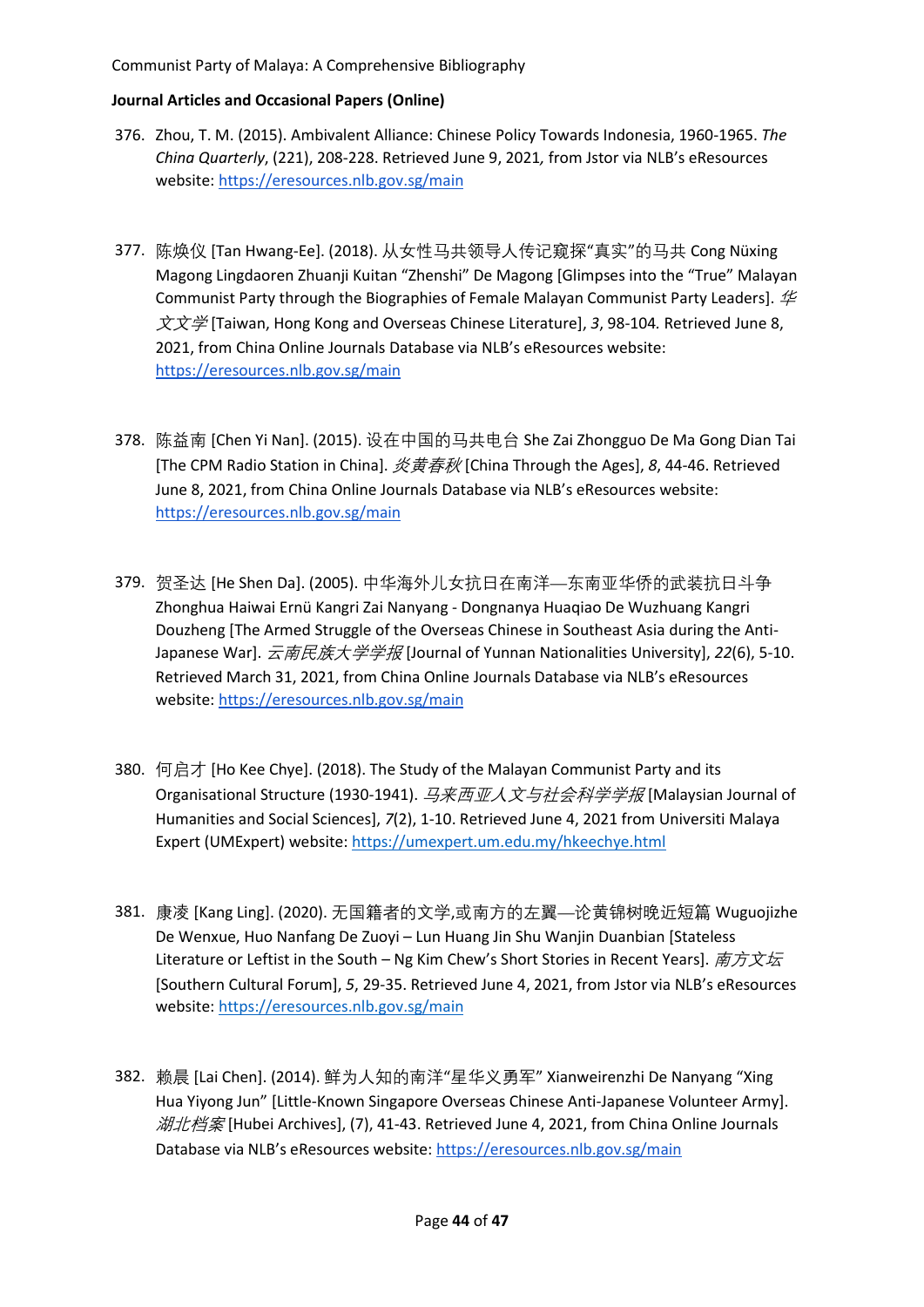- 383. 李翔 [Li Xiang]. (2018). 中共与东江华侨回乡服务团 Zhonggong Yu Dongjiang Huaqiao Huixiang Fuwu Tuan [The Chinese Communist Party and Returning Dongjiang Overseas Chinese Service Group].  $\angle \text{I} \rightarrow \text{R}$  [Hong Guang Jiao], (6), 13-21. Retrieved June 4, 2021, from China Online Journals Database via NLB's eResources website: <https://eresources.nlb.gov.sg/main>
- 384. 林卫国 [Lin Wei Guo] (2019). 东南亚抗日劲旅:马来亚人民抗日军 Dongnanya Kangri Jinglü Lu: Malaiya Renmin Kangrijun [Anti-Japanese Powerhouse in Southeast Asia: Malayan People's Anti-Japanese Army].  $\sharp \sharp \sharp \sharp \sharp \sharp \mathbb{Z}$  [Materials from CPC History], (2), 49-52. Retrieved June 4, 2021, from China Online Journals Database via NLB's eResources website: <https://eresources.nlb.gov.sg/main>
- 385. 李一平, 刘文正 [Li Yi Ping, Liu We Zheng]. (2008). 论冷战国际环境中的中国与新加坡关系 Lun Lengzhan Guoji Huanjing Zhong De Zhongguo Yu Xinjiapo Guanxi [Sino-Singapore Relations in the International Environment of the Cold War]. 厦门大学学报 *(*哲学社会科学 版*)* [Journal of Xiamen University (Arts & Social Sciences)], (1), 84-91. Retrieved June 4, 2021, from China Online Journals Database via NLB's eResources website: <https://eresources.nlb.gov.sg/main>
- 386. 潘碧华, 李宝平 [Pan Bi Hua, Li Bao Ping] (2012). 另类历史叙述:论小黑的小说 Linglei Lishi Xushu: Lun Xiao Hei De Xiaoshuo [Writing An Alternative View of History through Fiction: The Novels of Xiao Hei]. 外国文学研究 [Foreign Literature Studies], *34*(5), 142-149. Retrieved June 4, 2021, from China Online Journals Database via NLB's eResources website: <https://eresources.nlb.gov.sg/main>
- 387. 彭永福 [Peng Yong Fu]. (2018). 澳大利亚国家档案馆藏冷战时期中国与新马印(尼) 关系 档案评介 Aodaliya Guojia Dangan Guan Cang Lengzhan Shiqi Zhongguo Yu Xin Ma Yin (Ni) Guanxi Dangan Pingjie [Review on National Archives of Australia Files on China-Singapore, Malaysia, Indonesia Relations during the Cold War].  $\ddot{\varphi} \neq \ddot{\varphi} \not\varphi \vec{m}$  Study of C.P.C. History], (4), 117-122. Retrieved June 4, 2021, from China Online Journals Database via NLB's eResources website:<https://eresources.nlb.gov.sg/main>
- 388. 潘婉明 [Phoon Yuen Ming] (2011). 在地 ∙ 跨域 ∙ 身体移动 ∙ 知识传播: 马来亚共产党史的 再思考 Zaidi. Kuayu. Shenti Yidong. Zhishi Chuanbo: Malaiya Gongchandang Shi De Zai Si Kao [Local, the Trans-border, Relocation, and Knowledge Dissemination: Rethinking the History of the Malayan Communist Party].  $\sharp\mathcal{A}$  研究国际学报 [The International Journal of Diasporic Chinese Studies], *3*(2), 57-71. Retrieved June 4, 2021, from China Online Journals Database via NLB's eResources website: <https://eresources.nlb.gov.sg/main>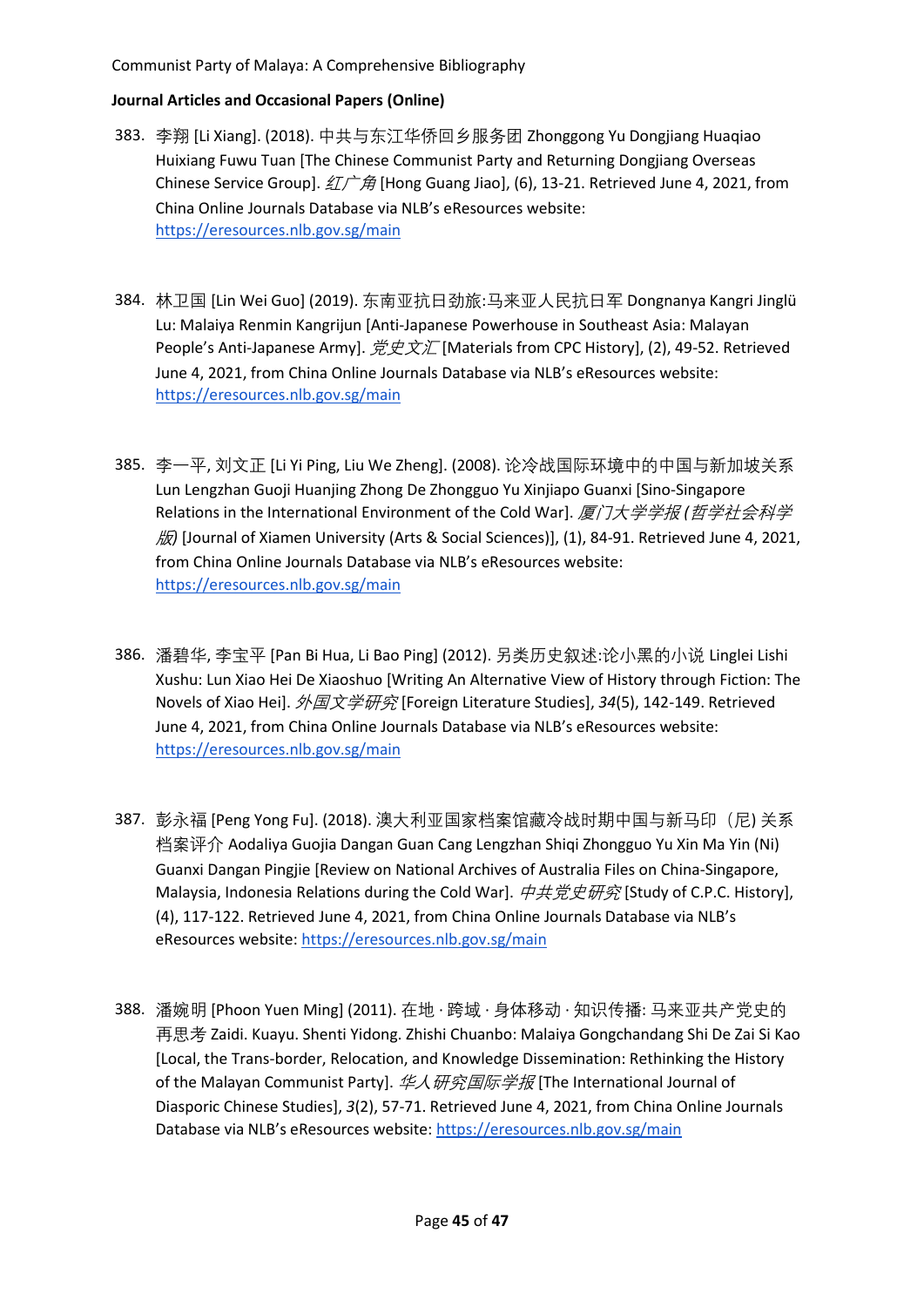- 389. 阮金之 [Ruan Jin Zhi]. (2009). 功能异化的马来西亚《内部安全法》Gongneng Yihua de Malaixiya "Neibu Anquan Fa" [The Changing Functions of Malaysia's Internal Security Act]. 东南亚研究 [Southeast Asian Studies], (4), 33-39. Retrieved April 2, 2021, from China Online Journals Database via NLB's eResources website: <https://eresources.nlb.gov.sg/main>
- 390. 石沧金 [Shi Cang Jin]. (2011). 二战时期马来亚华人与印度人政治活动的比较分析 Er Zhan Shi Qi Malaiya Hua Ren Yu Yin Du Ren Zheng Zhi Huo Dong De Bi Jiao Fen Xi [Comparative Analysis of Political Activities of Chinese and Indians in Malaya during World War II].  $\sharp\sharp\mathcal{A}$   $\sharp\sharp\sharp$ 究国际学报 [The International Journal of Diasporic Chinese Studies], *3*(1), 61-78. Retrieved June 9, 2021, from China Online Journals Database via NLB's eResources website: <https://eresources.nlb.gov.sg/main>
- 391. 宋少军 [Song Shao Jun]. (2014). 马来亚共产党与马来亚华侨抗战史的研究述 Malaiya Gongchandang Yu Malaiya Hua Qiao Kang Ri Zhan Shi De Yan Jiu Shu Ping [A Review of the Study of the History of MCP and Malayan Overseas Chinese in Anti-Japanese War]. *桂林师范* 高等专科学校学报 [Journal of Guilin Normal College], *28*(2), 55-58. Retrieved June 9, 2021, from China Online Journals Database via NLB's eResources website: <https://eresources.nlb.gov.sg/main>
- 392. 宋少军 [Song Shao Jun]. (2015). 新加坡星华义勇军抗日事迹探微 Xinjiapo Xing Hua Yiyongjun Kangri Shiji Tanwei [A Discussion on Singapore Overseas Chinese Volunteer Corps Deeds].  $\sqrt{\frac{t}{m}}$  [Overseas Chinese Journal of Bagui], (3), 28-32. Retrieved June 9, 2021, from China Online Journals Database via NLB's eResources website: <https://eresources.nlb.gov.sg/main>
- 393. 宋少军 [Song Shao Jun]. (2017). 国内关于马来亚华侨抗战史的研究述评 Guonei Guanyu Malaiya Huaqiao Kangzhan Shi De Yanjiu Shuping [A Review of Research on the History of the Overseas Chinese in Anti-Japanese War]. 文山学院学报 [Journal of Wenshan Teachers College], *27*(4), 49-52. Retrieved June 9, 2021, from China Online Journals Database via NLB's eResources website: <https://eresources.nlb.gov.sg/main>
- 394. 徐萧, 唐艺桐 [Xu Xiao, Tang Yi Tong]. (2016). 马来西亚最后的共产党人 Malaixiya Zuihou De Gongchandang Ren [The Last Communists in Malaysia]. 小康*(*中旬刊*)* [Insight China], (6), 88-89. Retrieved June 4, 2021, from China Online Journals Database via NLB's eResources website:<https://eresources.nlb.gov.sg/main>